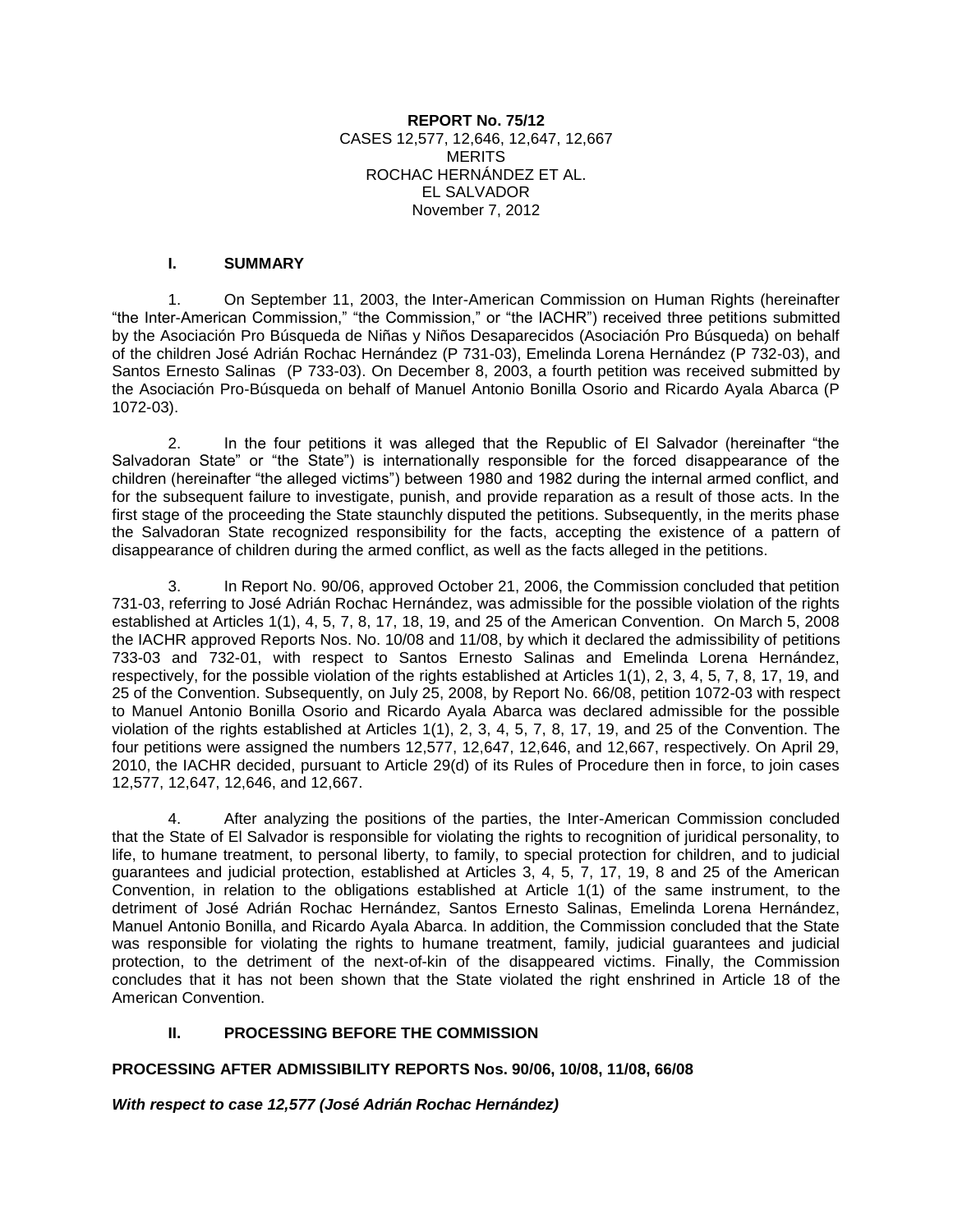5. As regards petition 731-03, received September 11, 2003, the Commission approved the admissibility report on October 21, 2006, during its 126<sup>th</sup> regular period of session. The petition was recorded under case number 12,577.

6. On November 9, 2006, the Commission informed the parties of the adoption of admissibility report No. 90/06 and asked that the petitioners, within two months, submit their additional observations on the merits. In addition, the Commission placed itself at the parties' disposal to pursue a friendly settlement.

7. The petitioners submitted their observations on the merits on January 16, 2007, which were forwarded to the State on March 1, 2007. The Salvadoran State submitted its observations on January 11 and May 2, 2007; they were transmitted to the petitioners on May 8, 2007.

#### *With respect to case 12,646 (Santos Ernesto Salinas)*

8. As regards petition 733-03, received September 11, 2003, the Commission approved admissibility report No. 10/08 on March 5, 2008, during its 131<sup>st</sup> regular period of sessions. The petition was recorded under case number 12,646.

9. On March 18, 2008, the Commission informed the parties of the adoption of admissibility report No. 10-08 and asked the petitioners to submit their additional observations on the merits within two months. In addition, the Commission placed itself at the disposal of the parties to pursue a friendly settlement.

10. On May 26, 2008, the petitioners requested a 15-day extension to submit their observations on the merits, which was granted on June 5, 2008. On June 10, 2008, the petitioners submitted their observations on the merits, which were forwarded to the State on June 17, 2008.

11. On August 20, 2008, the State requested a 30-day extension to submit its response to the petitioners' observations. This extension was granted by the Commission on September 9, 2008.

#### *With respect to case 12,647 (Emelinda Lorena Hernández)*

12. As regards petition 732-03, received on September 11, 2003, the Commission approved admissibility report No. 11/08 on March 5, 2008, during its 131<sup>st</sup> regular period of sessions. The petition was recorded under case number 12,647.

13. On March 18, 2008, the Commission informed the parties of the adoption of admissibility report No. 11/08 and asked the petitioners to submit their additional observations on the merits within two months. The Commission also placed itself at the disposal of the parties to pursue a friendly settlement.

14. On May 26, 2008, the petitioners requested a 15-day extension to submit their observations on the merits. This extension was granted on June 5, 2008. On June 12, 2008, the petitioners submitted their observations on the merits, which were forwarded to the Salvadoran State on June 17, 2008. On August 20, 2008, the State requested a 30-day extension, which was granted by the Commission on August 9, 2008.

#### *With respect to case 12,667 (Manuel Antonio Bonilla Osorio and Ricardo Ayala Abarca)*

15. As regards petition 1072-03, received December 8, 2003, the Commission approved admissibility report No. 66/08 on July 25, 2008, during its 132<sup>nd</sup> regular period of session. The petition was recorded under number 12,667.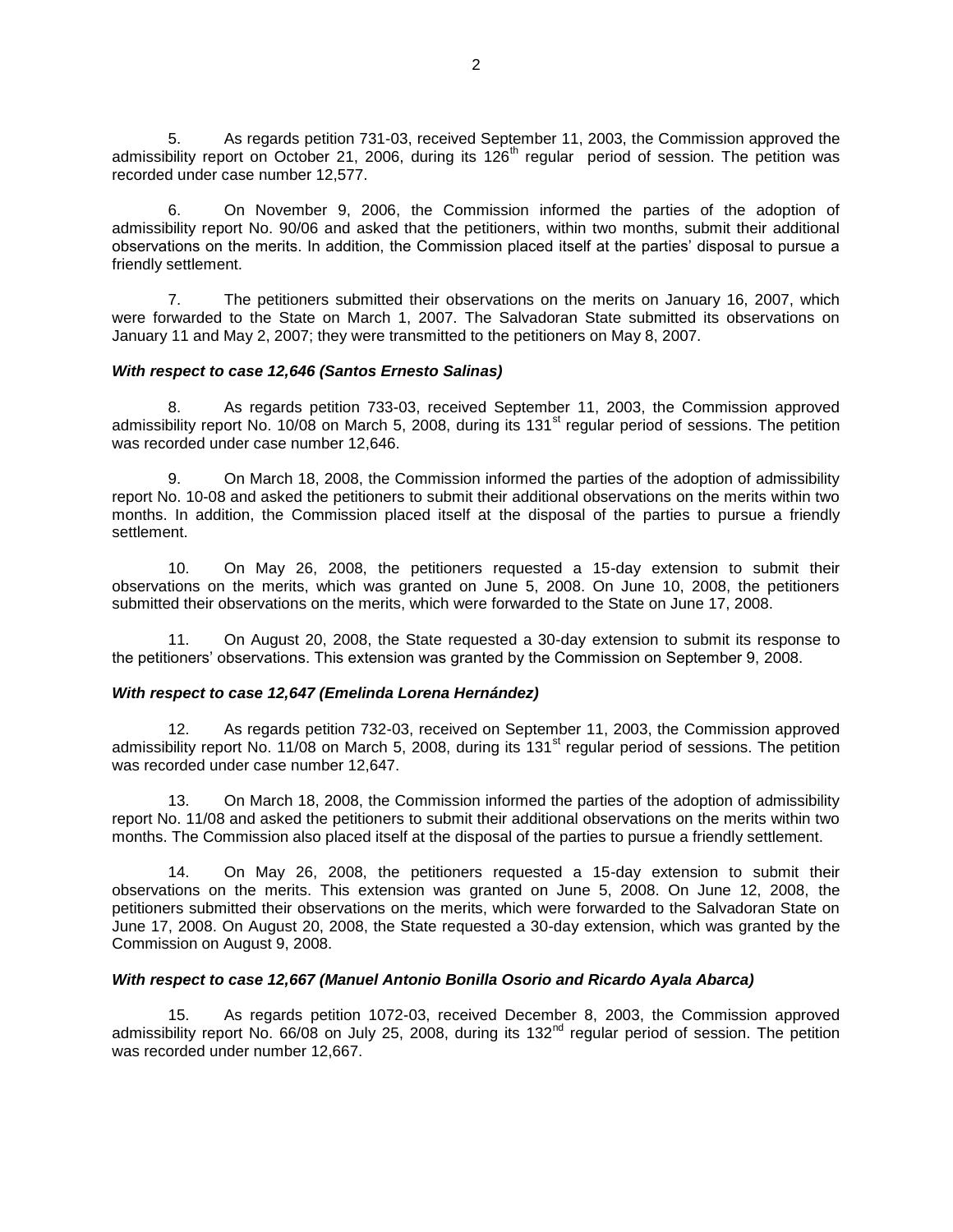16. On August 4, 2008, the Commission informed the parties of the adoption of admissibility report No. 66/08 and asked the petitioners to submit their additional observations on the merits within two months. In addition, the Commission put itself at the parties' disposal to pursue a friendly settlement.

17. On October 7, 2008, the petitioners requested additional time for submitting their observations on the merits. This extension was granted on November 6, 2008, for one month. On November 21, 2008, the petitioners submitted their observations on the merits, which were forwarded to the State on January 15, 2009.

18. On October 10, 2008, and June 2, 2009, the Salvadoran State filed its observations, which were forwarded to the petitioners on November 21, 2008, and June 8, 2009.

19. On July 17, 2009, the petitioners requested an additional month for submitting their observations. This extension was granted on July 24, 2009.

20. On August 13, 2009, the State submitted additional information, which was transmitted to the petitioners on September 9, 2009.

21. On July 30, September 14, and August 7, 2009, the petitioners sent additional information. These communications were forwarded to the State on October 19, 2009, and January 8, 2010.

## **JOINDER OF THE CASES**

22. On November 6, 2009, during the 137<sup>th</sup> period of sessions, a joint public hearing was held on the four cases in the merits phase. On February 12, 2010, the petitioners submitted additional information as follow-up to the hearing, which was forwarded to the State on April 9, 2010.

23. On that same day, and in keeping with Article 29(1)(d) of its Rules of Procedure, the Commission decided to join cases 12,646 (Santos Ernesto Salinas), 12,647 (Emelinda Lorena Hernández), and 12,667 (Manuel Antonio Bonilla and Ricardo Abarca Ayala) to the file in case 12,577 (José Adrián Rochac Hernández).

24. On April 19, 2010, the State requested a two-month extension to submit a proposed friendly settlement agreement. This extension was granted on May 5, 2010.

25. On November 19, 2010, the petitioners submitted additional information, which was forwarded to the State on December 27, 2010. On February 18, 2010, the State submitted a report in relation to the proposed friendly settlement agreement, which was forwarded to the petitioners on April 4, 2011.

26. On September 26, 2011, the Commission called the parties to a working meeting, to be held October 26, 2011.

27. On September 28, and on October 12, 17, and 26, 2011, the petitioners submitted additional information, which was sent to the State on October 14 and 19 and November 7, 2011, asking that it submit the observations it considered advisable.

28. On November 23, 2011, the State requested an extension until December 20, 2011. This extension was granted by the IACHR on November 30, 2011.

29. On May 2, 2012, the petitioners sent additional information, and on June 4, 2012, the IACHR informed the State that pursuant to the communication from the petitioners and in keeping with Article 40 of its Rules of Procedure, it was concluding its intervention in the friendly settlement procedure, and decided to continue with its consideration of the case on the merits.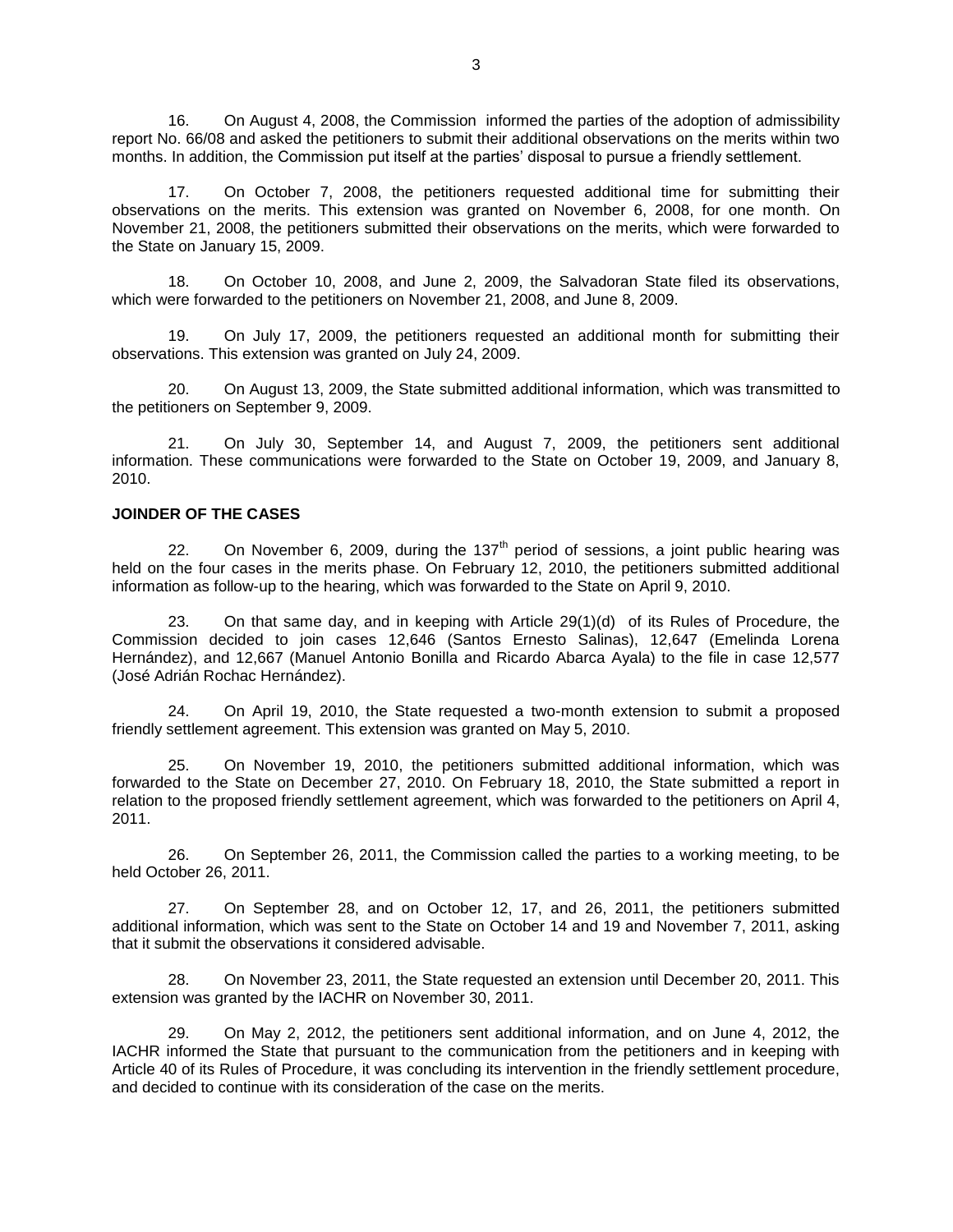30. On August, 3, 2012 the Commission requested the petitioners information about close family members of the alleged victims that allegedly suffered damage due to the claimed human rights violations. Until the date of the approval of this report the Commission has not received such information.

## **III. THE PARTIES' POSITIONS**

## **A. The petitioners**

31. The petitioners alleged that José Adrián Rochac Hernández, Emelinda Lorena Hernández, Santos Ernesto Salinas, Manuel Antonio Bonilla Osorio, and Ricardo Abarca Ayala were victims of forced disappearance at the hands of the Salvadoran army.

32. In setting the context, they indicated that for 12 years El Salvador was mired in an internal armed conflict marked by indiscriminate attacks against the non-combatant civilian population that, had a particularly strong impact on the rural population. They indicated that in order to destroy the bases of support of the guerrilla forces, the Salvadoran armed forces carried out the bloodiest operations from 1980 to 1984. In addition, they indicated that this was the period of the armed conflict in which the largest number of disappearances of children took place. The petitioners indicated that the disappearance of children was part of the strategy of "taking the water from the fish", as one of the many forms of military repression against the civilian population, the objective of which was to cause terror through family separation. They alleged that the disappeared children were mostly from the conflict zones, where largescale military operations were under way, such as Chalatenango, Cabañas, Cuscatlán, San Vicente, Usulután, the northern part of San Miguel, Morazán, and northern and eastern San Salvador.

33. They also indicated that both the Commission and the Inter-American Court have recognized the existence of this phenomenon of disappearances during the armed conflict. They added that in effect there was a pattern of forced disappearances of children, especially from 1980 to 1983. They alleged that the forced disappearances of José Adrián Rochac Hernández, Emelinda Lorena Hernández, Santos Ernesto Salinas, Manuel Antonio Bonilla Osorio, and Ricardo Abarca Ayala were carried out in those years, and that in each case there was evidence that it was state agents who last had the children under their control for the last time, so the burden is on the State to prove otherwise.

34. With respect to Emelinda Lorena Hernández, the petitioners alleged that the disappearance occurred in the canton of La Joya, jurisdiction of Meanguera, department of Morazán, in December 1981, during one of the largest and bloodiest operations carried out by the Salvadoran army. According to the petitioners, at the time of her disappearance Emelinda Lorena Hernández was 11 months and 15 days old.

35. As for the disappearance of Santos Ernesto Salinas, 9 years old when disappeared, the petitioners indicated that on October 25, 1981, he disappeared at the hands of agents of the Salvadoran armed forces during a military operation in the canton of San Nicolás Lempa, municipality of Tecoluca, department of San Vicente, a highly conflictive zone. In addition, the petitioners alleged that Ms. Josefa Sánchez saw when members of the armed forces led Santos Ernesto and another child to an unknown destination.

36. As for José Adrian Rochac Hernández, 5 years old at the time, the petitioners alleged that his disappearance occurred on December 12, 1980, during a military operation in the canton of San José Segundo, carried out by the Air Force of El Salvador and paramilitary forces in the zone. In addition, the petitioners alleged that there are several witnesses who have testified that the child was last seen in the custody of state agents who led him to an unknown destination.

37. With respect to Manuel Antonio Bonilla Osorio and Ricardo Abarca Ayala, the petitioners indicated that they disappeared in the context of the El Calabozo Massacre, which according to the petitioners' briefs was one of the worst massacres committed by the Salvadoran armed forced during the armed conflict. They alleged that the press articles at the time describe the abduction of children during "Operation Lieutenant Mario Azenón Palma," in August 1982. They also alleged that on the day of the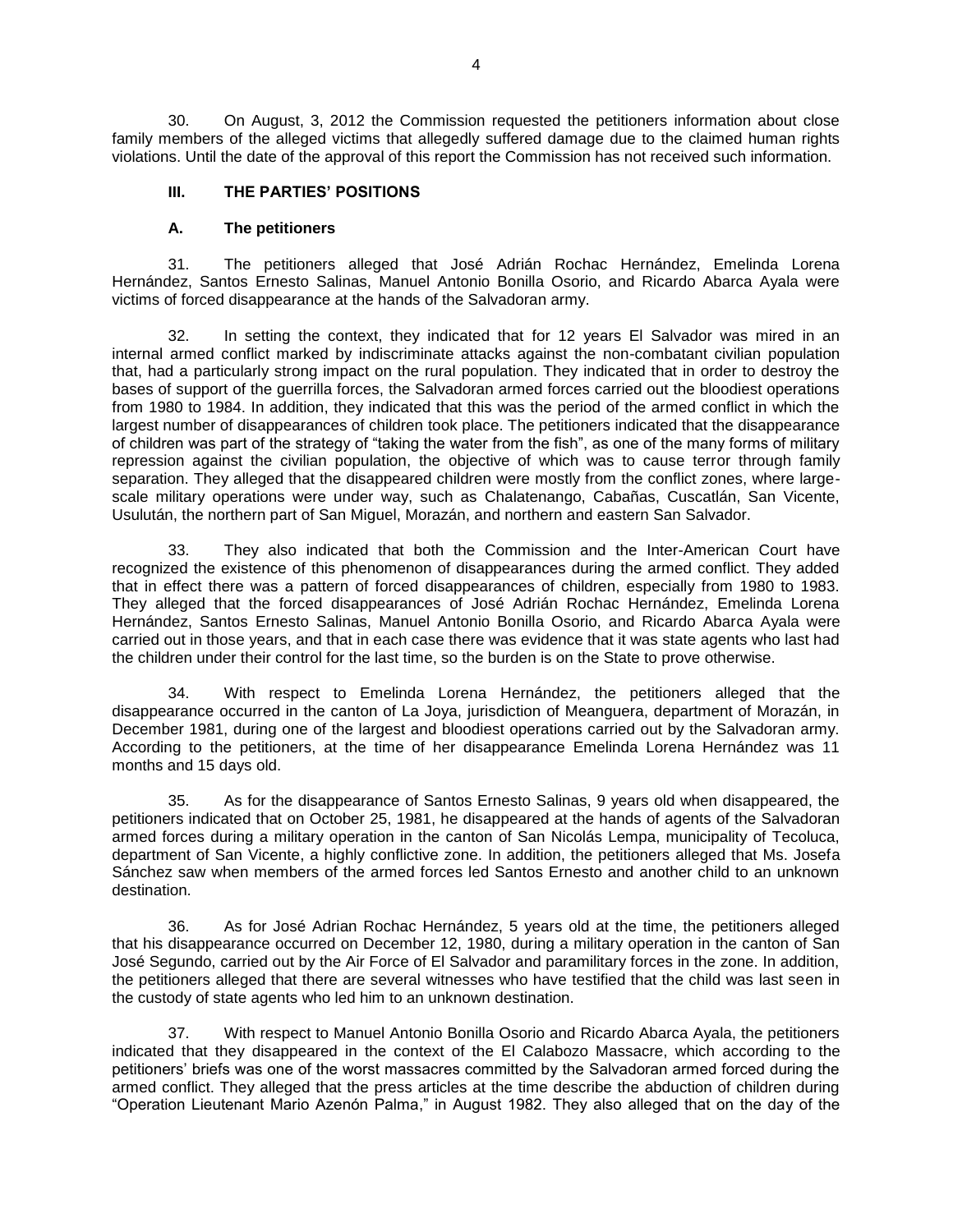disappearance witness Marta Abarca observed numerous soldiers who were taking her cousin Ricardo Abarca Ayala, Manuel Antonio Bonilla, and a woman towards the Cerros of San Pedro.

38. As regards the domestic proceedings, the petitioners alleged that the search for the disappeared did not begin until years after the signing of the Peace Accords, since the victims' next-of-kin did not trust the state institutions, which did not consider them credible. In addition, they indicated that after the military operations they continued to be subjected to persecution and repression by the military forces.

39. The petitioners indicated that the next-of-kin of the alleged victims turned to the Asociación Pro-Búsqueda, which on May 31, 1996, submitted to the Office of the Human Rights Ombudsperson (Procuraduría para la Defensa de los Derechos Humanos) several cases of children who disappeared during the armed conflict. They indicated that these cases include the case of Emelinda Lorena Hernández, José Adrián Rochac Hernández, Manuel Antonio Bonilla Osorio, and Ricardo Abarca Ayala. They noted that in 2004 the Office of the Human Rights Ombudsperson issued a report detailing 136 cases of disappeared children, including the cases mentioned. They added that in that resolution the Office of the Ombudsperson recommended to the Office of the Attorney General that it investigate the disappearance of the children mentioned in the report; according to the petitioners, that has not happened to date.

40. As regards the case of Santos Ernesto Salinas, they indicated that his mother, Ms. María Adela Iraheta, went before the Office of the Attorney General of the Republic, in the city of San Vicente, in August 2002 to file a complaint regarding the disappearance of her son. They said that this complaint was not received by the prosecutorial officials based on the argument that it should have been filed at the central offices, with the Attorney General of the Republic, in the city of San Salvador. They added that as of that moment the Asociación Pro-Búsqueda sought to file the complaint with the Attorney General of the Republic, yet did not obtain any positive result.

41. They also indicated that all the next-of-kin filed *habeas corpus* actions with the Constitutional Chamber of the Supreme Court of Justice, which were dismissed and archived, for, as argued, the executing judges (*jueces ejecutores*) did not act with due diligence in pursuing the investigations.

42. The petitioners considered that these facts constituted violations of various articles of the American Convention to the detriment of the disappeared children and their next-of-kin. Following is a summary of the main arguments with respect to the petitioners' rights.

43. As for the right to personal liberty the petitioners alleged the violation of this right in relation to José Adrián Rochac Hernández, Emelinda Lorena Hernández, Santos Ernesto Salinas, Manuel Antonio Bonilla Osorio, and Ricardo Abarca Ayala. They indicated that even though the State of El Salvador is not a party to the Inter-American Convention on Forced Disappearance of Persons, that instrument can be used for interpretive purposes in this case. They argued that all the disappeared victims were last seen in the custody of agents of the armed forces, who illegally abducted them from their families without bringing them before a competent judicial authority, and that there was no effective response to the *habeas corpus* actions filed by their next-of-kin.

44. With respect to the right to humane treatment, the petitioners alleged that the Salvadoran State is responsible for the violation of this right to the detriment of all the alleged victims and their nextof-kin for the suffering caused by the forced disappearance and by the negligent attitude on the part of the authorities in the search and investigation. They indicated that the abduction of the disappeared victims represented for them a situation of isolation from what at their tender ages was familiar to them: their family members, their community, their place of origin. They alleged that this isolation is drawn out to this day, as they were never returned to their families, and it is very possible that their identities were changed. With respect to the next-of-kin, they indicated that they have been exposed to the uncertainty of not knowing the whereabouts of José Adrián Rochac Hernández, Emelinda Lorena Hernández, Santos Ernesto Salinas, Manuel Antonio Bonilla Osorio, or Ricardo Abarca Ayala, nor in what conditions they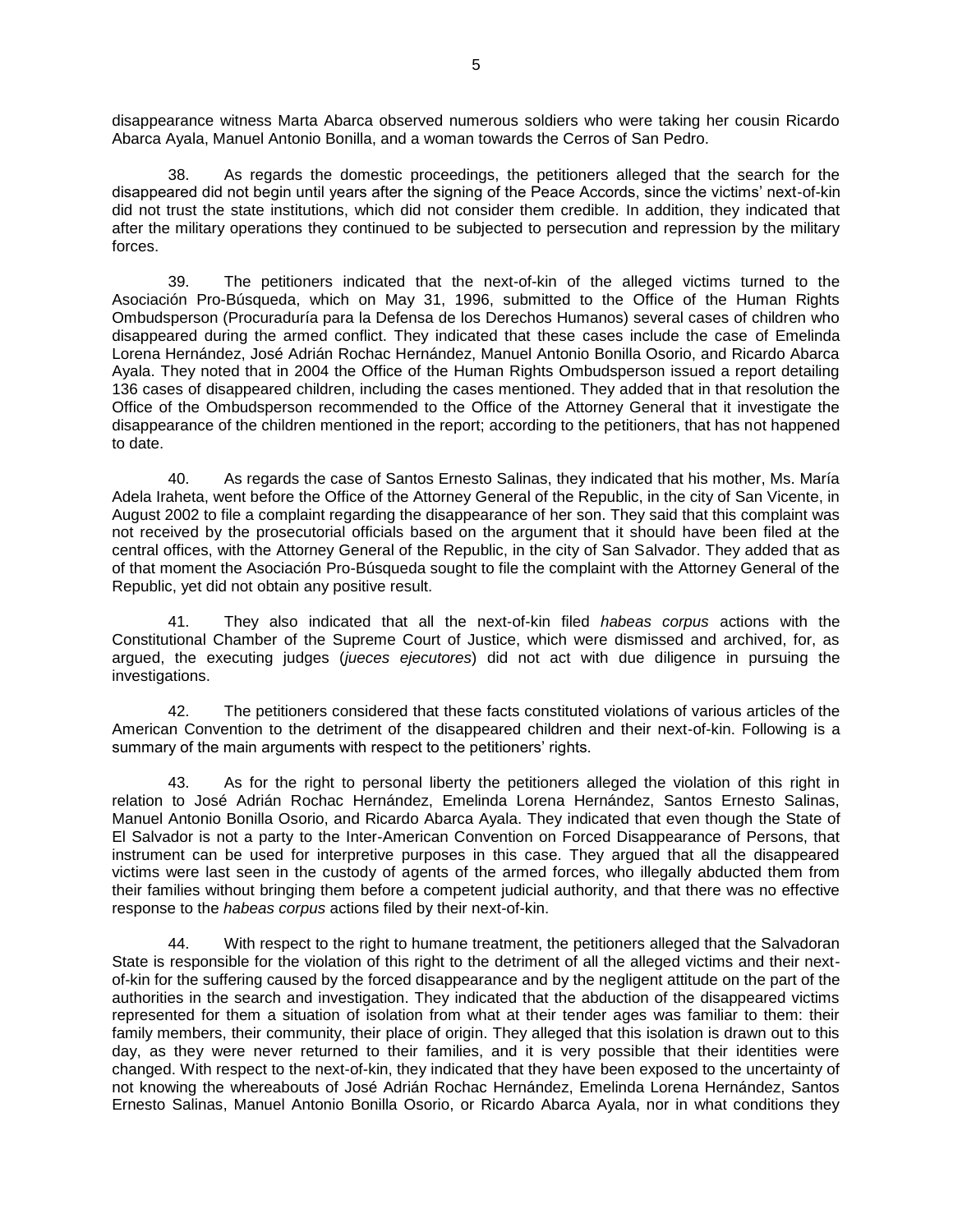live. They alleged that the next-of-kin have made great efforts to determine their whereabouts and turned to the state authorities from whom they have received an omissive and negligent response. They indicated that this situation is a source of feelings of permanent impotence and suffering. They added that the disappearances were not isolated events, but that they took place during a period of violence, death, loss, and fear, in which people were being uprooted.

45. As for the right to life, they argued that it was violated to the detriment of all the disappeared victims, since while it is likely that they are still alive, there is no certainty of it, and it is up to the State to verify what has happened. They alleged that as regards forced disappearance, it is presumed that the victims have been deprived of life with the passage of time. They also noted that the disappearances occurred in the context of military operations in which hundreds of persons perished.

46. With respect to the right to the recognition of juridical personality, the petitioners argued that forced disappearance entails being excluded from the legal and institutional order of the State.<sup>1</sup>

47. As for the rights to due process and judicial protection, the petitioners alleged that these rights were violated to the detriment of Emelinda Lorena, José Adrián Rochac Hernández, Manuel Antonio Bonilla Osorio, and Ricardo Abarca Ayala, and to the detriment of their next-of-kin. They noted that these violations have taken place at different moments: first, when the disappeared victims were arbitrarily abducted and impeded from having any access to mechanisms of judicial protection to make effective, for them, all the guarantees of due process and to determine the legality of their detentions, ordering that they be returned to their families; second, when the writs of *habeas corpus* were dismissed based on the argument that the family members did not produce sufficient information to characterize a forced disappearance, even though the investigation is to be carried out by the "executing judge"; and finally, as a consequence of the negligent and omissive attitude of the courts and prosecutors, to whom the Office of the Human Rights Ombudsperson made a recommendation to investigate, prosecute, and punish the persons responsible for the disappearances. In the case of José Adrián Rochac Hernández the petitioners also alleged unwarranted delay in the criminal proceedings.

48. As for the right to the family, the petitioners alleged that the intent behind the disappearance of children by the State during the armed conflict was precisely the separation of the family, to sow terror among those persons who supposedly supported the guerrilla forces and to keep their children from being useful to the guerrillas. In the case of the families in the instant case, the separation caused directly by members of the Salvadoran armed forces persists to this day, for despite the efforts of the family members and the Asociación Pro-Búsqueda to locate the disappeared victims it has been impossible to determine their fate and their whereabouts. The petitioners indicated that the Salvadoran State has sought the non-reunification of the families through its various acts and omissions. As an example they mentioned that the state agents who abducted José Adrián Rochac Hernández, Emelinda Lorena Hernández, Santos Ernesto Salinas, Manuel Antonio Bonilla Osorio, and Ricardo Abarca Ayala knew their places of origin despite which they took no steps to facilitate any reunion with their families, who were easy to locate. They also alleged that the failure to investigate and the impunity in the case have prolonged the separation of the family.

49. As for the right to a name, the petitioners alleged a violation of this right in the case of José Adrián Rochac Hernández, Manuel Antonio Bonilla Osorio, and Ricardo Abarca Ayala. In these cases the petitioners alleged that if the children were found alive, it is not known whether they would still have the first and last names with which they were legally registered prior to the disappearance. In addition, they indicated that most of the children found by the Asociación Pro-Búsqueda have been found alive. They indicated that based on the experience of the Asociación Pro-Búsqueda, it is highly likely that the disappeared children no longer use their original first and last names. They added that at the time of the armed conflict there was absolute flexibility for registering children, which facilitated changes in name,

 $\overline{a}$ 1 It should be mentioned that the IACHR did not include the right to recognition of juridical personality in the admissibility report on the situation of José Adrián Rochac Hernández. In the merits stage the petitioners did not make any arguments with respect to this right in relation to José Adrián Rochac Hernández.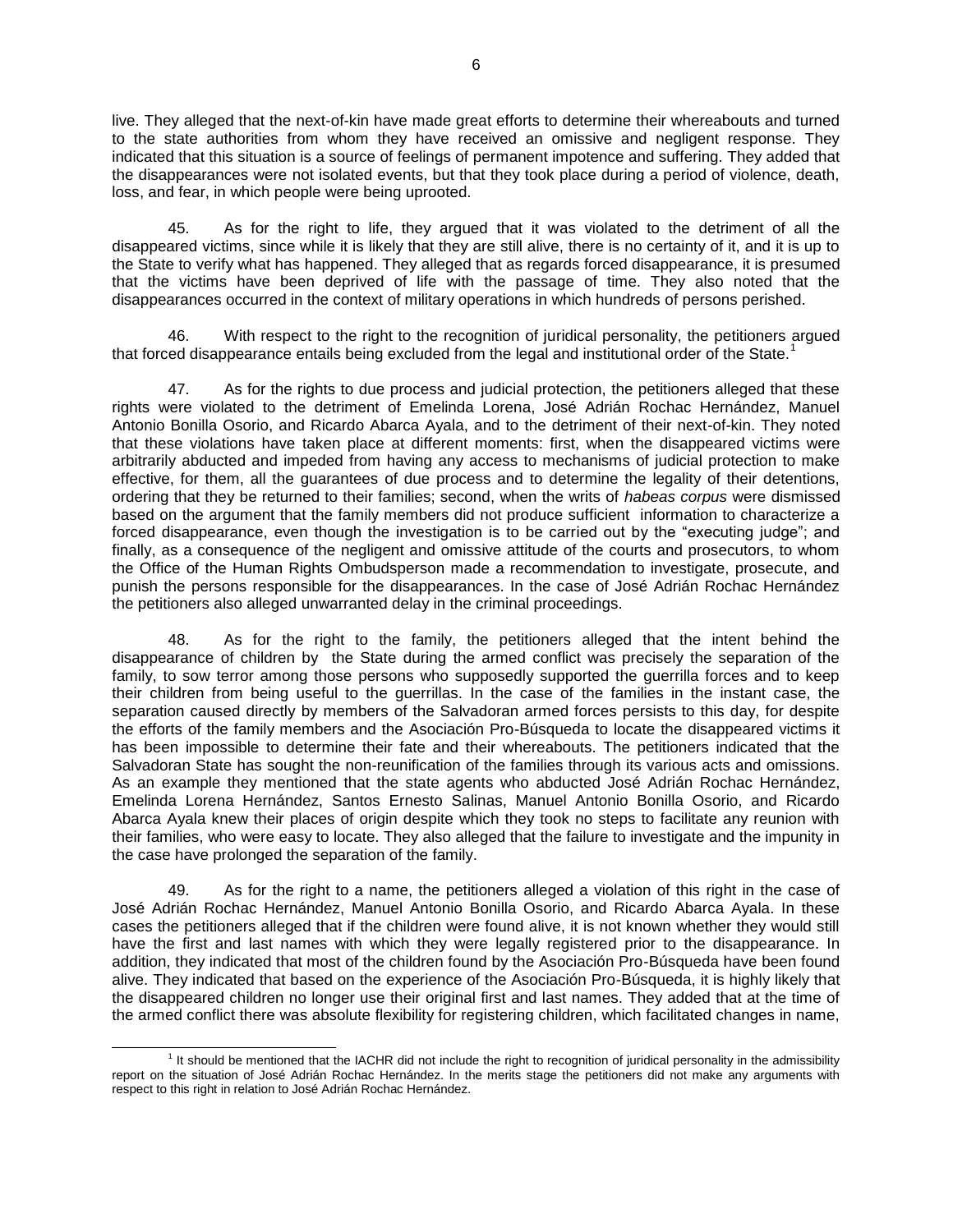place of origin, date of birth, and other data. They alleged that the State did not take any measure to ensure that the information provided by those who were requesting the registrations were certain or to guarantee the right of the children to reestablish their identity.

50. With respect to the right to freedom of thought and expression, even though it is not in the petitioners' briefs, during the hearing on the merits held November 6, 2009, they alleged that they also considered this right violated, for it has been shown that there is information in the hands of the Army that could lead to establishing the whereabouts of these children. They indicated that in many of the judicial proceedings to look into these cases military authorities have refused to provide information, which would be a violation of the right to the truth, which is derived from the rights to freedom of expression, judicial guarantees, and judicial protection.

51. In a manner cutting across the previous arguments, the petitioners argued that the State breached its duty to adopt special measures of protection for children and to guide all of its actions by the best interest of the child. The petitioners recalled that the disappearances were part of a pattern of forced disappearance of children carried out and tolerated by the State. They indicated that even though the Salvadoran State is aware of this situation, it has not adopted effective measures to locate the children and reunite them with their families. In this respect, the petitioners made reference to the failure to implement the measures of reparation ordered by the Inter-American Court in the case of *Serrano Cruz Sisters v. El Salvador,* including the inadequacy and ineffectiveness of the Inter-Institutional Commission to Search for Disappeared Children (Comisión Interinstitucional de Búsqueda de Niños y Niñas desaparecidos).

## **B. The State**

52. In the admissibility phase, the State denied the petitioners' arguments, alleging the nonexistence of the facts and the lack of competence of the Commission and lack of jurisdiction of the Inter-American Court to analyze the instant case. As regards domestic proceedings, the State argued that the petitioners did not make use of all the judicial mechanisms available for searching for disappeared children, and that the cases were being investigated by the Inter-institutional Commission to Search for Children who Disappeared as a result of the Armed Conflict. The Commission will not go further in this section on the details of the argument put forth by the State to controvert the allegations of fact and law made by the petitioners, due to the substantial change in its position in the merits stage.

53. In effect, during the hearing on the merits of the case, held November 6, 2009, the Salvadoran State declared that it was not controverting the facts alleged by the petitioners related to the forced disappearances of the children Santos Ernesto Salinas, José Adrián Rochac Hernández, Emelinda Hernández, Manuel Antonio Bonilla Osorio, and Ricardo Abarca Ayala, in the context of grave human rights violations that took place during the period of the armed conflict.

54. At that hearing the State asked the Asociación Pro-Búsqueda to convey to the family members of the children Santos Ernesto Salinas, José Adrián Rochac Hernández, Emelinda Hernández, Manuel Antonio Bonilla Osorio, and Ricardo Abarca Ayala the "most sincere apologies because in the past they were not considered by the State as victims of a pattern of violence that caused profound suffering for many families." In addition, the State offered to give the family members of the disappeared victims dignified and humane treatment.

55. It noted that it has begun, through the Ministry of Foreign Relations, a process of dialogue with the Asociación Pro-Búsqueda de niñas y niños, in the course of which it has invited representatives of the Center for Justice and International Law (CEJIL) to participate. It indicated that even though this process of dialogue is focused on enforcement of the judgment in the case of the *Serrano Cruz Sisters*, some of the measures seek reparation for a larger group of child victims of forced disappearance in El Salvador.

56. The State indicated that on that occasion among the measures of reparation urgent mention was made of the creation of a National Search Commission (Comisión Nacional de Búsqueda),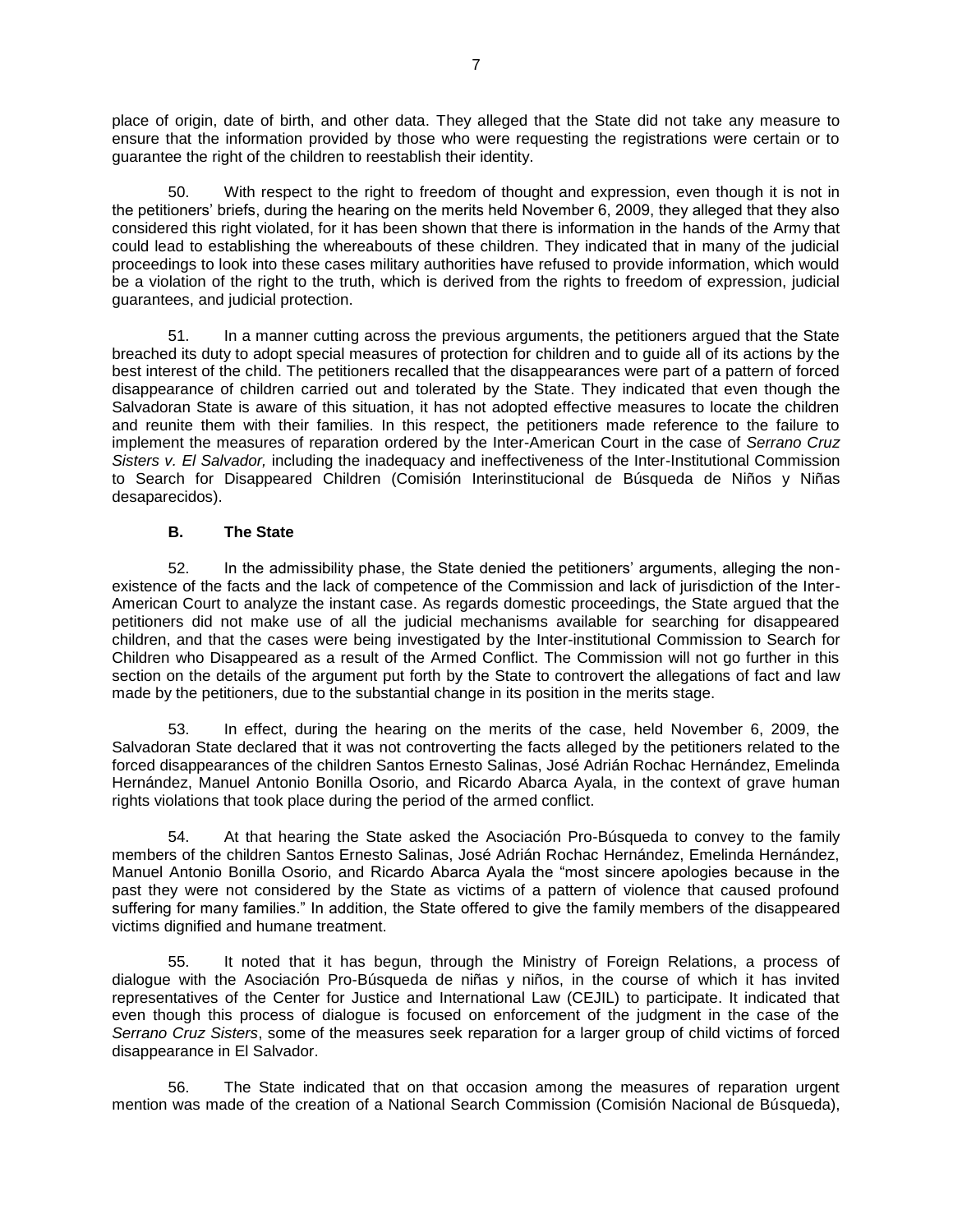as well as the use of consular protection to promote the reunification of families and the victims' recovery of their identity. It also reaffirmed its willingness to carry out the other measures provided for in the Judgment in the case of the *Serrano Cruz Sisters*, including the establishment of a gene bank.

57. Related to the instant case, the State indicated that through the Ministry of Foreign Relations it has promoted coordination with other state institutions to submit to them information that may allow access to justice for the victims. It argued in this connection that the Office of the Attorney General of the Republic has reported its decision to promote the investigation into the disappearance of José Adrián Rochac, and that was the subject of the opening of a prosecutorial investigation in 2002; it has been archived for several years. It also indicated that a prosecutorial investigation has been opened into the disappearance of the boys Manuel Antonio Bonilla, Ricardo Ayala Abarca, and Santos Ernesto Salinas, as well as the girl child Emelinda Hernández.

58. Finally, the State argued that it was fully willing to take steps forward in terms of access to information, recovery of identity, family reunification, and medical and psychosocial attention for the victims.

# **IV. FACTS PROVEN**

## **A. Preliminary consideration on the recognition of responsibility by the State**

59. As the Commission indicated in the section on the State's position, during the hearing on the merits held November 6, 2009, the State indicated that it does not controvert the facts alleged by the petitioners in relation to the forced disappearances of the children Santos Ernesto Salinas, José Adrián Rochac Hernández, Emelinda Hernández, Manuel Antonio Bonilla Osorio, and Ricardo Abarca Ayala. In addition, at that hearing the State of El Salvador requested of the petitioners that they convey to the petitioners their "most sincere apologies" for not having considered them victims in the past, and for not having recognized the suffering they have endured.

60. Based on what the State expressed in the hearing on the merits, the Commission observes that the recognition of responsibility by the State encompasses all of the facts that are addressed in the petitions, in relation to both the context and the circumstances around the disappearances of José Adrián Rochac Hernández, Santo Ernesto Salinas, Emelinda Lorena Hernández, Ricardo Ayala Abarca, and Manuel Antonio Bonilla.

61. The Commission greatly values the recognition by the Salvadoran State and determines that it has legal effects in the proceeding. Mindful of the need to contribute to recovering the truth, as well as the reparative effect of clarifying the facts for the family members, the Commission next proceeds to make a determination of the context, the facts of the case, and their legal consequences in light of the American Convention. In determining the facts, the Commission shall give special consideration, in addition to the available evidence, to the express recognition by the State of the facts narrated by the petitioners.

## **B. Context**

 $\overline{a}$ 

62. Since its inception, the Commission has been particularly concerned by the human rights situation in El Salvador, especially during the years of civil war that blighted the country. In that regard, in 1983 it expressed its concern at "the violence in El Salvador, where unlawful executions and disappearances continued." As the Commission had pointed out in earlier reports, most such acts were committed by security forces and by paramilitary groups acting with impunity and outside the law. The fact that these crimes were never properly investigated seemed to indicate that these groups were operating with the Government's tacit consent. According to data supplied to the Commission by various reliable sources, more than 2000 Salvadorans died in the period covered by this report.<sup>2</sup>.

<sup>2</sup> IACHR, *Annual Report 1982-1983*, OEA/Ser.L/V/II.61, Doc. 22 rev. 1, September 27, 1983, p. 11.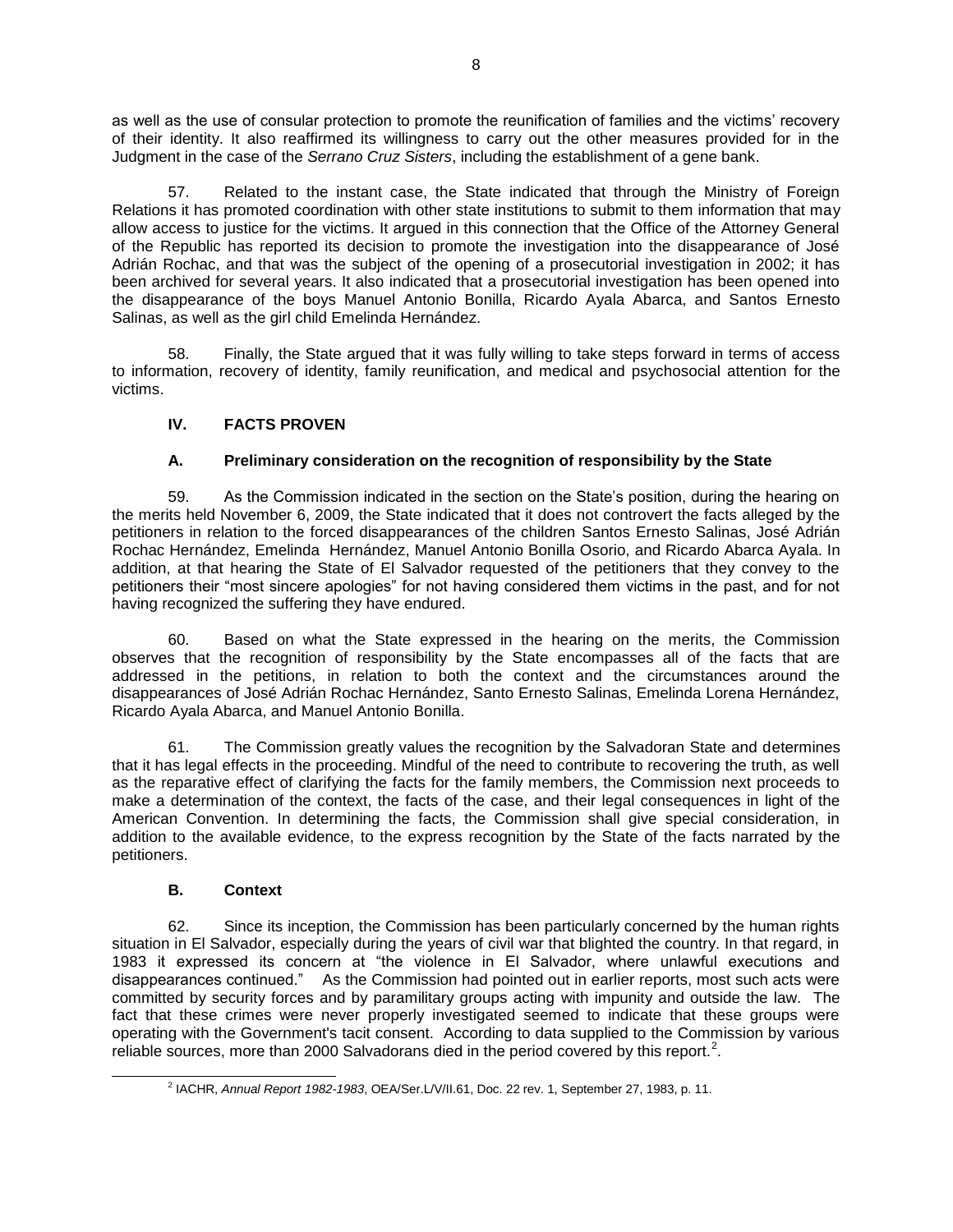63. For its part, the UN Working Group on Enforced or Involuntary Disappearances has said, "The majority of the 2,661<sup>3</sup> reported cases of disappearance occurred between 1980 and 1983, in the context of the armed conflict between the Government of El Salvador and the Farabundo Martí National Liberation Front (FMLN). Many people disappeared following arrest by uniformed soldiers or police, or were abducted in death-squad style operations carried out by armed men in civilian clothing, reportedly linked to the army or to the security forces. Abductions of this kind were, in some cases, subsequently recognized as detentions, thus giving rise to allegations of links with the security forces"<sup>4</sup>.

64. The Working Group added, "During the period under review, concern was expressed by non-governmental organizations about the alleged failure of the authorities to investigate disappearances that occurred during the internal conflict which took place between 1980 and 1991, to identify those responsible and bring them to justice, or to compensate families of victims. Allegedly, the Attorney-General's Office had not acted on decisions of the Constitutional Division of the Supreme Court in relation to writs of habeas corpus filed by families of disappeared children. The Court had urged the Office to take the necessary measures, in line with its constitutional powers, to fully establish the condition and whereabouts of the person concerned with the aim of safeguarding his/her fundamental right to physical freedom."<sup>5</sup>

65. At the domestic level and in the framework of the Peace Agreements that brought an end to the internal armed conflict in El Salvador, on January 16, 1992, a Truth Commission was set up with a mandate to investigate the serious acts of violence that occurred from January 1980 to July 1991. The report of the Commission, issued in 1993, divided its study into four periods: 1980 to 1983; 1983 to 1987; 1987 to 1989, and 1989 to 1991. The first period, which frames the events in this case, was titled "The Institutionalization of Violence" and was described as a period in which "violence became systematic and terror and distrust reigned among the civilian population. The fragmentation of any opposition or dissident movement by means of arbitrary arrests, murders and selective and indiscriminate disappearances of leaders became common practice<sup>6</sup>.

66. The Truth Commission described the patterns of violence of both agents of the State and members of the  $FMLN<sup>7</sup>$ . In it general overview, the CVR "registered more than 22,000 complaints of serious acts of violence that occurred in El Salvador […] Over 60 per cent of all complaints concerned extrajudicial executions, over 25 per cent concerned enforced disappearances, and over 20 per cent included complaints of torture. Those giving testimony attributed almost 85 per cent of cases to agents of the State, paramilitary groups allied to them, and the death squads. Armed forces personnel were accused in almost 60 per cent of complaints, members of the security forces in approximately 25 per cent [...] The complaints registered accused FMLN in approximately 5 per cent of cases."<sup>8</sup>.

67. Among the patterns of violence by agents of the State and their collaborators the Truth Commission found that "[a]ll the complaints indicate that this violence originated in a political mind-set that viewed political opponents as subversives and enemies [...] This situation is epitomized by the extrajudicial executions, enforced disappearances and murders of political opponents [...] Counter-

5 *Idem,* pars. 110,111, 113.

l

 $3$  The Working Group says that these figures continue to be reviewed for accuracy.

<sup>4</sup> Report of the Working Group on Enforced or Involuntary Disappearances, United Nations Distr.GENERAL E/CN.4/2004/58, 21 January 2004, Original: English, par. 109.

<sup>&</sup>lt;sup>6</sup> Report of the Commission on the Truth for El Salvador, From Madness to Hope (The 12-year War in El Salvador), p. 19.

 $^7$  The Truth Commission registered more than 800 complaints of serious acts of violence attributed to the FMLN. It found that this violence occurred mainly in conflict zones and that nearly half the complaints concerned deaths, mostly extrajudicial executions. The rest concern enforced disappearances and forcible recruitment.

<sup>8</sup> Report of the Commission on the Truth for El Salvador, From Madness to Hope (The 12-year War in El Salvador), p. 41. The Commission points out that these complaints do not cover every act of violence, as it was able to receive only a significant sample in its three months of gathering testimony.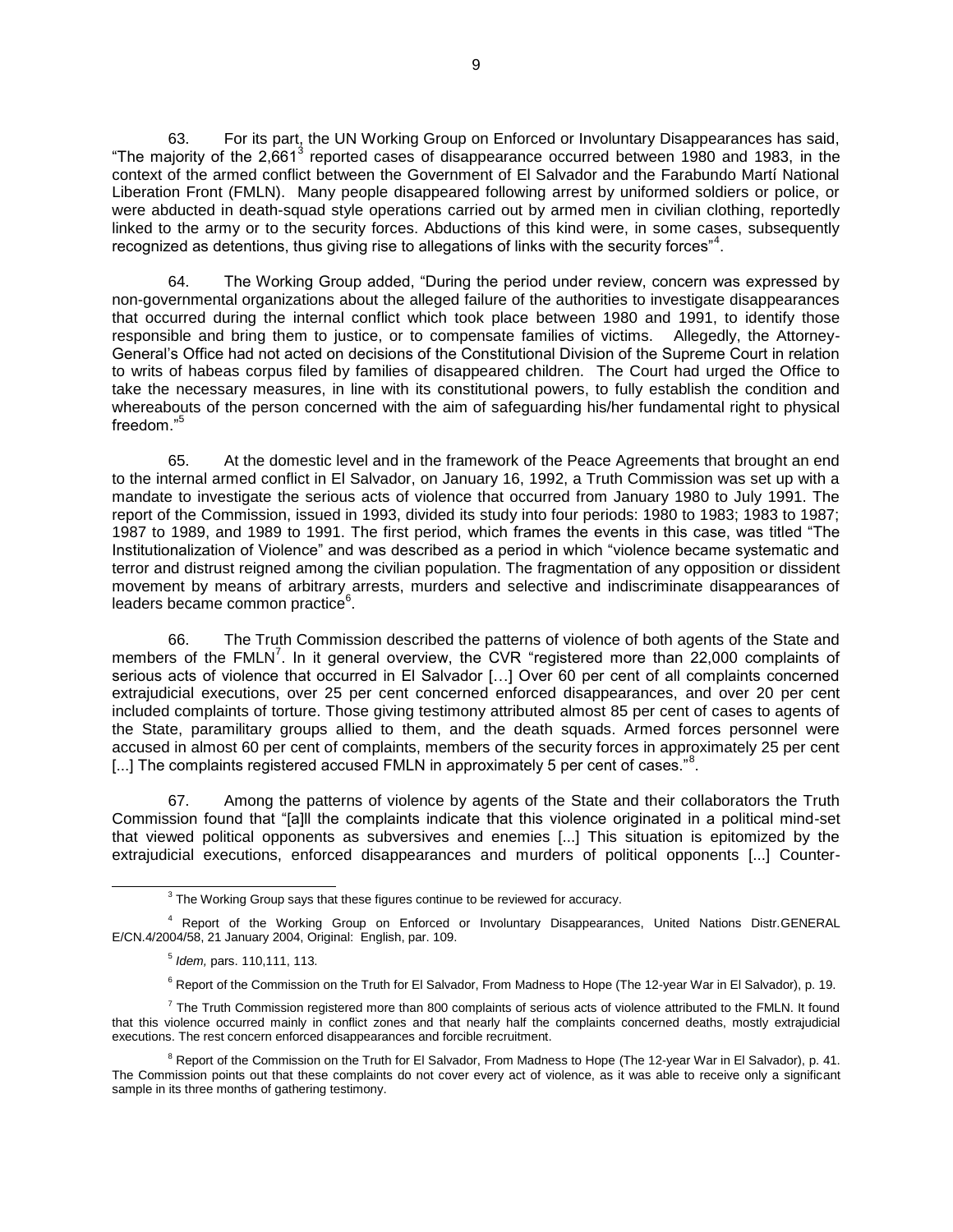insurgency policy found its most extreme expression in a general practice of "cutting the guerrillas lifeline" [...] Roughly 50 per cent of all the complaints analyzed concern incidents which took place during the first two years, 1980 and 1981; more than 20 per cent took place in the following two years, 1982 and 1983. In other words, over 75 per cent of the serious acts of violence reported to the Commission on the Truth took place during first four years of the decade […] The violence was less indiscriminate in urban areas, and also in rural areas after 1983. [Indeed,] 95 per cent of complaints concerned incidents in rural areas  $[...]^{9}$  It should be noted that the report of the Truth Commission does not include a special section on child disappearances in El Salvador; however, it included many such cases in its lists of missing persons.

68. The Inter-American Court, in the case of *Contreras et al. v. El Salvador*, took note of the recognition by the State of El Salvador of the existence of a systematic pattern of disappearance of children during the internal armed conflict, and recapitulated the relevant sources in which reference is made to the characteristics of that practice. As a result, the Inter-American Court established that:

The phenomenon of forced disappearance in the armed conflict in El Salvador was addressed by the Truth Commission for El Salvador with the support of the United Nations, the Inter-American Commission on Human Rights, international agencies, authorities and bodies of the State itself, and other organizations. However, there was also a more specific pattern, acknowledged by the State, relating to the forced disappearance of children (*supra* para. 17), who were taken and illegally held by the Armed Forces during counterinsurgency operations.<sup>10</sup> Likewise, it has been established that, in many cases, this practice implied the appropriation of children and their registration under a different name or with false personal data.<sup>11</sup>

According to the evidence in the case file, at May 2011, the Search Association had received 881 complaints of children disappeared during the armed conflict; of these, 363 had been resolved, including those who were located alive and those found dead. From these cases, they were able to reunite 224 young people with their families.<sup>12</sup> Even though the Search Association is one of the representatives in this case, it is important to highlight that it is the institution that has documented and investigated this phenomenon most extensively and taken measures to search for and reunite

 $\overline{a}$ 

<sup>11</sup> Corte I.D.H., *Caso Contreras y otros Vs. El Salvador*. Fondo, Reparaciones y Costas. Sentencia de 31 de agosto de 2011 Serie C No. 232, párr. 51. Citando. *Cf.* Expert opinion provided by Ana Georgina Ramos de Villalta before notary public (affidavit) on May 5, 2011 (evidence file, volume XI, affidavits, folios 7535 to 7537), and Expert opinion provided by Douglass Cassel before notary public (affidavit) on May 11, 2011 (evidence file, volume XI, affidavits, folios 7552 to 7575).

<sup>12</sup> Corte I.D.H., *Caso Contreras y otros Vs. El Salvador*. Fondo, Reparaciones y Costas. Sentencia de 31 de agosto de 2011 Serie C No. 232, párr. 51. Citando. *Cf.* Expert opinion provided by Ana Georgina Ramos de Villalta, *supra* note 35, (evidence file, volume XI, affidavits, folio 7530).

<sup>&</sup>lt;sup>9</sup> Report of the Commission on the Truth for El Salvador, From Madness to Hope (The 12-year War in El Salvador), p. 42.

<sup>10</sup> Corte I.D.H., *Caso Contreras y otros Vs. El Salvador*. Fondo, Reparaciones y Costas. Sentencia de 31 de agosto de 2011 Serie C No. 232, párr. 51. Citando. *Cf.* Asociación Pro-Búsqueda, *La paz en construcción. Un estudio sobre la problemática de la niñez desaparecida por el conflicto armado en El Salvador*, January 2003 (evidence file, volume IV, attachment 5 to the pleadings, motions and evidence brief, folio 2619/24); Asociación Pro-Búsqueda, *La problemática de niñas and niños desaparecidos como consecuencia del conflicto armado interno en El Salvador*, April 1999 (evidence file, volume IV, attachment 10 to the pleadings, motions and evidence brief, folios 3207/32 to 3702/33); Asociación Pro-Búsqueda, *El día más esperado. Buscando a los niños desaparecidos de El Salvador.* UCA Editores, San Salvador, 2001 (evidence file, volume V, attachment 11 to the pleadings, motions and evidence brief, folios 3223); Asociación Pro-Búsqueda, Report on El Salvador to the Inter-American Commission on Human Rights, *La actuación del Estado de El Salvador en la problemática de la niñez desaparecida a consecuencia del conflicto armado*, October 2005 (evidence file, volume V, attachment 12 to the pleadings, motions and evidence brief, folio 3540); Asociación Pro-Búsqueda, *La problemática de la niñez desaparecida en El Salvador.* Document prepared for the visit of the Working Group on Enforced or Involuntary Disappearances, February 5, 2007 (evidence file, volume V, attachment 13 to the pleadings, motions and evidence brief, folio 3584), and Laínez Villaherrera, Rosa América and Hasbún Alvarenga, Gianina, *Tejiendo nuestra identidad. Intervención psicosocial en la problemática de la niñez desaparecida en El Salvador*, Asociación Pro-Búsqueda, San Salvador, 2004 (evidence file, volume VI, attachment 28 to the pleadings, motions and evidence brief, folio 3958). In addition, the FMLN had exerted pressure on some of its members to leave their children in "safe houses" to act as a screen for clandestine activities. *Cf.* Asociación Pro-Búsqueda, *La paz en construcción…* (evidence file, volume IV, attachment 5 to the pleadings, motions and evidence brief, folios 2619/17 and 2619/18); Asociación Pro-Búsqueda, *La problemática de niñas and niños desaparecidos…* (evidence file, volume IV, attachment 10 to the pleadings, motions and evidence brief, folios 3207/13 to 3207/15), and Asociación Pro-Búsqueda, *El día más esperado…* (evidence file, volume V, attachment 11 to the pleadings, motions and evidence brief, folios 3223 to 3224 and 3378).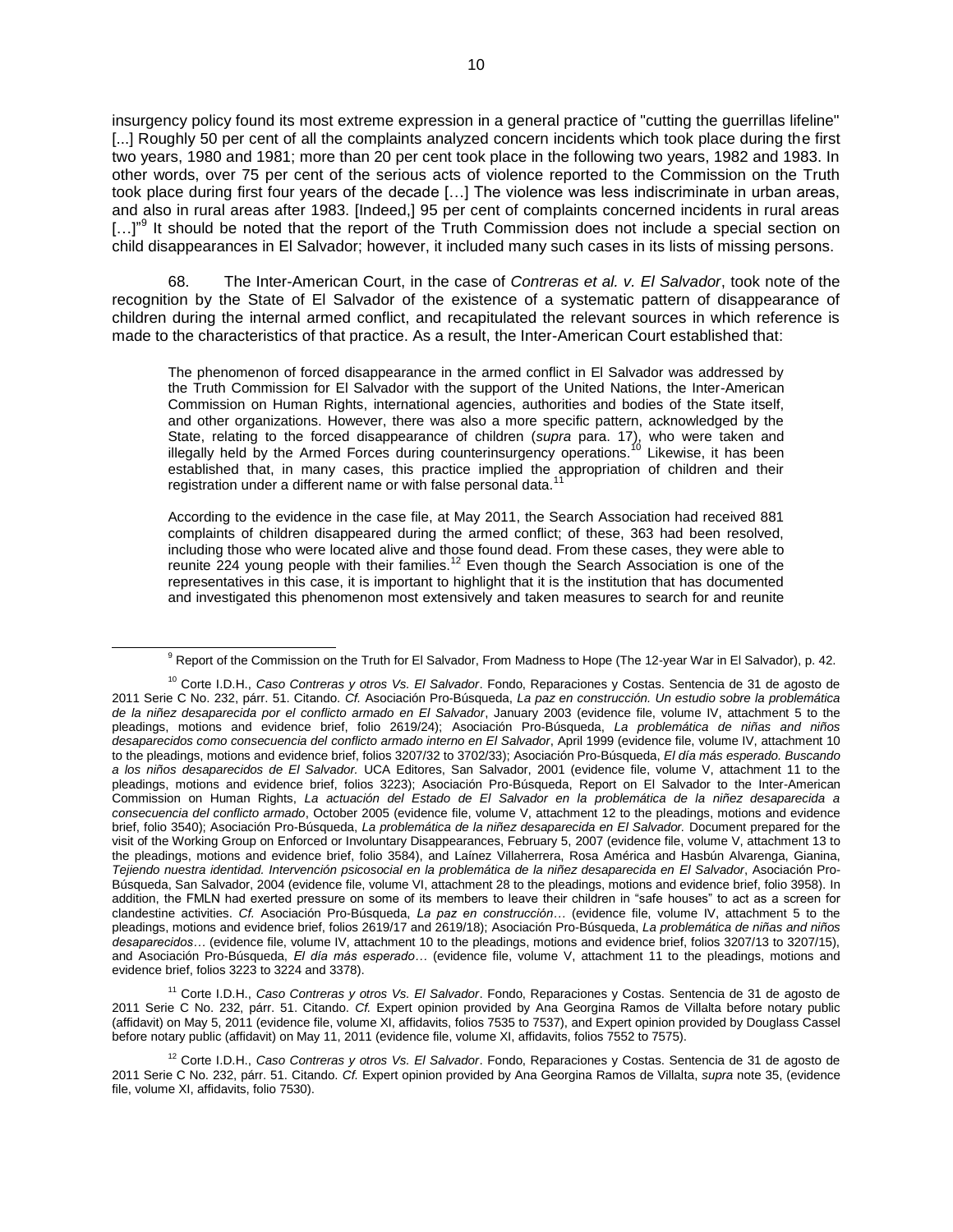young people with their families.<sup>13</sup> In this regard, the State indicated that "for more than 18 years, the Search Association has solved hundreds of cases of disappeared children and assisted numerous victimized families in an adverse environment, […] without the support of the State." Given that it is part of the body of evidence in this case and that the State has not objected to it, and taking into consideration the work of the Search Association that has been recognized by the State itself, the Court will proceed to present some results of the investigations conducted by this organization.

The phenomenon of the forced disappearance of children was part of a deliberate strategy in the context of the institutionalized State violence that characterized this period of the conflict. Most of the disappearances occurred between 1980 and 1984, with the highest figures corresponding to 1982.<sup>14</sup> In its reports, the organization has established that the departments most affected by the conflict were also those where the greatest number of children disappeared; they included Chalatenango, San Salvador, San Vicente, Morazán, Usulután, Cabañas, Cuscatlán and La Libertad,<sup>15</sup> because the disappearances formed part of the counterinsurgency strategy developed by the State under the concept of destroying population groups associated with the guerrillas. Under that strategy, it was found useful to abduct children in order to separate them from the "enemy population" and "to educate them under the State's ideology at that time."<sup>16</sup> The children were abducted during military operations after family members had been executed or forced to flee to save their lives, and they were frequently appropriated by military leaders, who included them within their immediate families as their children.<sup>17</sup> The Search Association has identified 15 military operations in which soldiers took children with them, with the number of documented cases varying between three and 39 in each operation.<sup>18</sup> Some former soldiers testified that, starting in 1982, they received orders to take any child found during an attack on enemy positions.<sup>19</sup> In addition to the

 $\overline{a}$ 

<sup>15</sup> Corte I.D.H., *Caso Contreras y otros Vs. El Salvador*. Fondo, Reparaciones y Costas. Sentencia de 31 de agosto de 2011 Serie C No. 232, párr. 51. Citando.*Cf.* Asociación Pro-Búsqueda, *La problemática de niñas and niños desaparecidos…, supra*  note 34, (evidence file, volume IV, attachment 10 to the pleadings, motions and evidence brief, folio 3207/31).

<sup>16</sup> Corte I.D.H., *Caso Contreras y otros Vs. El Salvador*. Fondo, Reparaciones y Costas. Sentencia de 31 de agosto de 2011 Serie C No. 232, párr. 51. Citando. Asociación Pro-Búsqueda, *La problemática de la niñez desaparecida en El Salvador, supra* note 34, (evidence file, volume V, attachment 13 to the pleadings, motions and evidence brief, folio 3584), and Asociación Pro-Búsqueda, Report on El Salvador, *supra* note 34, (evidence file, volume V, attachment 12 to the pleadings, motions and evidence brief, folio 3541).

<sup>13</sup> Corte I.D.H., *Caso Contreras y otros Vs. El Salvador*. Fondo, Reparaciones y Costas. Sentencia de 31 de agosto de 2011 Serie C No. 232, párr. 51. Citando. Expert witness Villalta stated that this organization is "the only body with disaggregated records of the number of cases of children disappeared during the armed conflict." Expert opinion given by Ana Georgina Ramos de Villalta *supra* note 35, (evidence file, volume XI, affidavits, folio 7530).

<sup>14</sup> Corte I.D.H., *Caso Contreras y otros Vs. El Salvador*. Fondo, Reparaciones y Costas. Sentencia de 31 de agosto de 2011 Serie C No. 232, párr. 51. Citando.*Cf.* Asociación Pro-Búsqueda, *La paz en construcción, supra* note 34, (evidence file, volume IV, attachment 5 to the pleadings, motions and evidence brief, folio 2619/23); Asociación Pro-Búsqueda, Report on El Salvador, *supra* note 34, (evidence file, volume V, attachment 12 to the pleadings, motions and evidence brief, folio 3540); Asociación Pro-Búsqueda, *La problemática de la niñez desaparecida en El Salvador, supra* note 34, (evidence file, volume V, attachment 13 to the pleadings, motions and evidence brief, folio 3584), and Asociación Pro-Búsqueda, *La problemática de niñas and niños desaparecidos…, supra* note 34, (evidence file, volume IV, attachment 10 to the pleadings, motions and evidence brief, folio 3207/32).

<sup>17</sup> Corte I.D.H., *Caso Contreras y otros Vs. El Salvador*. Fondo, Reparaciones y Costas. Sentencia de 31 de agosto de 2011 Serie C No. 232, párr. 51. Citando.*Cf.* United Nations, Report of the Working Group on Enforced or Involuntary Disappearances, Mission to El Salvador, *supra* note 31, (evidence file, volume IV, attachment 8 to the pleadings, motions and evidence brief, folio 3190), and Asociación Pro-Búsqueda, *La problemática de la niñez desaparecida en El Salvador, supra* note 34, (evidence file, volume V, attachment 13 to the pleadings, motions and evidence brief, folio 3584).

<sup>18</sup> Corte I.D.H., *Caso Contreras y otros Vs. El Salvador*. Fondo, Reparaciones y Costas. Sentencia de 31 de agosto de 2011 Serie C No. 232, párr. 51. Citando. *Cf.* Asociación Pro-Búsqueda, *La paz en construcción, supra* note 34, (evidence file, volume IV, attachment 5 to the pleadings, motions and evidence brief, folio 2619/16), and Asociación Pro-Búsqueda, *La problemática de niñas and niños desaparecidos…, supra* note 34, (evidence file, volume IV, attachment 10 to the pleadings, motions and evidence brief, folio 3207/13).

<sup>19</sup> Corte I.D.H., *Caso Contreras y otros Vs. El Salvador*. Fondo, Reparaciones y Costas. Sentencia de 31 de agosto de 2011 Serie C No. 232, párr. 51. Citando. *Cf.* Asociación Pro-Búsqueda, *La paz en construcción, supra* note 34, (evidence file, volume IV, attachment 5 to the pleadings, motions and evidence brief, folio 2619/14), and Asociación Pro-Búsqueda, *La problemática de niñas and niños desaparecidos…, supra* note 34, (evidence file, volume IV, attachment 10 to the pleadings, motions and evidence brief, folio 3207/11).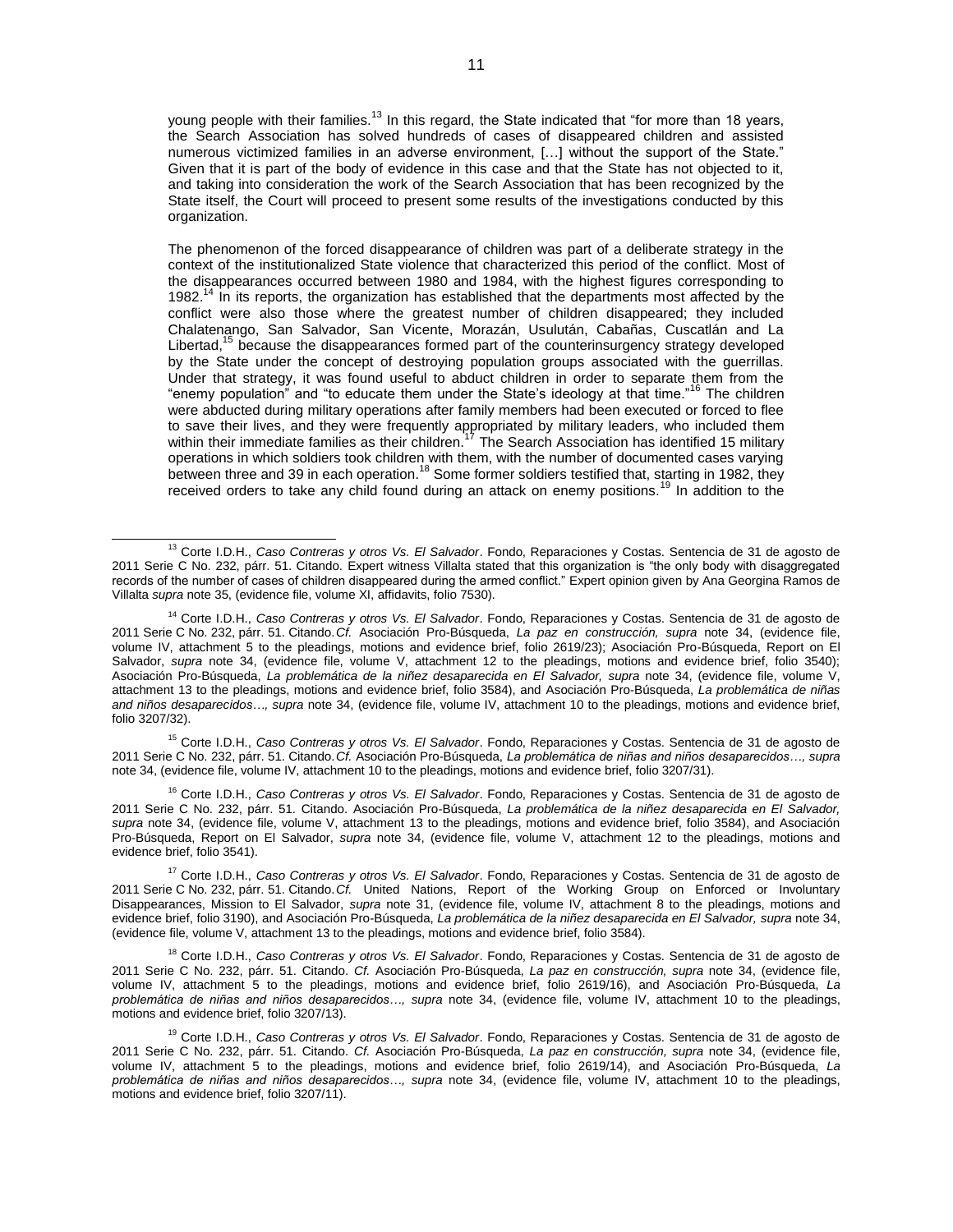separation of children from their families as part of a counterinsurgency strategy, there were other reasons, including taking children to give them up for adoption.<sup>20</sup>

According to the evidence received, the possible destinations of the children after they had been separated from their families and disappeared can be broken down as follows: $^{21}$  (1) adoptions through a formal process within the judicial system, with the majority assigned to foreign families, mainly in the United States, France and Italy;<sup>22</sup> (2) "*de facto*" adoptions or "appropriations," consisting of cases in which Salvadoran families took custody of the children but never formalized the adoption;<sup>23</sup> (3) cases of "appropriation" by soldiers,<sup>24</sup> who included the children in their families as if they were their own, although in most cases the children were used for domestic or agricultural tasks;<sup>25</sup> (4) children raised in orphanages without guardians, in which those in charge of them did not try to find their parents,<sup>26</sup> and (5) children who grew up on military bases.<sup>27</sup> In addition, although it has not been proved in a court of law, the Search Association has compiled evidence indicating

 $\overline{a}$ 

<sup>22</sup> Corte I.D.H., *Caso Contreras y otros Vs. El Salvador*. Fondo, Reparaciones y Costas. Sentencia de 31 de agosto de 2011 Serie C No. 232, párr. 51. Citando. *Cf.* Asociación Pro-Búsqueda, *La paz en construcción, supra* note 34, (evidence file, volume IV, attachment 5 to the pleadings, motions and evidence brief, folio 2619/31), and Asociación Pro-Búsqueda, *La problemática de niñas and niños desaparecidos…, supra* note 34, (evidence file, volume IV, attachment 10 to the pleadings, motions and evidence brief, folio 3207/25).

<sup>23</sup> Corte I.D.H., *Caso Contreras y otros Vs. El Salvador*. Fondo, Reparaciones y Costas. Sentencia de 31 de agosto de 2011 Serie C No. 232, párr. 51. Citando. *Cf.* Asociación Pro-Búsqueda, *La paz en construcción, supra* note 34, (evidence file, volume IV, attachment 5 to the pleadings, motions and evidence brief, folio 2619/32), and Asociación Pro-Búsqueda, *La problemática de niñas and niños desaparecidos…, supra* note 34, (evidence file, volume IV, attachment 10 to the pleadings, motions and evidence brief, folio 3207/26).

<sup>24</sup> Corte I.D.H., *Caso Contreras y otros Vs. El Salvador*. Fondo, Reparaciones y Costas. Sentencia de 31 de agosto de 2011 Serie C No. 232, párr. 51. Citando. *Cf.* Asociación Pro-Búsqueda, *La paz en construcción, supra* note 34, (evidence file, volume IV, attachment 5 to the pleadings, motions and evidence brief, folio 2619/32), and Asociación Pro-Búsqueda, *La problemática de niñas and niños desaparecidos…, supra* note 34, (evidence file, volume IV, attachment 10 to the pleadings, motions and evidence brief, folio 3207/25).

<sup>25</sup> Corte I.D.H., *Caso Contreras y otros Vs. El Salvador*. Fondo, Reparaciones y Costas. Sentencia de 31 de agosto de 2011 Serie C No. 232, párr. 51. Citando. *Cf.* Asociación Pro-Búsqueda, *La problemática de la niñez desaparecida en El Salvador, supra* note 34, (evidence file, volume V, attachment 13 to the pleadings, motions and evidence brief, folio 3584).

<sup>26</sup> Corte I.D.H., *Caso Contreras y otros Vs. El Salvador*. Fondo, Reparaciones y Costas. Sentencia de 31 de agosto de 2011 Serie C No. 232, párr. 51. Citando. *Cf.* Asociación Pro-Búsqueda, *La paz en construcción, supra* note 34, (evidence file, volume IV, attachment 5 to the pleadings, motions and evidence brief, folio 2619/66).

<sup>27</sup> Corte I.D.H., *Caso Contreras y otros Vs. El Salvador*. Fondo, Reparaciones y Costas. Sentencia de 31 de agosto de 2011 Serie C No. 232, párr. 51. Citando.*Cf.* Asociación Pro-Búsqueda, *La paz en construcción, supra* note 34, (evidence file, volume IV, attachment 5 to the pleadings, motions and evidence brief, folio 2619/34), and Asociación Pro-Búsqueda, *La*  problemática de niñas and niños desaparecidos..., supra note 34, (evidence file, volume IV, attachment 10 to the pleadings, motions and evidence brief, folio 3207/22).

<sup>20</sup> Corte I.D.H., *Caso Contreras y otros Vs. El Salvador*. Fondo, Reparaciones y Costas. Sentencia de 31 de agosto de 2011 Serie C No. 232, párr. 51. Citando. *Cf.* Asociación Pro-Búsqueda, *La paz en construcción, supra* note 34, (evidence file, volume IV, attachment 5 to the pleadings, motions and evidence brief, folios 2619/15); Asociación Pro-Búsqueda, *La problemática de niñas and niños desaparecidos…, supra* note 34, (evidence file, volume IV, attachment 10 to the pleadings, motions and evidence brief, folio 3207/12); Asociación Pro-Búsqueda, Report on El Salvador, *supra* note 34, (evidence file, volume V, attachment 12 to the pleadings, motions and evidence brief, folio 3541), and Asociación Pro-Búsqueda, *La problemática de la niñez desaparecida en El Salvador, supra* note 34, (evidence file, volume V, attachment 13 to the pleadings, motions and evidence brief, folio 3584).

<sup>21</sup> Corte I.D.H., *Caso Contreras y otros Vs. El Salvador*. Fondo, Reparaciones y Costas. Sentencia de 31 de agosto de 2011 Serie C No. 232, párr. 51. Citando. *Cf.* Asociación Pro-Búsqueda, *La paz en construcción, supra* note 34, (evidence file, volume IV, attachment 5 to the pleadings, motions and evidence brief, folio 2619/28); Asociación Pro-Búsqueda, *La problemática de niñas and niños desaparecidos…, supra* note 34, (evidence file, volume IV, attachment 10 to the pleadings, motions and evidence brief, folio 3207/22), and Asociación Pro-Búsqueda, Report on El Salvador, *supra* note 34, (evidence file, volume V, attachment 12 to the pleadings, motions and evidence brief, folio 3541). See also, *Case of the Serrano Cruz Sisters, supra* note 29, para. 48.6).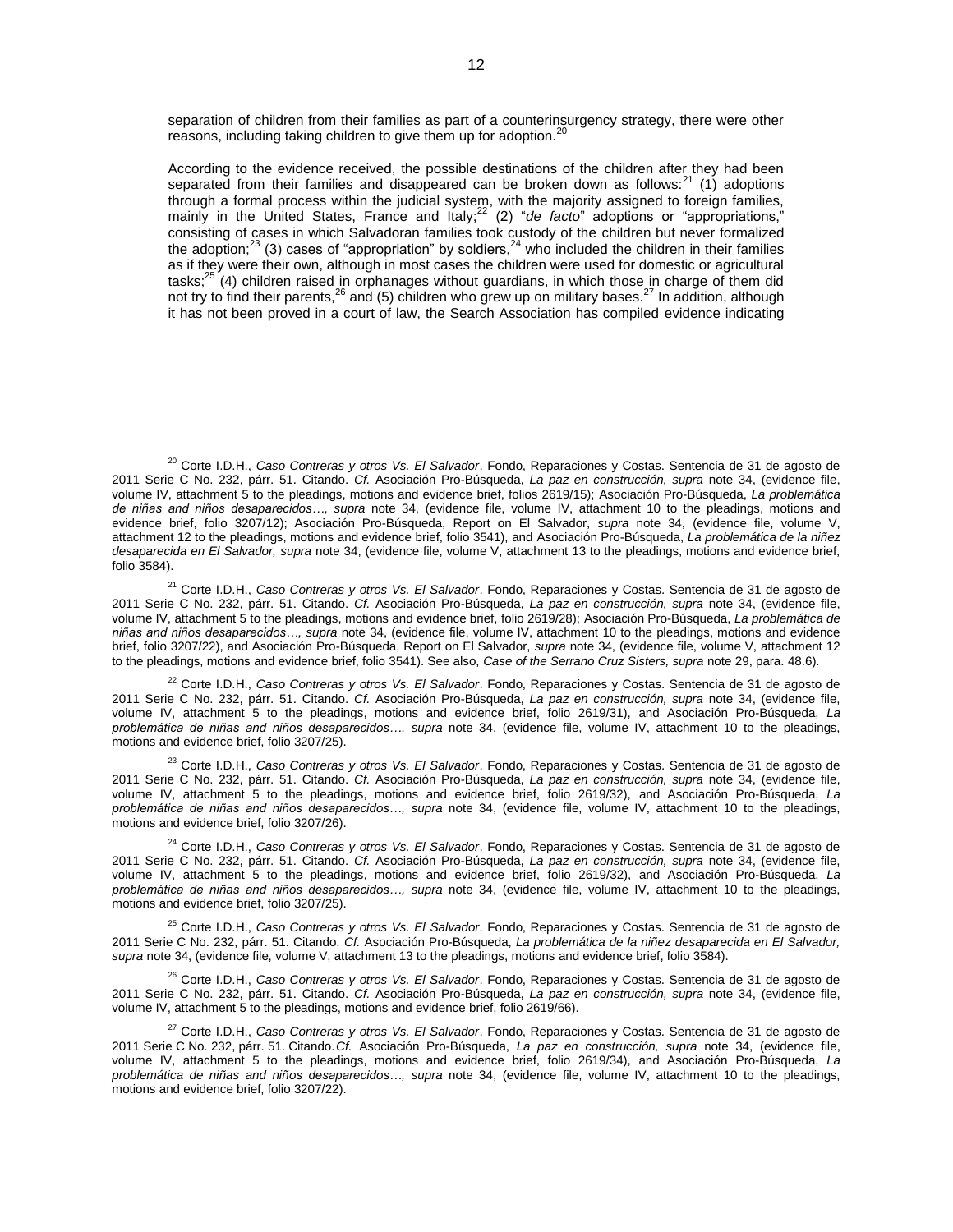that some disappeared children were victims of illegal trafficking.<sup>28</sup> Finally, at September 2010, the Search Association had located 48 cases of children who had perished.<sup>29</sup>

Lastly, "in the cases of both adoptions through a legal procedure and appropriation of children, there was a practice of altering the minor's identity; many were registered as sons and daughters; in other words, without the need to alter the records; in other cases the names or surnames were changed together with the child's age." $30$ 

69. In response to the need to look for the children who had disappeared, Executive Decree 45, issued on October 5, 2004, created the Inter-Institutional Commission to Trace Missing Children in El Salvador (hereinafter the "Tracing Commission"). Several international and national agencies have mentioned the need to create a tracing mechanism. They include the UN Committee on the Rights of the Child<sup>31</sup>, the Human Rights Ombudsman of El Salvador, and the petitioner in this case, Asociación Pro Búsqueda. As this Commission failed to produce any specific results, culminating its mandate without results, on January 15, 2010, a new National Commission for the Search of Disappeared Children was established; it official started up its operations on March 14, 2011.<sup>32</sup>

70. Next, the IACHR will establish the facts that have been proven separately with respect to each particular case, since the alleged disappearances occurred in different circumstances. In addition, even though some of the proceedings have certain similarities and even involve children of different family groups, the Commission considers it pertinent to establish in each case the domestic proceedings that were carried out, before the Office of the Human Rights Ombudsperson and other state authorities.

## **C. With respect to José Adrián Rochac Hernández**

71. José Adrián Rochac Hernández was born on May 17, 1975, in the canton of San José Segundo, jurisdiction of San Martín, department of San Salvador.<sup>33</sup>

72. José Adrián is the son of Alfonso Hernández and María Silveria Rochac.<sup>34</sup>

73. The Rochac Hernández family resided in the canton of San José Segundo, municipality of San Martín, department of San Salvador, and at the time of the facts was made up of Alfonso Hernández Herrera (father), María Silveria Rochac (mother) and their eight children: Sebastián, 14 years old; Estanislao, 12 years old; Sergio Antonio, 11 years old; María Juliana, 10 years old; María del Tránsito, 9 years old; José Adrián, 5 years old; Ana Margarita, 3 years old; and Nicolás Alfonso, born on

l <sup>28</sup> Corte I.D.H., *Caso Contreras y otros Vs. El Salvador*. Fondo, Reparaciones y Costas. Sentencia de 31 de agosto de 2011 Serie C No. 232, párr. 51. Citando.*Cf.* Asociación Pro-Búsqueda, *La paz en construcción, supra* note 34, (evidence file, volume IV, attachment 5 to the pleadings, motions and evidence brief, folio 2619/33), and Asociación Pro-Búsqueda, *La problemática de niñas and niños desaparecidos…, supra* note 34, (evidence file, volume IV, attachment 10 to the pleadings, motions and evidence brief, folio 3207/20).

<sup>29</sup> Corte I.D.H., *Caso Contreras y otros Vs. El Salvador*. Fondo, Reparaciones y Costas. Sentencia de 31 de agosto de 2011 Serie C No. 232, párr. 51. Citando.*Cf.* Statistical data from the Asociación Pro-Búsqueda up until September 2010 (evidence file, volume IV, attachment 9 to the pleadings, motions and evidence brief, folio 3206).

<sup>30</sup> Corte I.D.H., *Caso Contreras y otros Vs. El Salvador*. Fondo, Reparaciones y Costas. Sentencia de 31 de agosto de 2011 Serie C No. 232, párr. 51. Citando.Asociación Pro-Búsqueda, *La problemática de la niñez desaparecida en El Salvador, supra*  note 34, (evidence file, volume V, attachment 13 to the pleadings, motions and evidence brief, folio 3585). *Cf.* see also expert opinion provided by Ana Georgina Ramos de Villalta, *supra* note 35, (evidence file, volume XI, affidavits, folios 7535 to 7537).

<sup>&</sup>lt;sup>31</sup> Committee on the Rights of the Child, United Nations, Thirty-sixth session, 30 June 2004, CRC/C/15/Add.232.

<sup>32</sup> See [http://www.pddh.gob.sv/menupress/menunoti/192-comision-nacional-de-busqueda-de-ninos-y-ninas](http://www.pddh.gob.sv/menupress/menunoti/192-comision-nacional-de-busqueda-de-ninos-y-ninas-desaparecidos-inicia-su-trabajo)[desaparecidos-inicia-su-trabajo.](http://www.pddh.gob.sv/menupress/menunoti/192-comision-nacional-de-busqueda-de-ninos-y-ninas-desaparecidos-inicia-su-trabajo)

<sup>&</sup>lt;sup>33</sup> Annex xx. Birth certificate of José Adrián Rochac Hernández, issued March 12, 2002.

<sup>&</sup>lt;sup>34</sup> Annex xx. Birth certificate of José Adrián Rochac Hernández, issued March 12, 2002.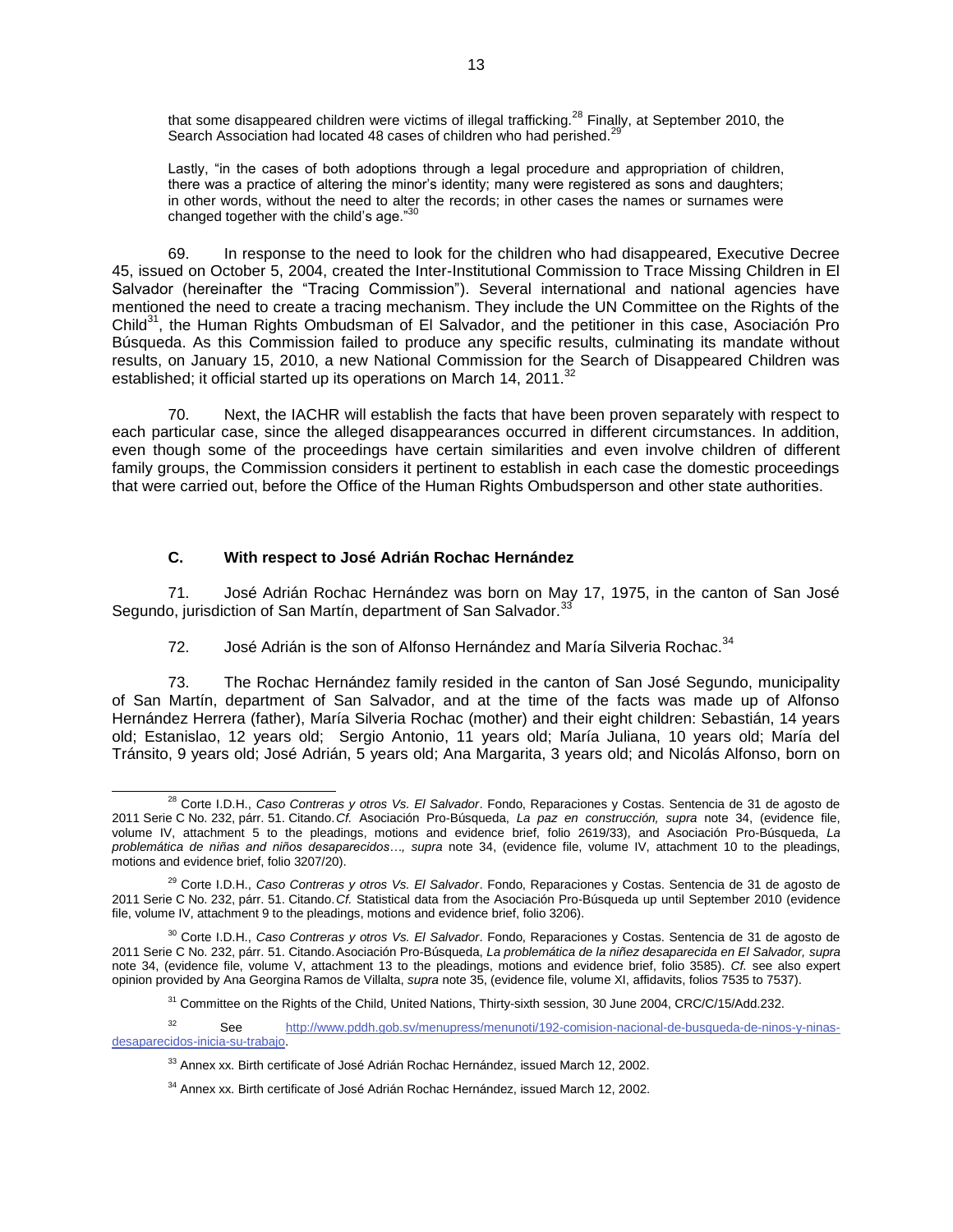September 6, 1980, all with the last name Rochac Hernández.<sup>35</sup> The information available indicates that these ages correspond to the moment of the disappearance of José Adrián.

74. As of early December 1980, the families of the canton San José Segundo were victims of death threats by the armed forces, demanding that they abandon their homes.<sup>36</sup> As a result of these threats, the family moved to another dwelling in the same canton, but would always return for economic reasons.<sup>37</sup>

### **1. Facts surrounding his disappearance**

75. One week before the disappearance of José Adrián Rochac Hernández, Ms. María Silveria Rochac Hernández was captured by soldiers for not carrying papers when on a bus with her daughters María Juliana and María del Tránsito. She was released the next day, and on that occasion she told her family that she was released because she was pregnant, for the members of the military told her that "that one that you are going to have perhaps it will be a boy and can serve the fatherland ... we're going to let you go, but if there's a shoot-out out there and a bullet kills you it's no longer our problem."<sup>38</sup>

76. On December 12, 1980, at 8:00 a.m., a military operation was carried out in the canton of San José Segundo, municipality of San Martín Segundo. This operation included the participation of units of the Salvadoran Air Force.<sup>39</sup> It was said that the area was used by "subversives" and that for this reason it was considered a zone that supposed supported the querrillas.  $40$ 

77. As a security measure, María Silveria Rochac kept the doors to her home closed and stayed inside with her children. Her husband, Alfonso Hernández Herrera, and two of their children, Sebastián and Estanislao Rochac Hernández, had gone out to work and were not present.<sup>41</sup>

78. The soldiers and some paramilitaries arrived at the house at about 9:00 a.m. asking about weapons and searching the house. María Silveria Rochac denied that she had weapons while she was bleeding due to the birth of her newborn child, who she was holding. Ms. Rochac left the baby in the care of her other son Sergio Antonio. At that moment, the assailants took María Silveria Rochac and removed her from the house. Sergio Antonio Rochac Hernández, on seeing that they were taking his mother away, gave the baby to his sister María Juliana Rochac Hernández and went after Ms. María Silveria.<sup>42</sup>

 $\overline{a}$ <sup>35</sup> Annex xx. Testimony of Juliana Rochac Hernández. Notarized Public Document before Notary Paul Fino Solórzano, January 11, 2007. Book XXIX, number 7. The ages were given by the petitioners. Some of these do not match those indicated by María Juliana Rochac Hernández. In the case of the age of María Juliana and Sergio Antonio, the IACHR relies on what the declarant said.

<sup>&</sup>lt;sup>36</sup> Annex xx. Testimony of Juliana Rochac Hernández. Notarized Public Document before Notary Paul Fino Solórzano, January 11, 2007. Book XXIX, number 7..

<sup>&</sup>lt;sup>37</sup> Annex xx. Testimony of Juliana Rochac Hernández. Notarized Public Document before Notary Paul Fino Solórzano, January 11, 2007. Book XXIX, number 7.

<sup>&</sup>lt;sup>38</sup> Annex xx. Testimony of Juliana Rochac Hernández. Notarized Public Document before Notary Paul Fino Solórzano, January 11, 2007. Book XXIX, number 7.

<sup>&</sup>lt;sup>39</sup> Annex xx. Testimony of Juliana Rochac Hernández. Notarized Public Document before Notary Paul Fino Solórzano, January 11, 2007. Book XXIX, number 7, and Annex xx. Testimony of José Román Quijano. Notarized Public Document before Notary Paul Fino Soloórzano, January 11, 2007. Book XXIX, number 8.

 $^{40}$  Annex xx. News in Diario Latino, Monday, December 22, 1980, pp. 7 and 22.

<sup>41</sup> Annex xx. Testimony of Juliana Rochac Hernández. Notarized Public Document before Notary Paul Fino Solórzano, January 11, 2007. Book XXIX, number 7.

 $42$  Annex xx. Testimony of Juliana Rochac Hernández. Notarized Public Document before Notary Paul Fino Solórzano, January 11, 2007. Book XXIX, number 7.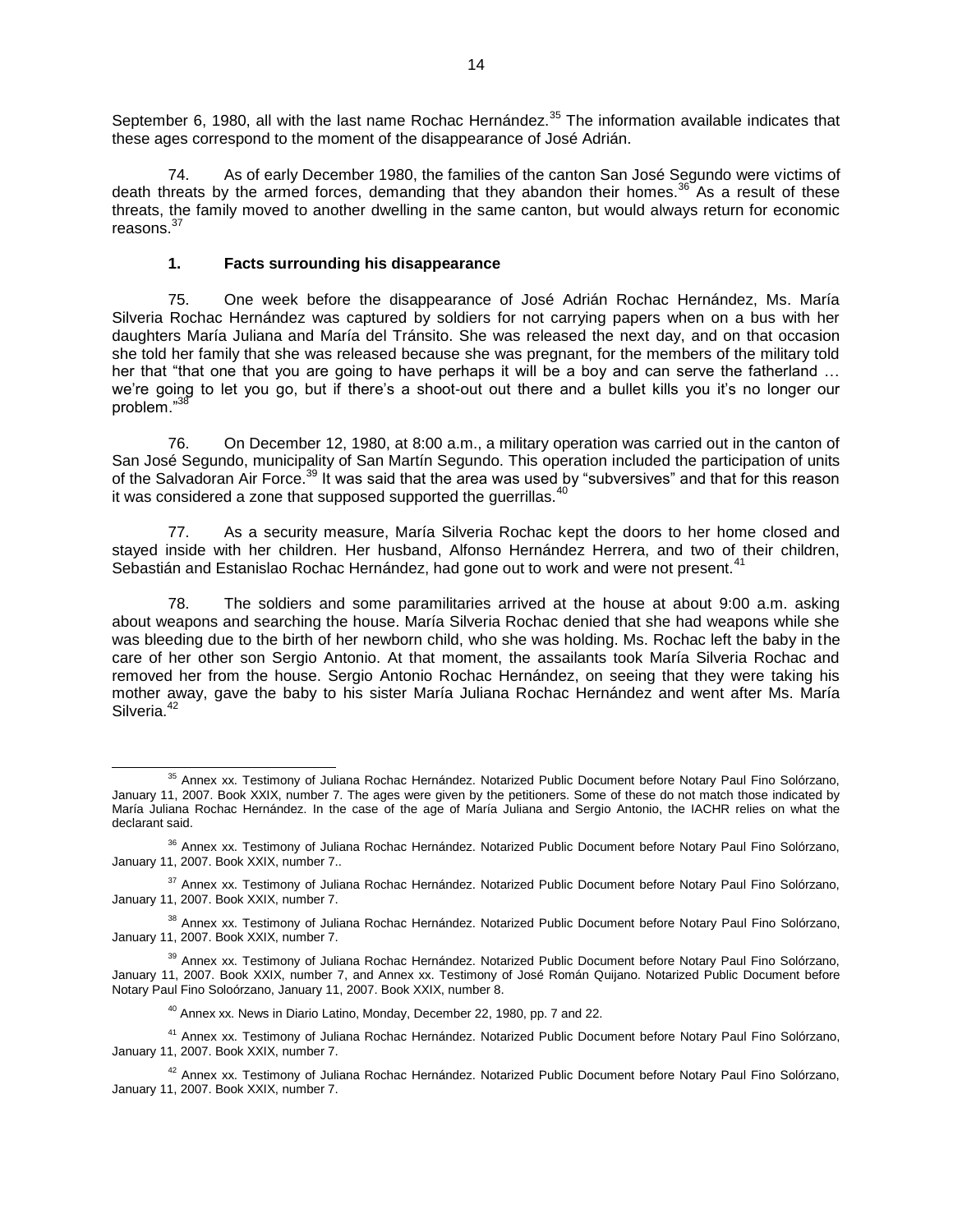79. The other children, including José Adrián Rochac Hernández, were being kept in the house under the threat that they shouldn't go out because they would kill them. At that moment, three shots were heard.<sup>43</sup> According to the narration by María Juliana Rochac Hernández, at that moment she sensed that they had killed her mother and she heard like it was her brother José Adrián saying "where can I hide, where can I hide."<sup>44</sup>

80. Afterwards five soldiers returned to the house and told José Adrián Rochac Hernández "let's go little boy … let's go little boy, we're going to get on the horsey." According to the statement by María Juliana Rochac Hernández, one of the soldiers lived in the same canton and was known as "El Pacho."<sup>45</sup> The three sisters and the newborn baby stayed in the house when a neighbor by the name of Tina Martínez arrived; she told her that her mother and brother had been assassinated and that "they should go and place a blanket over the bodies." María Juliana Rochac Hernández said that she did not do so because wasn't so bold and that her sister María del Tránsito Rochac Hernández, 9 years old, went to cover the bodies and told her that her mother had a gunshot wound to the jaw and that her brother had one in his forehead.<sup>4</sup>

81. After these events, the family fled to the town of San Bartolomé Perulapía, to the home of the children's paternal grandmother.<sup>4</sup>

82. On the fate of José Adrián Rochac Hernández, his sister María Juliana said that "later she had some information on her brother, that her grandmother told her that several persons told her that the soldiers took away a small boy with a light complexion, and that they recognized him as José Adrián."<sup>48</sup>

83. A neighbor, Ms. Dolores López Beltrán, observed while José Adrián Rochac Hernández was take by soldiers of the Salvadoran Air Force and taken to the outskirts of the canton San José Segundo.<sup>49</sup> The child was taken to a truck of the Armed Forces<sup>50</sup> and was later seen in Perulapía, to the north, by several inhabitants who recognized him as a child who lived in the canton San José Segundo. After this they are said to have taken him to Air Force facilities.<sup>51</sup>

84. Another witness, Mr. José Román Quijano, indicated that one day after an operation in December 1980, he began to see soldiers who were returning from San José. According to his testimony:

l

- <sup>45</sup> Annex xx. Testimony of Juliana Rochac Hernández. Notarized Public Document before Notary Paul Fino Solórzano, January 11, 2007. Book XXIX, number 7.
- <sup>46</sup> Annex xx. Testimony of Juliana Rochac Hernández. Notarized Public Document before Notary Paul Fino Solórzano, January 11, 2007. Book XXIX, number 7; and Annex xx. Testimony of Dolores López Beltrán. Notarized Public Document before Notary Paul Fino Solórzano, January 11, 2007. Book XXIX, number 9.
- <sup>47</sup> Annex xx. Testimony of Juliana Rochac Hernández. Notarized Public Document before Notary Paul Fino Solórzano, January 11, 2007. Book XXIX, number 7; and Annex xx. Testimony of Dolores López Beltrán. Notarized Public Document before Notary Paul Fino Solórzano, January 11, 2007. Book XXIX, number 9.
- <sup>48</sup> Annex xx. Testimony of Juliana Rochac Hernández. Notarized Public Document before Notary Paul Fino Solórzano, January 11, 2007. Book XXIX, number 7.
- <sup>49</sup> Annex xx. Testimony of Dolores López Beltrán. Notarized Public Document before Notary Paul Fino Solórzano, January 11, 2007. Book XXIX, number 9.

<sup>50</sup> Annex xx. Testimony of José Román Quijano. Notarized Public Document before Notary Paul Fino Solórzano, January 11, 2007. Book XXIX, number 8.

<sup>51</sup> Annex xx. Testimony of José Román Quijano. Notarized Public Document before Notary Paul Fino Solórzano, January 11, 2007. Book XXIX, number 8; and Annex xx. Testimony of Juliana Rochac Hernández. Notarized Public Document before Notary Paul Fino Solórzano, January 11, 2007. Book XXIX, number 7.

<sup>43</sup> Annex xx. Testimony of Juliana Rochac Hernández. Notarized Public Document before Notary Paul Fino Solórzano, January 11, 2007. Book XXIX, number 7; and Annex xx. Testimony of Dolores López Beltrán. Notarized Public Document before Notary Paul Fino Solórzano, January 11, 2007. Book XXIX, number 9.

<sup>&</sup>lt;sup>44</sup> Annex xx. Testimony of Juliana Rochac Hernández. Notarized Public Document before Notary Paul Fino Solórzano, January 11, 2007. Book XXIX, number 7.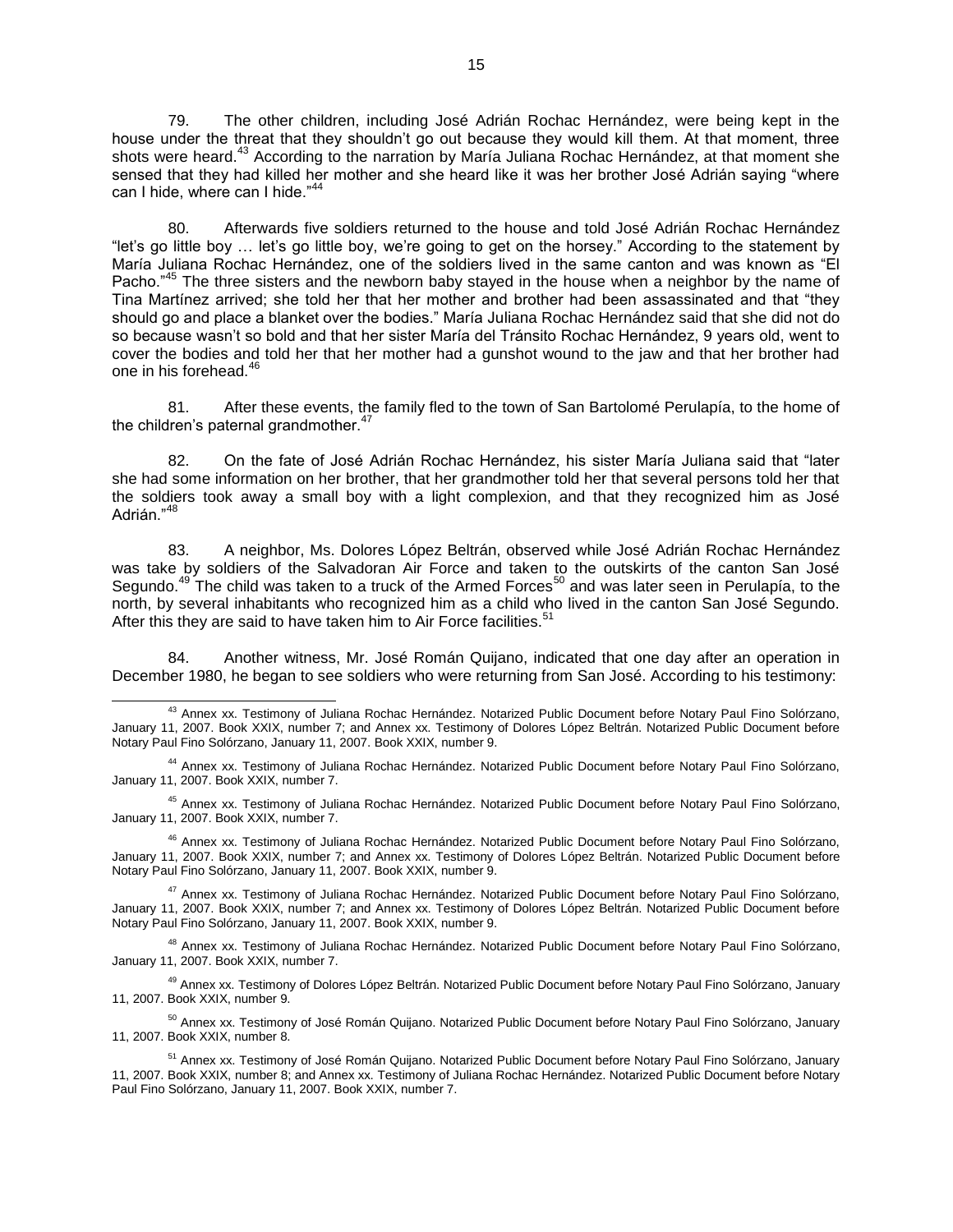he saw that one of them had a small boy by the hand, it was a small boy approximately five years of age, very small and they were taking him barefoot, with a small animal they were bringing, he knew who it was because he had seen that child before, it was a child that he knew lived in the canton, at that moment he didn't know the child's name. He saw that they were taking him towards the plaza of Perulapía to where the trucks of the Army were waiting for him…. He recalls that afterwards they found out that the child's family had been massacred and that the child was left there where they had killed his mother and another small brother…. He recalls that the child walked about as if lost, without knowing what had happened, he was walking alongside the group of soldiers…. That he does not know where the soldiers went with the child but that it is obvious that they took him to the Air force, for they were soldiers from the Air Force who were taking him, he knows that the child did not stay in Perulapía…. He also found out that the child's mother was assassinated with another older brother of the child…. That the child like any peasant child, light tan skin, light black hair, thin... with brown shorts and a t-shirt and he was barefoot."<sup>52</sup>

85. José Adrián Rochac Hernández remains disappeared to this day.

86. According to the petitioners' narration, after the disappearance of José Adrián Rochac, his family did not make any effort to search for him due to the generalized fear. After the end of the conflict they went to the Truth Commission to tell what had happened.<sup>53</sup>

### **2. Domestic proceedings**

#### **a. Investigation of the Office of the Human Rights Ombudsperson**

87. On May 31, 1996, the Asociación Pro Búsqueda presented several cases of disappeared children, including that of José Adrián Rochac Hernández, to the Office of the Human Rights Ombudsperson.<sup>54</sup>

88. On September 7, 2004, that Office issued a report on Ernestina and Erlinda Serrano Cruz and in that report included information on the case of José Adrián Rochac Hernández, and recommended that the Office of the Attorney General of the Republic investigate the disappearances of 136 children that have yet to be resolved.<sup>55</sup>

89. This report was also transmitted to the President of the Republic, the Attorney General of the Republic, the Public Advocate of the Republic (Procurador General de la República), the Constitutional Chamber of the Supreme Court of Justice, and the Minister of National Defense.<sup>56</sup>

#### **b. Investigation by the Office of the Attorney General of the Republic**

90. On April 12, 2002, the Unit on Women and Children of the Soyapango Sub-Regional Office of the Office of the Attorney General of the Republic asked Asociación Pro Búsqueda to submit information, which was provided on April 16,  $2002^{57}$ , setting forth basic factual elements of the

l <sup>52</sup> Annex xx. Testimony of José Román Quijano. Notarized Public Document before Notary Paul Fino Solórzano, January 11, 2007. Book XXIX, number 8.

<sup>53</sup> Annex xx. Letter from Asociación Pro Búsqueda to the Unit on Women and Children, Office of the Attorney General of the Republic, Sub-Regional Office, Soyapango. April 16, 2002.

<sup>54</sup> Annex xx. Note of March 31, 1996 from the Asociación Pro-Búsqueda to the Office of the Human Rights Ombudsperson.

<sup>&</sup>lt;sup>55</sup> Resolutions of the Office of the Human Rights Ombudsperson, September 7, 2004.

<sup>&</sup>lt;sup>56</sup> Resolutions of the Office of the Human Rights Ombudsperson, September 7, 2004.

<sup>&</sup>lt;sup>57</sup> Letter from the Asociación Pro Búsqueda to the Unit on Women and Children, Office of the Attorney General, Sub-Regional Office in Soyapango. April 16, 2002.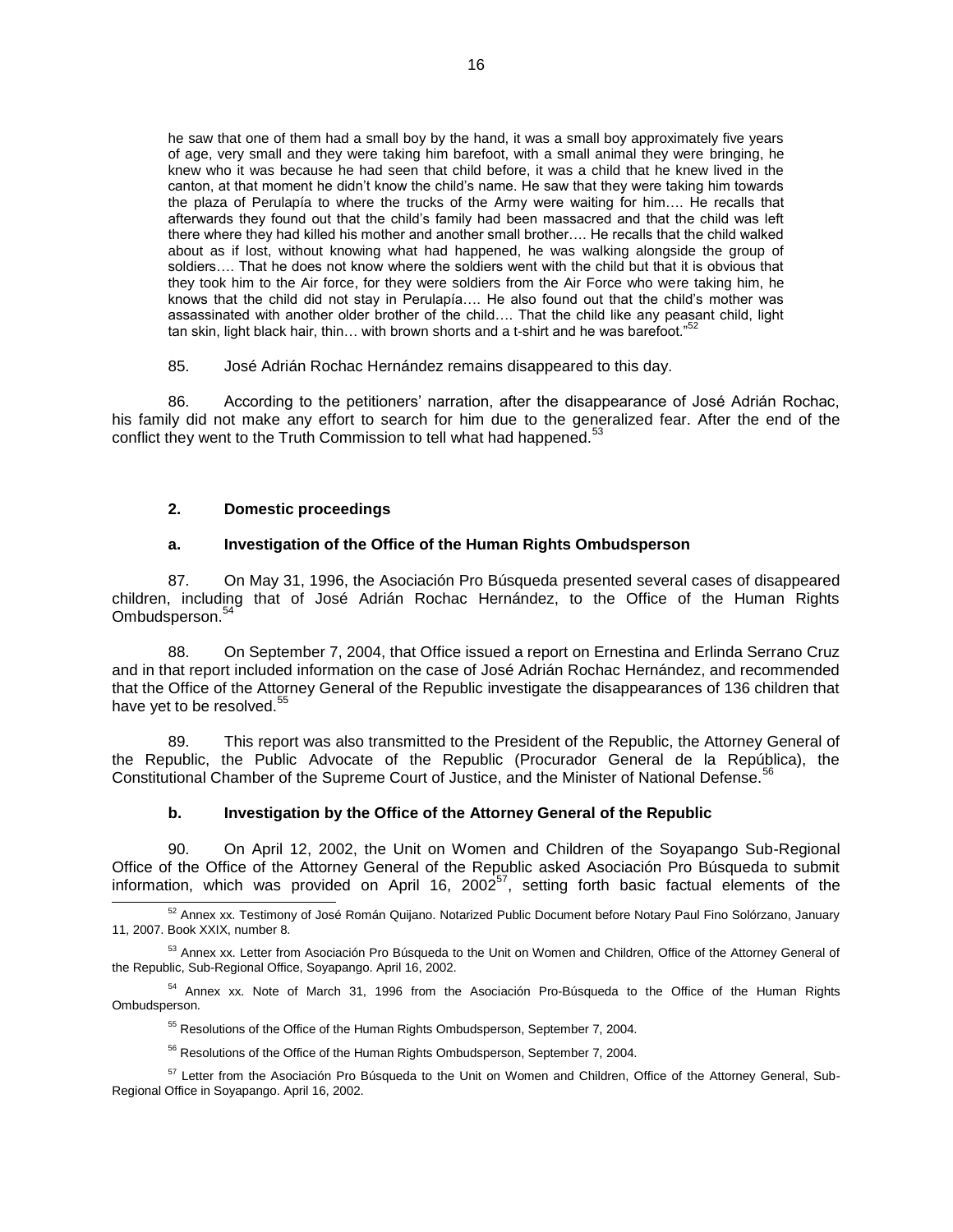disappearance of José Adrián Rochac Hernández, and also indicating the names of persons who can provide information on the matter. In effect, the Asociación Pro-Búsqueda suggested that a statement be taken from María Juliana Rochac Hernández, José Adrián's sister and an eyewitness of the facts. It also suggested that a statement be taken from Dolores López Beltrán, a witness of the moment when the soldiers took the child.<sup>58</sup>

91. On August 28, 2003, an investigator together with the prosecutor assigned to the case went to the place where the facts occurred, but did not obtain any information. According to the State, this happened because of the time that has elapsed and since most of the residents at the time of the events have died, while others have left the area.<sup>5</sup>

92. In their petition of September 11, 2003, the petitioners indicated that they do not have any information on steps taken in the context of this investigation, even though they requested it on three occasions.<sup>60</sup>

### **c.** *Habeas corpus* **proceeding**

93. On October 16, 2002, Mr. Alfonso Hernández Herrera filed a writ of *habeas corpus* before the Constitutional Chamber of the Supreme Court of Justice for the disappearance of his son José Adrián Rochac Hernández.<sup>61</sup> The brief filed sets forth the facts surrounding his disappearance; the child's birth certificate was attached; and the witness statements of María Juliana Rochac Hernández and Dolores López Beltrán were offered.<sup>62</sup>

94. After filing the writ an executing judge was appointed to expedite the matter. According to procedural regulations set out in the Constitution, the powers of this "executing judge" consist of carrying out the order to show the person (*auto de exhibición personal*). To that end he has broad powers to seek information from both state authorities and private persons.<sup>63</sup>

95. The executing judge indicated that "the books and records kept by the respondent institutions do not include any related annotations or information on the date expressed by the petitioner; in addition, it was found that the minor is not deprived of his liberty in any of the grounds of the military units of the Ministry of Defense and the Chief of the Joint Chiefs of Staff of the Armed Forces."<sup>64</sup>

96. In a resolution of March 3, 2003, notice of which was made on March 11, 2003, the Constitutional Chamber of the Supreme Court of Justice dismissed the *habeas corpus* proceeding. The resolution indicates that no minimum indicium was produced to generate the conviction that the

l <sup>58</sup> Letter from the Asociación Pro Búsqueda to the Unit on Women and Children, Office of the Attorney General, Sub-Regional Office in Soyapango. April 16, 2002.

<sup>&</sup>lt;sup>59</sup> Response from the State received March 10, 2004.

 $60$  Annex xx. Letters of September 25, 2002, June 19, 2003, and August 25, 2003, requesting information on steps taken in the investigation into the disappearance of José Adrián Rochac Hernández.

<sup>&</sup>lt;sup>61</sup> Annex xx. Decision of the Constitutional Chamber of the Supreme Court of Justice, March 3, 2003.

 $62$  Annex xx. Motion filing writ of habeas corpus, October 16, 2002.

<sup>63</sup> I/A Court H.R., *Case of the Serrano Cruz Sisters v. El Salvador*. Merits, Reparations, and Costs. Judgment of March 1, 2005. Series C No. 120, para. 80. This paragraph makes reference to Articles 44 and 45 of Legislative Decree 2996 of 1960, on Constitutional Procedures of El Salvador.

<sup>&</sup>lt;sup>64</sup> Annex xx. Judgment of Habeas Corpus, Constitutional Chamber, Supreme Court of Justice of El Salvador, March 3, 2003.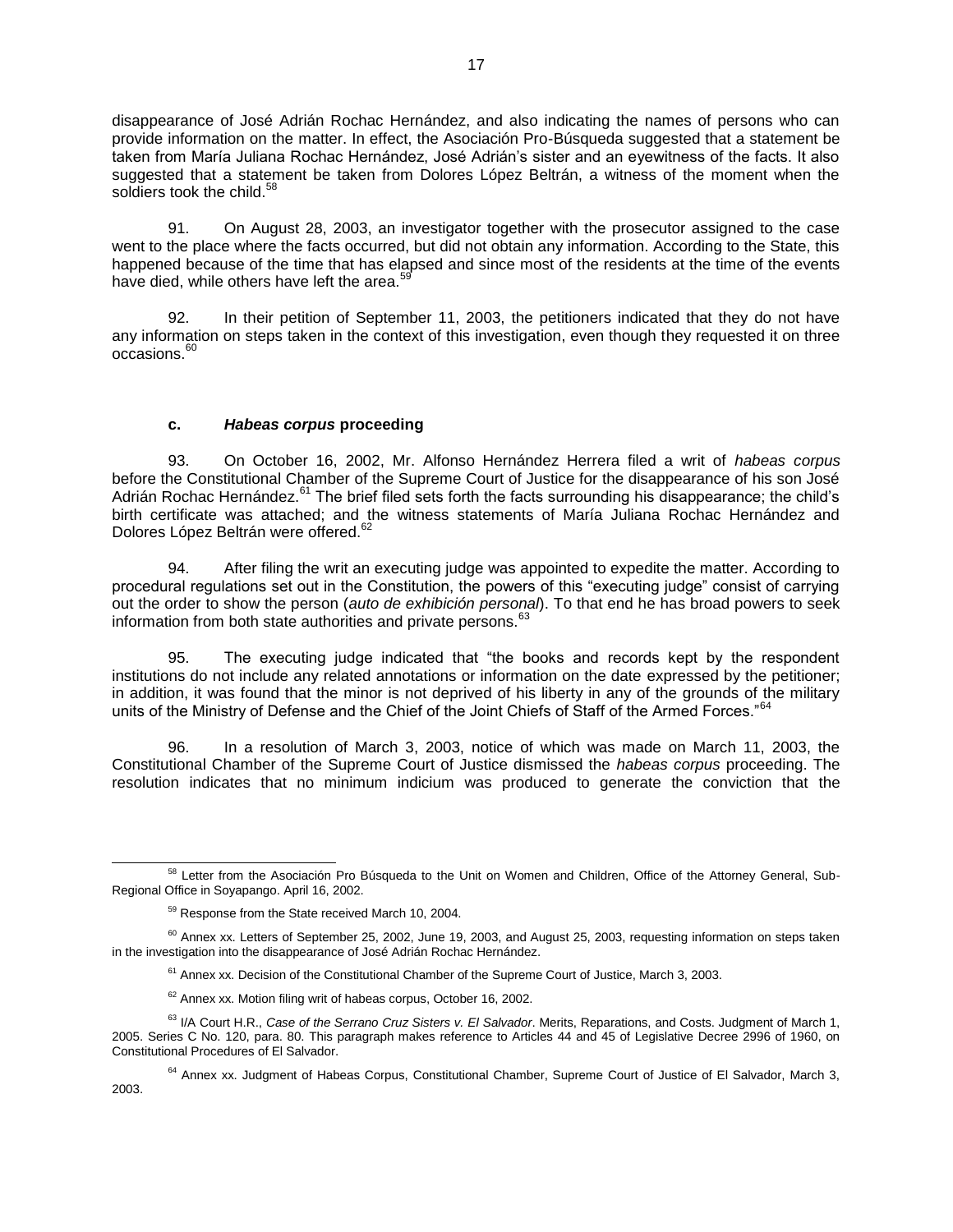disappearance existed. The Chamber also held that this judgment is not *res judicata*, and, therefore, if new information is forthcoming, it is possible to file a new writ of *habeas corpus*.<sup>6</sup>

### **D. With respect to Santos Ernesto Salinas**

97. Santos Ernesto Salinas was born November 28, 1972, in the canton of San Antonio Achilquiquito, jurisdiction of San Vicente.<sup>66</sup>

98. Santos Ernesto Salinas is the son of María Adela Iraheta, who died on October 21, 2005, and Manuel Eugenio Salinas. At the time of his disappearance he had three siblings by both parents (Amparo, Estela, and Josefina Salinas); and two brothers by his mother, Julio and Felipe Flores Iraheta<sup>67</sup>.

#### **1. Facts surrounding his disappearance**

99. Following is a description of the facts that surrounded the disappearance of Santos Ernesto Salinas based on the narration of the petitioners, which has been recognized by the State in the procedure before the Inter-American Commission. This narration also agrees with the brief filing the writ of *habeas corpus* mentioned *infra.* 

100. On October 15, 1981, the guerrilla forces brought down the bridge known as Puente de Oro in the canton of San Nicolás Lempa. Days later, the government conducted a sweep in San Nicolás Lempa that included soldiers from the Atlacatl Battalion and the National Guard.<sup>68</sup> The press documented this operation as a "wrap-around operation" ("*operación envolvente*") that sought to combat and corner the guerrillas who had destroyed the Puente de Oro.<sup>69</sup>

101. In the context of this operation, Santos Ernesto Salinas, 9 years old, was outside of his home with his father and a person by the name of Wilber Torres when the soldiers came in to the place. As the soldiers approached, they ordered Manuel Eugenio Salinas to leave or he would be killed, so he had to leave the place and leave his son there.<sup>70</sup> The child fled along with Mr. Torres to the store of Mr. Torres's aunt, a woman by the name of Tomasa Torres. At that place, in addition to the persons already mentioned, there were other persons.<sup>71</sup>

102. At the moment that Santos Ernesto was taking refuge, soldiers, including from the Atlacatl Battalion, forcibly entered and detained all those present. They then led them to the banks of the river and assassinated all those who were not children.<sup>72</sup> After the assassination of these persons, residents of the place saw a child who matched the physical description of Santos Ernesto Salinas being transported in underwear by the soldiers<sup>73</sup>. From that moment his whereabouts have been unknown.

 $\overline{a}$ 

<sup>&</sup>lt;sup>65</sup> Annex xx. Judgment of Habeas Corpus, Constitutional Chamber, Supreme Court of Justice of El Salvador, March 3, 2003.

<sup>&</sup>lt;sup>66</sup> Annex xx. Birth certificate of Santos Ernesto Salinas, issued December 5, 1972.

 $67$  Facts described by the petitioners, acknowledged by the State.

<sup>&</sup>lt;sup>68</sup> Narration of the petition, coinciding with: Annex xx. Filing of writ of habeas corpus, October 17, 2002.

<sup>&</sup>lt;sup>69</sup> Annex xx. Diario de Hoy, October 29, 1981, p. 2.

 $70$  Facts narrated by the petitioners, recognized by the State. In general these facts agree with the narration set forth in the *habeas corpus* motion of October 17, 2002.

<sup>&</sup>lt;sup>71</sup> Facts narrated by the petitioners, recognized by the State. In general these facts agree with the narration set forth in the *habeas corpus* motion of October 17, 2002.

 $72$  Facts narrated by the petitioners, recognized by the State. In general these facts agree with the narration set forth in the *habeas corpus* motion of October 17, 2002.

 $73$  Facts narrated by the petitioners, recognized by the State. In general these facts agree with the narration set forth in the *habeas corpus* motion of October 17, 2002.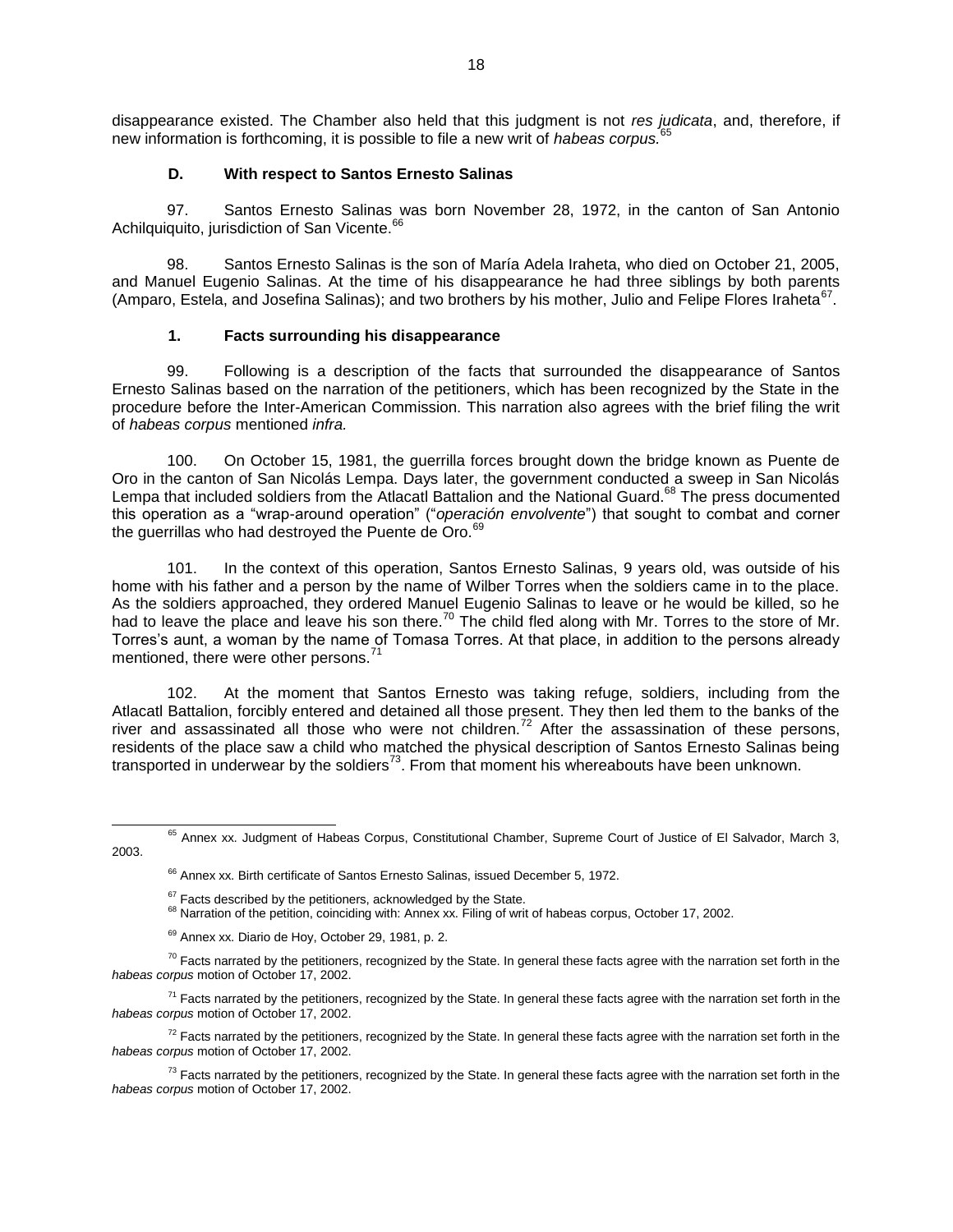103. According to the petitioners' narrative the family did not turn to the official agencies to denounce the disappearance for fear of reprisals. The family moved permanently to Tecoluca, department of San Vicente.<sup>74</sup>

## **2. Domestic proceedings**

## **a. Investigation of the Office of the Attorney General of the Republic in San Vicente**

104. In August 2002, Ms. María Adela Iraheta, mother of Santos Ernesto Salinas, filed a complaint with the Office of the Attorney General of the Republic, offices in San Vicente, regarding the forced disappearance of her son. On that occasion the officials did not admit the complaint, indicating that she had to go to the city of San Salvador<sup>75</sup>.

### **b.** *Habeas corpus* **proceeding**

105. On October 17, 2002, Ms. María Adela Iraheta filed a writ of *habeas corpus* before the Constitutional Chamber of the Supreme Court of Justice for the disappearance of her son Santos Ernesto Salinas.<sup>76</sup> The brief for filing this writ sets forth the facts surrounding the disappearance, his birth certificate was attached, and the witness statement of Ms. Josefa Sánchez was offered; she observed how Santos Ernesto was taken away by the soldiers.<sup>77</sup>

106. After the writ was filed, an executing judge was appointed to expedite the process.<sup>78</sup> The "*executing judge*" reported that "there is no investigation or investigative steps being taken against the beneficiary," accordingly the petition cannot be the subject of study by the law. $^7$ 

107. The information available indicates that the executing judge did not take any other steps to investigate and failed to question the person mentioned in the motion filed. $80$ 

108. By resolution of March 3, 2003, notice of which was made on March 11, 2003, the Constitutional Chamber of the Supreme Court of Justice dismissed the *habeas corpus* proceeding. The Supreme Court held that no minimum indicium was produced to give rise to the conviction that the disappearance occurred. The Chamber also held that this judgment is not *res judicata* and, therefore, if new information is produced, it is possible to file a new writ of *habeas corpus.*<sup>81</sup>

## **E. Emelinda Lorena Hernández**

109. Emelinda Lorena Hernández was born on March 18, 1981, in the jurisdiction of Meanguera, department of Morazán.<sup>82</sup> Her mother is María Adela Hernández and her father was Juan de

- <sup>78</sup> Annex xx. Judgment of Habeas Corpus, Constitutional Chamber, Supreme Court of Justice of El Salvador, March 3,
- 2003.

 $\overline{a}$ 

- $79$  Annex xx. Judgment of Habeas Corpus, Constitutional Chamber, Supreme Court of Justice of El Salvador, March 3, 2003.
	- 80 Annex xx. Judgment of Habeas Corpus, Constitutional Chamber, Supreme Court of Justice of El Salvador, March 3,
- 2003.

 $74$  Facts narrated by the petitioners, recognized by the State. In general these facts agree with the narration set forth in the *habeas corpus* motion of October 17, 2002.

 $75$  Facts narrated by the petitioners, recognized by the State.

<sup>&</sup>lt;sup>76</sup> Annex xx. Decision of the Constitutional Chamber of the Supreme Court of Justice.

<sup>77</sup> Annex xx. Habeas corpus motion, October 17, 2002.

<sup>&</sup>lt;sup>81</sup> Annex xx. Judgment of Habeas Corpus, Constitutional Chamber, Supreme Court of Justice of El Salvador, March 3, 2003.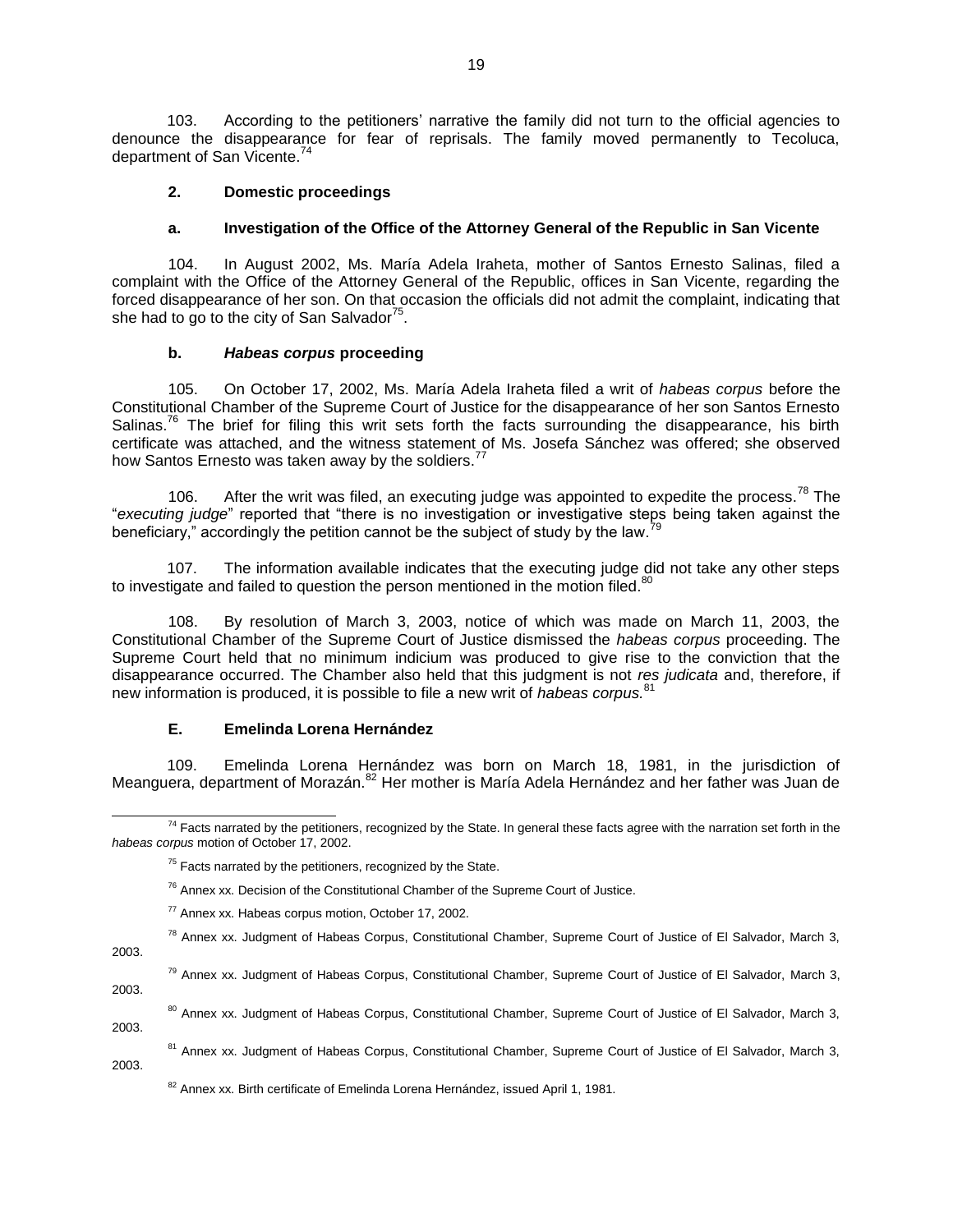la Cruz Sánchez.<sup>83</sup> Emelinda Lorena Hernández's siblings are Joel Alcides Hernández, 3 years old, Juan Evangelista, José Cristino, Eligorio, and Rosa Ofelia Hernández. Emelinda Lorena Hernández's grandmother is Valentina Hernández, and her life partner is Santiago Pérez<sup>84</sup>.

### **1. Facts surrounding her disappearance**

110. From December 8 to 16, 1981, an extensive military operation was carried out in several cantons of the jurisdiction of Meanguera, department of Morazán. In the context of this operation events occurred known as the *Massacres of El Mozote and nearby places,* in which more than 1,000 persons were killed at the hands of the Immediate Response Battalion (Batallón de Reacción Inmediata) of the Armed Forces of El Salvador.<sup>85</sup> The operation was called "Operación Rescate" (Operation Rescue) and is the most emblematic example of the implementation of scorched earth operations as part of the strategy known as "taking the water from the fish."<sup>86</sup> The military commander of the operation was the commander of the Atlacatl Battalion, Domingo Monterrosa Barrios.<sup>87</sup>

111. Next is a description of the facts that surrounded the disappearance of Emelinda Lorena Hernández based on the narration of the petitioners, which has been recognized by the State in the procedure before the Inter-American Commission. This narration also agrees with the habeas mentioned *infra.*

112. The family of Emelinda Lorena Hernández – who at the time was nine months old – lived in the canton of La Joya. On learning of the imminent military incursion the family fled to the bush in search of protection.<sup>88</sup> After several days on the run, the Emelinda Lorena Hernández's parents decided to take her to the canton of La Joya and leave her in the care of a woman by the name of Marta Ramírez, who in turn had four children, including an eight-month-old baby.<sup>89</sup>

113. On December 12, the day after having left Emelinda Lorena Hernández in the care of Marta Ramírez, shots were heard. That night, the father of Emelinda Lorena Hernández found Marta Ramírez and her family dead, but did not find the body of Emelinda Lorena.<sup>90</sup> Persons who lived in the area saw soldiers taking away children.<sup>9</sup>

 $\overline{a}$ 83 Annex xx. Birth certificate of Emelinda Lorena Hernández, issued April 1, 1981 and Facts from the Petition. The information available indicates that the father of Emelinda Lorena Hernández is deceased.

<sup>&</sup>lt;sup>84</sup> Facts narrated by the petitioners, recognized by the State.

<sup>85</sup> These facts were before the Commission in the context of Case 10,720. *El Mozote Massacre v. El Salvador.* At present these facts are under the jurisdiction of the Inter-American Court. The note remitting the case to the Inter-American Court and the Inter-American Commission's report on the merits can be found at the following link: Inter-American Commission's report on the merits can be found at the following link: <http://www.cidh.oas.org/demandas/10.720Esp.pdf>

<sup>&</sup>lt;sup>86</sup> On the Operation and the events that occurred in its context, see: Annex xx. Informe de la Oficina de Tutela Legal del Arzobispado de San Salvador, El Salvador, sobre la masacre de El Mozote y caseríos aledaños, November 9, 1991. See also: From Madness to Hope: The 12-Year War in El Salvador: Report of the Commission on the Truth for El Salvador, Available at: [http://www.fundacionpdh.org/lesahumanidad/informes/elsalvador/informe-de-la-locura-a-la-esperanza.htm.](http://www.fundacionpdh.org/lesahumanidad/informes/elsalvador/informe-de-la-locura-a-la-esperanza.htm) p. 118.

 $87$  On the Operation and the events that occurred in its context, see: Annex xx. Informe de la Oficina de Tutela Legal del Arzobispado de San Salvador, El Salvador, sobre la masacre de El Mozote y caseríos aledaños, November 9, 1991. See also: From Madness to Hope: The 12-Year War in El Salvador: Report of the Commission on the Truth for El Salvador, Available at: [http://www.fundacionpdh.org/lesahumanidad/informes/elsalvador/informe-de-la-locura-a-la-esperanza.htm.](http://www.fundacionpdh.org/lesahumanidad/informes/elsalvador/informe-de-la-locura-a-la-esperanza.htm) p. 118.

<sup>&</sup>lt;sup>88</sup> Facts narrated by the petitioners, recognized by the State. In general, these facts agree with the narration set forth in the *habeas corpus* motion, November 15, 2002.

<sup>&</sup>lt;sup>89</sup> Facts narrated by the petitioners, recognized by the State. In general, these facts agree with the narration set forth in the *habeas corpus* motion, November 15, 2002.

<sup>90</sup> Facts narrated by the petitioners, recognized by the State. In general, these facts agree with the narration set forth in the *habeas corpus* motion, November 15, 2002.

<sup>&</sup>lt;sup>91</sup> Facts narrated by the petitioners, recognized by the State. In general, these facts agree with the narration set forth in the *habeas corpus* motion, November 15, 2002.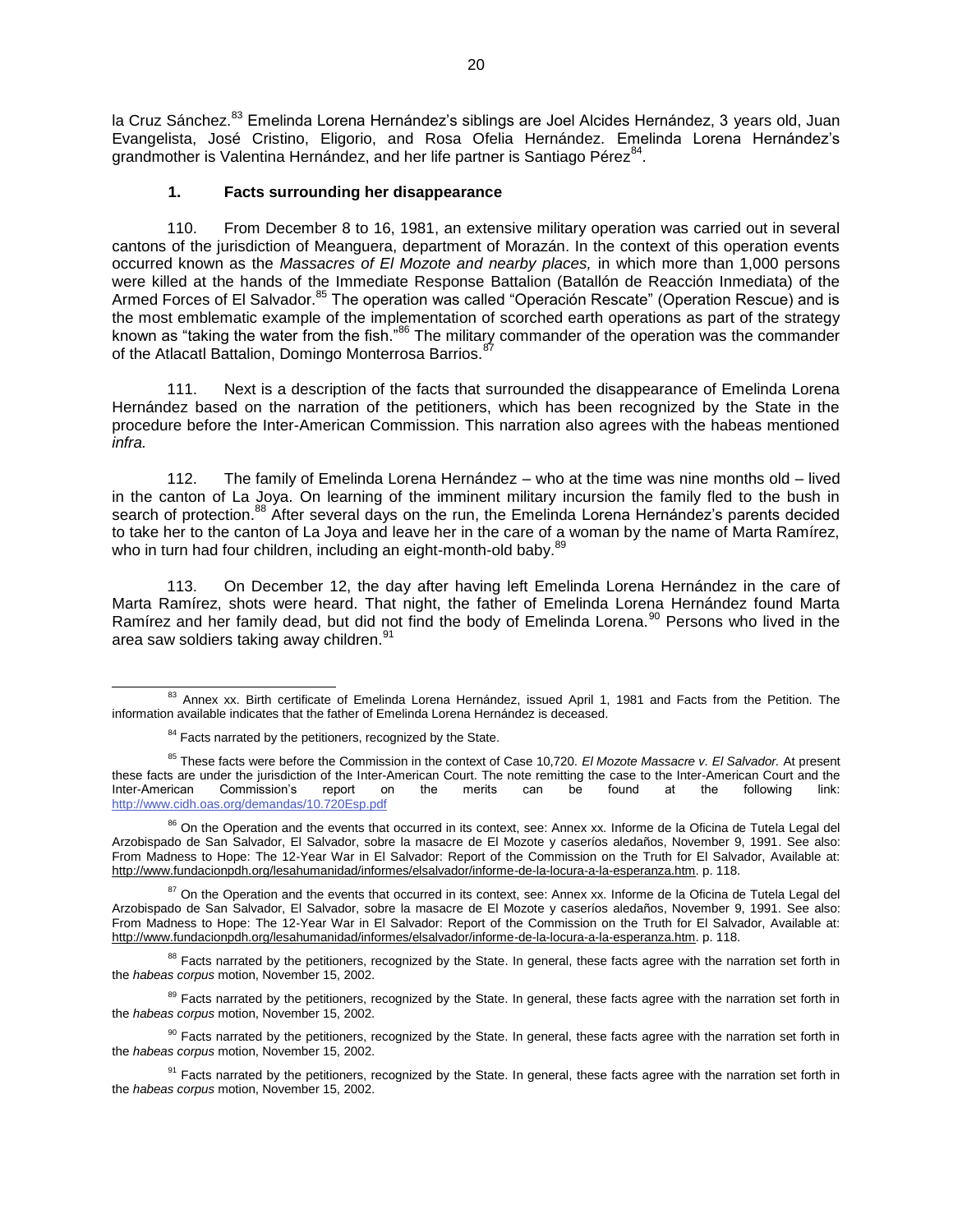114. To date, the whereabouts of Emelinda Lorena Hernández remain unknown.

#### **2. Domestic proceedings**

#### **a. Investigation of the Office of the Human Rights Ombudsperson**

115. On May 31, 1996, the Asociación Pro Búsqueda presented several cases of disappeared children, including that of Emelinda Lorena Hernández, to the Office of the Human Rights Ombudsperson.<sup>92</sup>

116. On September 7, 2004, the Office of the Human Rights Ombudsperson issued a report on Ernestina and Erlinda Serrano Cruz, and in that report detailed the case of Emelinda Lorena Hernández, recommending that the Office of the Attorney General of the Republic investigate the disappearances of 136 cases of children still unresolved.<sup>93</sup> This report was transmitted to the President of the Republic, the Attorney General of the Republic, the Public Advocate of the Republic, the Constitutional Chamber of the Supreme Court of Justice, and the Minister of National Defense.<sup>94</sup>

#### **b.** *Habeas corpus* **proceeding**

117. On November 15, 2002, Ms. María Adela Hernández filed a writ of *habeas corpus* with the Constitutional Chamber of the Supreme Court of Justice for the disappearance of her daughter Emelinda Lorena Hernández.<sup>95</sup>

118. The brief for this writ of *habeas corpus* described the facts surrounding the disappearance of Emelinda Lorena Hernández; her birth certificate was attached; and the witness statement of Dominga Martínez was offered. Ms. Martínez observed several children being transported by soldiers.<sup>9</sup>

119. After the writ was filed, an executing judge was appointed to expedite the process.

120. This judge reported that "according to the information provided by the department of Human Rights of the Ministry of Defense, there is no file on Emelinda Lorena Hernández" and, therefore, there is no violation of Article 11(1) of the Constitution. $97$ 

121. The information available indicates that the executing judge did not take other steps and that the testimony offered was not heard.

122. By resolution of March 3, 2003, notice of which was given on March 11, 2003, the Constitutional Chamber of the Supreme Court of Justice dismissed the *habeas corpus* proceeding. The resolution indicates that no minimum indicium was produced to generate the conviction that a disappearance occurred. The Chamber also held that this judgment is not *res judicata*, and therefore if new information is produced, it is possible to file a new writ of *habeas corpus*.<sup>8</sup>

95 Annex xx. Judgment of Habeas Corpus, Constitutional Chamber, Supreme Court of Justice of El Salvador, March 3, 2003.

96 Annex xx. Habeas corpus motion, November 15, 2002.

l

2003.

97 Annex xx. Judgment of Habeas Corpus, Constitutional Chamber, Supreme Court of Justice of El Salvador, March 3,

98 Annex xx. Judgment of Habeas Corpus, Constitutional Chamber, Supreme Court of Justice of El Salvador, March 3, 2003.

<sup>92</sup> Annex xx. Note of March 31, 1996 from the Asociación Pro-Búsqueda to the Office of the Human Rights Ombudsperson.

<sup>93</sup> Resolutions of the Office of the Human Rights Ombudsperson, September 7, 2004.

<sup>&</sup>lt;sup>94</sup> Resolutions of the Office of the Human Rights Ombudsperson, September 7, 2004.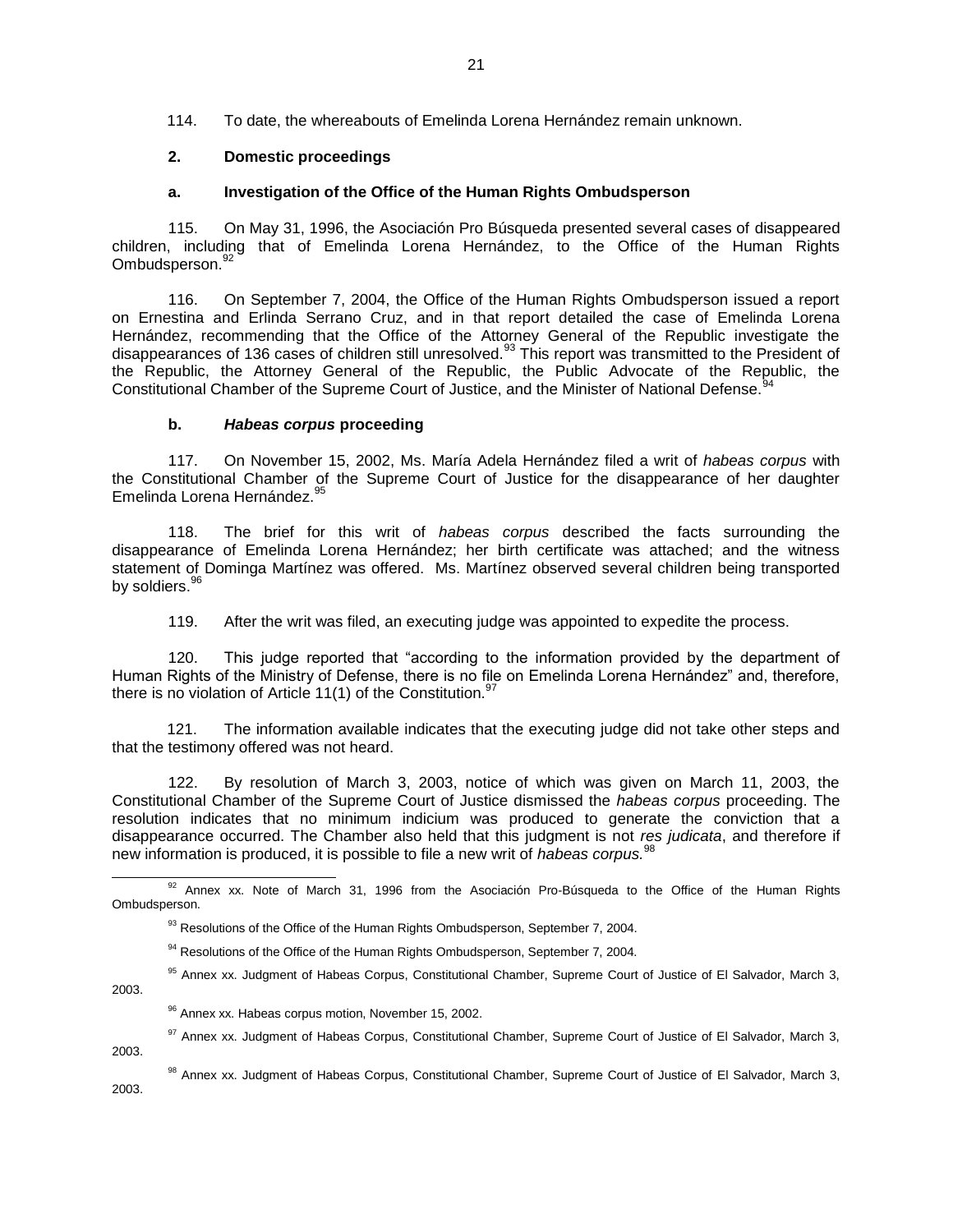## **F. Manuel Antonio Bonilla and Ricardo Ayala Abarca**

123. Manuel Antonio Bonilla was born on December 7, 1971, in the canton of Cerros de San Pedro, municipality of San Esteban Catarina, department of San Vicente, El Salvador.<sup>99</sup> Manuel Antonio Bonilla is the son of José de la Paz Bonilla and María de los Ángeles Osorio.<sup>100</sup> His siblings are José Arístides Bonilla, 14 years old at the time of the disappearance, and María Inés Bonilla, 16 years old at the time of the disappearance.<sup>101</sup> His maternal grandmother is María Josefa Rosales and his paternal aunt and uncle are María Esperanza Alvarado and Luis Alberto Alvarado<sup>102</sup> .

124. There is no legible documentary evidence of Ricardo Ayala Abarca's date of birth.<sup>103</sup> The family of Ricardo Ayala Abarca was made up of his mother Petrolina Abarca Alvarado, his grandmother Paula Alvarado, and his siblings Ester, Daniel, José Humberto, Osmín Abarca.<sup>104</sup>

### **1. Facts surrounding their disappearances**

125. Next is a description of the facts that surrounded the disappearance of Manuel Antonio Bonilla and Ricardo Ayala Abarca according to the narration by the petitioners, which has been recognized by the State in the procedure before the Inter-American Commission.

126. From August 19 to 24, 1982, in Quebrada Seca, road to Los Conejos, canton of Amatitán Abajo, jurisdiction of San Esteban Catarina, in the department of San Vicente, a military operation was carried out by members of the Fifth Infantry Brigade and the Atlacatl Immediate Response Battalion.<sup>105</sup> The operation was directed by the Ministry of Defense and the Chief of the Joint Chiefs of Staff of the Armed Forces.<sup>106</sup>

127. This operation was called "Lieutenant Colonel Mario Azenón Palma"<sup>107</sup> and included the participation of nearly 6,000 troops.<sup>108</sup>

128. On August 19, 1982, when the operation began, the families that were living in the canton of Cerros de San Pedro and other neighboring cantons were forced to flee their homes and take refuge in the mountains. The family of Manuel Antonio Bonilla was one of those that fled and in the mountains they met up with other families in the same situation.<sup>109</sup>

129. In the context of an exchange of gunfire near the hamlet of Guayabillas, the family of Manuel Antonio Bonilla became separated, and at that moment met up with the child Ricardo Ayala Abarca, who was carrying his six-year-old sister Ester. From that moment, after walking for three days, the group stopped by a sugar cane field, in an area known as Quebrada Seca, to eat and rest. At that

- $105$  Facts narrated by the petitioners, recognized by the State.
- <sup>106</sup> Annex xx. El Diario de Hoy, August 28, 1982.

l

<sup>107</sup> Annex xx. Diario Latino. Finaliza operación contra insurgente en San Vicente "Operación Mario Palma", August 24, 1982.

<sup>108</sup> From Madness to Hope: The 12-Year War in El Salvador: Report of the Commission on the Truth for El Salvador, Available at: [http://www.fundacionpdh.org/lesahumanidad/informes/elsalvador/informe-de-la-locura-a-la-esperanza.htm.](http://www.fundacionpdh.org/lesahumanidad/informes/elsalvador/informe-de-la-locura-a-la-esperanza.htm) p. 124.

<sup>99</sup> Annex xx. Birth certificate of Manuel Antonio Bonilla, issued January 27, 2003.

<sup>&</sup>lt;sup>100</sup> Annex xx. Birth certificate of Manuel Antonio Bonilla, issued January 27, 2003.

<sup>&</sup>lt;sup>101</sup> Facts narrated by the petitioners, recognized by the State.

 $102$  Facts narrated by the petitioners, recognized by the State.

<sup>&</sup>lt;sup>103</sup> Annex xx. Illegible birth certificate. Facts narrated by the petitioners, recognized by the State.

<sup>&</sup>lt;sup>104</sup> Facts narrated by the petitioners, recognized by the State.

 $109$  Facts narrated by the petitioners, recognized by the State.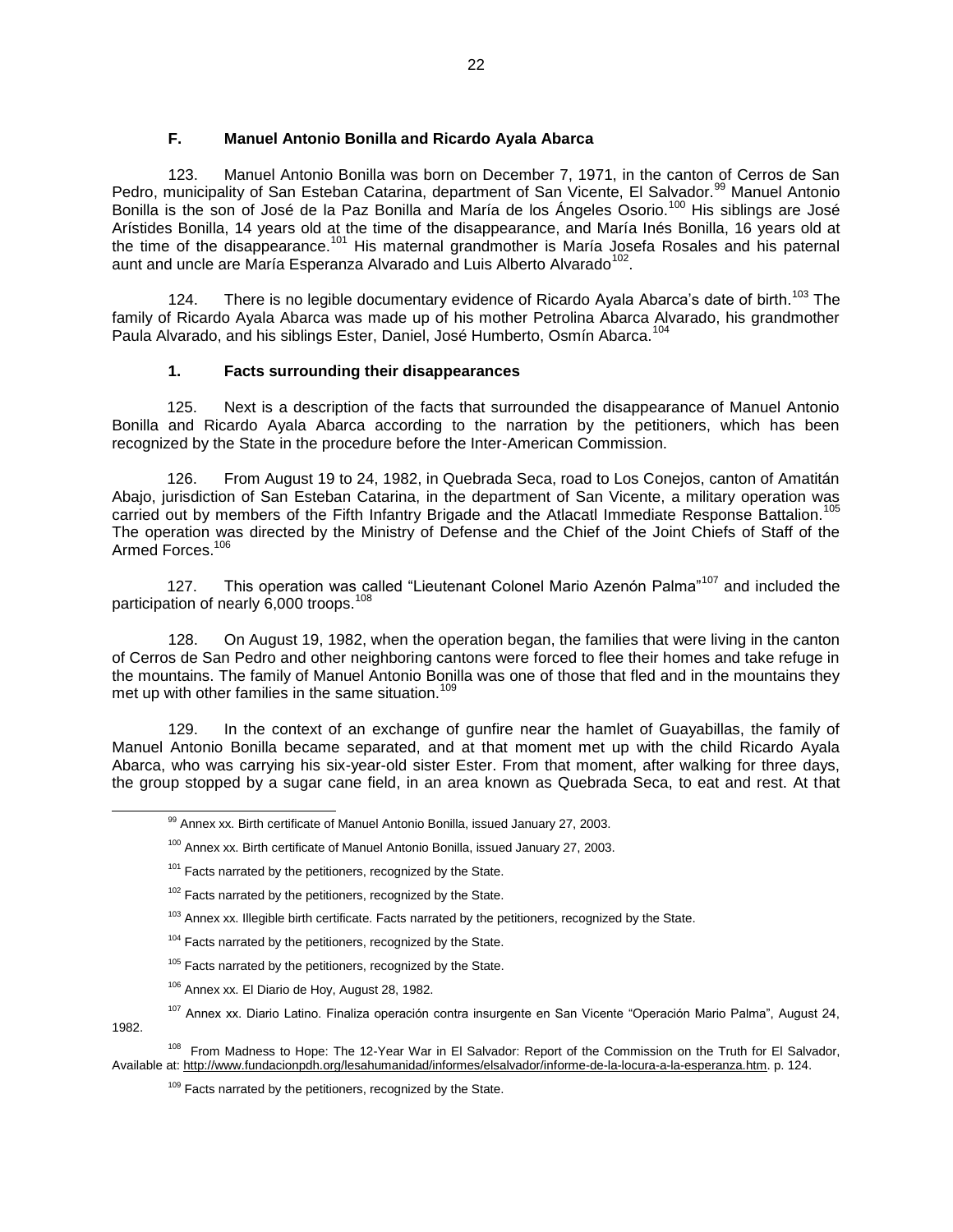moment soldiers approached, and even though some of the persons who were fleeing were hiding in the jungle, other remained in the area known as Quebrada Seca. This last group was discovered, surrounded, and subjected to multiple gunshots by the soldiers. After the assassination of these persons, the soldiers captured the children Manuel Antonio Bonilla Osorio and Ricardo Ayala Abarca, along with María Josefa Rosales, Ester Ayala Abarca, María Esperanza Alvarado, and Mauricio Osorio Alvarado.<sup>110</sup>

130. The soldiers, on not finding the other residents who were hiding, left with the civilians who they had captured. After a few kilometers they released María Josefa Rosales, given her old age, turning her over to Ester Ayala Abarca and Mauricio Osorio Alvarado.<sup>1</sup>

131. To date, the whereabouts of the children Manuel Antonio Bonilla and Ricardo Ayala Abarca remain unknown.

132. Ricardo Ayala Abarca and Manuel Antonio Bonilla appear in the Truth Commission report as victims of homicide, on August 18, 1982, at the hands of the Armed Forces of El Salvador; they appear in the lists of persons about whom the information is from "indirect sources."<sup>112</sup>

## **2. Domestic Proceedings**

## **a. Investigation by the Office of the Human Rights Ombudsperson**

133. On May 31, 1996, the Asociación Pro-Búsqueda submitted several cases of disappeared children to the Office of the Human Rights Ombudsperson, among them those of Ricardo Ayala Abarca and Manuel Bonilla Osorio.<sup>113</sup>

134. On September 7, 2004, the Office of the Ombudsperson issued a report on Ernestina and Erlinda Serrano Cruz, and in that report detailed the case of Ricardo Ayala Abarca and Manuel Bonilla Osorio, recommending to the Office of the Attorney General of the Republic that it investigate the disappearances of 136 children, not yet resolved.<sup>114</sup> This report was transmitted to the President of the Republic, the Attorney General of the Republic, the Public Advocate of the Republic, the Constitutional Chamber of the Supreme Court of Justice, and the Minister of National Defense.<sup>115</sup>

### **b.** *Habeas corpus* **proceeding**

l

135. On February 18, 2003, Petronila Abarca Alvarado filed a writ of *habeas corpus* before the Constitutional Chamber of the Supreme Court of Justice on the disappearance of her son Ricardo Ayala Abarca. At the same time, on February 27, 2003, María de los Ángeles Osorio filed a writ of *habeas corpus* before the Constitutional Chamber of the Supreme Court of Justice of the disappearance of her son Manuel Antonio Bonilla Osorio.<sup>1</sup>

<sup>&</sup>lt;sup>110</sup> Facts narrated by the petitioners, recognized by the State.

<sup>&</sup>lt;sup>111</sup> Facts narrated by the petitioners, recognized by the State.

<sup>&</sup>lt;sup>112</sup> From Madness to Hope: The 12-Year War in El Salvador: Report of the Commission on the Truth for El Salvador, Annex: Tome II, 6. List of victims presented to the Commission with Indirect Source, pp. 16 and 20. Annex 1. [http://www.fundacionpdh.org/lesahumanidad/informes/elsalvador/informe-de-la-locura-a-la-esperanza.htm.](http://www.fundacionpdh.org/lesahumanidad/informes/elsalvador/informe-de-la-locura-a-la-esperanza.htm)

<sup>113</sup> Annex xx. Note of March 31, 1996, from the Asociación Pro-Búsqueda to the Office of the Human Rights Ombudsperson.

<sup>&</sup>lt;sup>114</sup> Resolutions of the Office of the Human Rights Ombudsperson, September 7, 2004.

<sup>&</sup>lt;sup>115</sup> Resolutions of the Office of the Human Rights Ombudsperson, September 7, 2004.

<sup>116</sup> Annex xx. Judgment of Habeas Corpus, Constitutional Chamber, Supreme Court of Justice, March 6, 2003; and Annex xx. Judgment of Habeas Corpus, Constitutional Chamber, Supreme Court of Justice, May 26, 2003.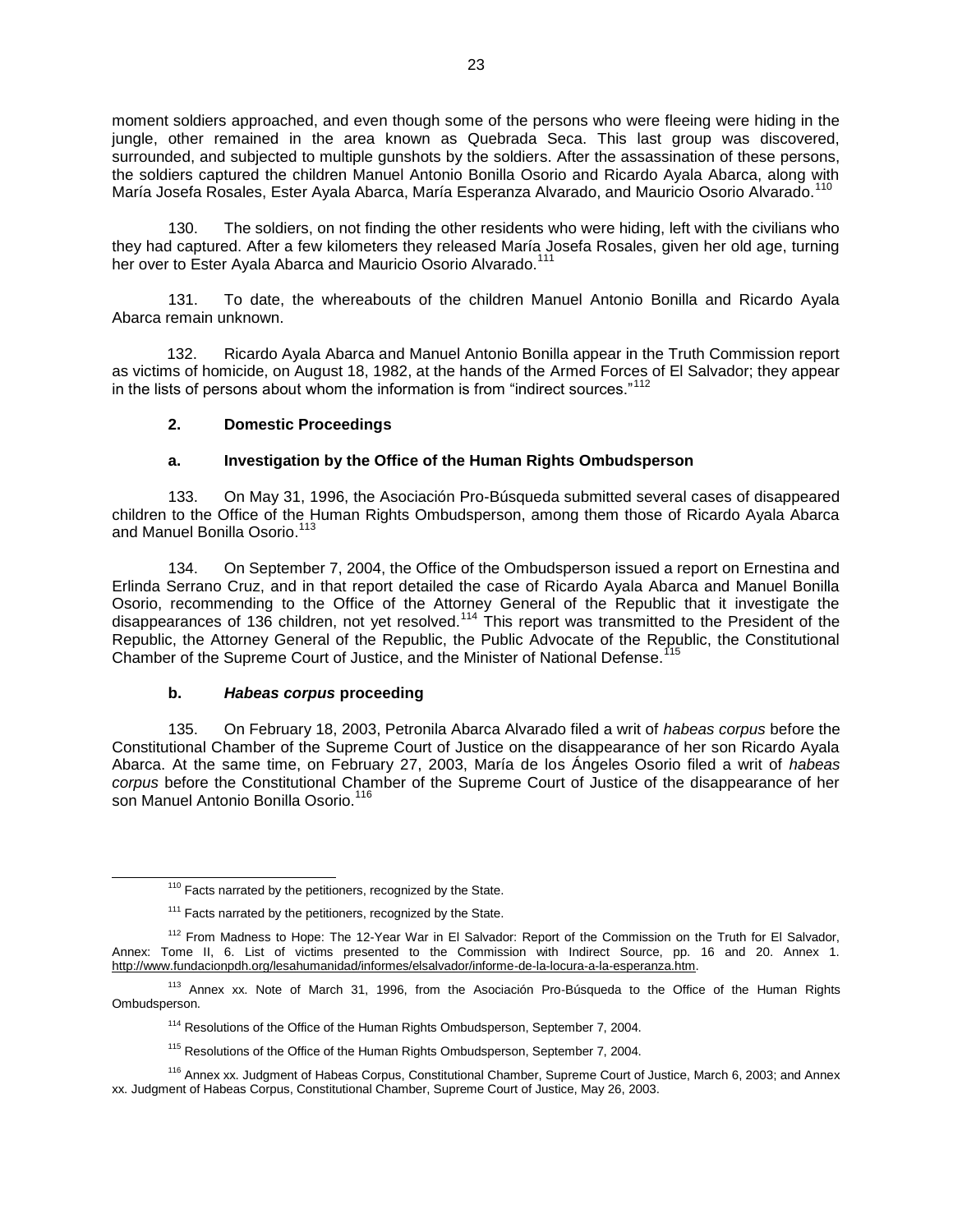136. After the writ was filed, an executing judge was appointed to expedite the process.

137. In the case of Ricardo Ayala Abarca, this judicial authority made an inquiry of Chief of the High Command, who told him "that on reviewing the archives of this agency, and of the various military units, no records or information appears related to the possible restriction or deprivation of liberty of the beneficiary, in the place and date mentioned in the request or on other dates and places."<sup>117</sup>

138. By resolution of March 6, 2003, notice of which was given on June 6, 2003, the *habeas corpus* proceeding was dismissed. The Constitutional Chamber held that no minimum indicium was produced to generate the conviction that the disappearance occurred. The Chamber also held that this judgment is not *res judicata* and, therefore, if new facts are produced, it is possible to file a new writ of *habeas corpus.*<sup>118</sup>

139. In the case of Manuel Antonio Bonilla Osorio, the executing judge made an inquiry of the Chief of the High Command, who stated "that on reviewing the archives of that agency, and of the various military units, no records or information appear related to the possible restriction or deprivation of liberty of the minor Manuel Antonio Bonilla Osorio, in the place and date mentioned in the request or on other dates or places." It was also indicated that "Manuel Antonio Bonilla Osorio is not restricted in his ambulatory liberty in any of the units that make up the Armed Forces, and there are no investigations or orders issued by the Chief of the Joint Chiefs of Staff of the Armed Forces or by other military authorities with respect to the minor Manuel Antonio Bonilla Osorio." The executing judge reported that the Minister of Defense answered in the same terms, and that he went to the Fifth Brigade, where they did not have any information with respect to the case. $^{119}$ 

140. The *habeas corpus* proceeding was dismissed by resolution of May 26, 2003, notice of which was given on June 6, 2003. The Constitutional Chamber held that no minimum indicium was produced to give rise to the conviction that the disappearance occurred. The Chamber also held that this judgment is not *res judicata*, and, therefore, if new information is produced, it is possible to file a new writ of *habeas* corpus.

## **V. LEGAL ANALYSIS**

l

141. Based on the facts that have been considered proven, and taking into consideration the context of an internal armed conflict in which they unfolded, the Commission will undertake its legal analysis in the instant case in the following order: (i) Characterization of the appropriation of children as a form of forced disappearance; (ii) The rights to personal liberty, humane treatment, life, and the recognition of juridical personality; (iii) The rights to a family, a name, and special protection for children; (iv) The rights to judicial guarantees and judicial protection; and (v) the right to humane treatment with respect to next-of-kin.

## **A. Characterization of the appropriation of children as a form of forced disappearance**

142. The consistent case-law of the organs of the inter-American system in cases of forced disappearance of persons has indicated that this phenomenon constitutes an unlawful act that gives rise to the multiple and continuing violation of several rights protected by the American Convention and it places the victim in a completely defenseless state, entailing other related offenses. The international responsibility of the State is aggravated when the disappearance is part of a systematic pattern or

<sup>117</sup> Annex xx. Judgment of Habeas Corpus, Constitutional Chamber, Supreme Court of Justice, March 6, 2003.

<sup>&</sup>lt;sup>118</sup> Annex xx. Judgment of Habeas Corpus, Constitutional Chamber, Supreme Court of Justice, March 6, 2003.

<sup>&</sup>lt;sup>119</sup> Annex xx. Judgment of Habeas Corpus, Constitutional Chamber, Supreme Court of Justice, May 26, 2003.

<sup>&</sup>lt;sup>120</sup> Annex xx. Judgment of Habeas Corpus, Constitutional Chamber, Supreme Court of Justice, May 26, 2003.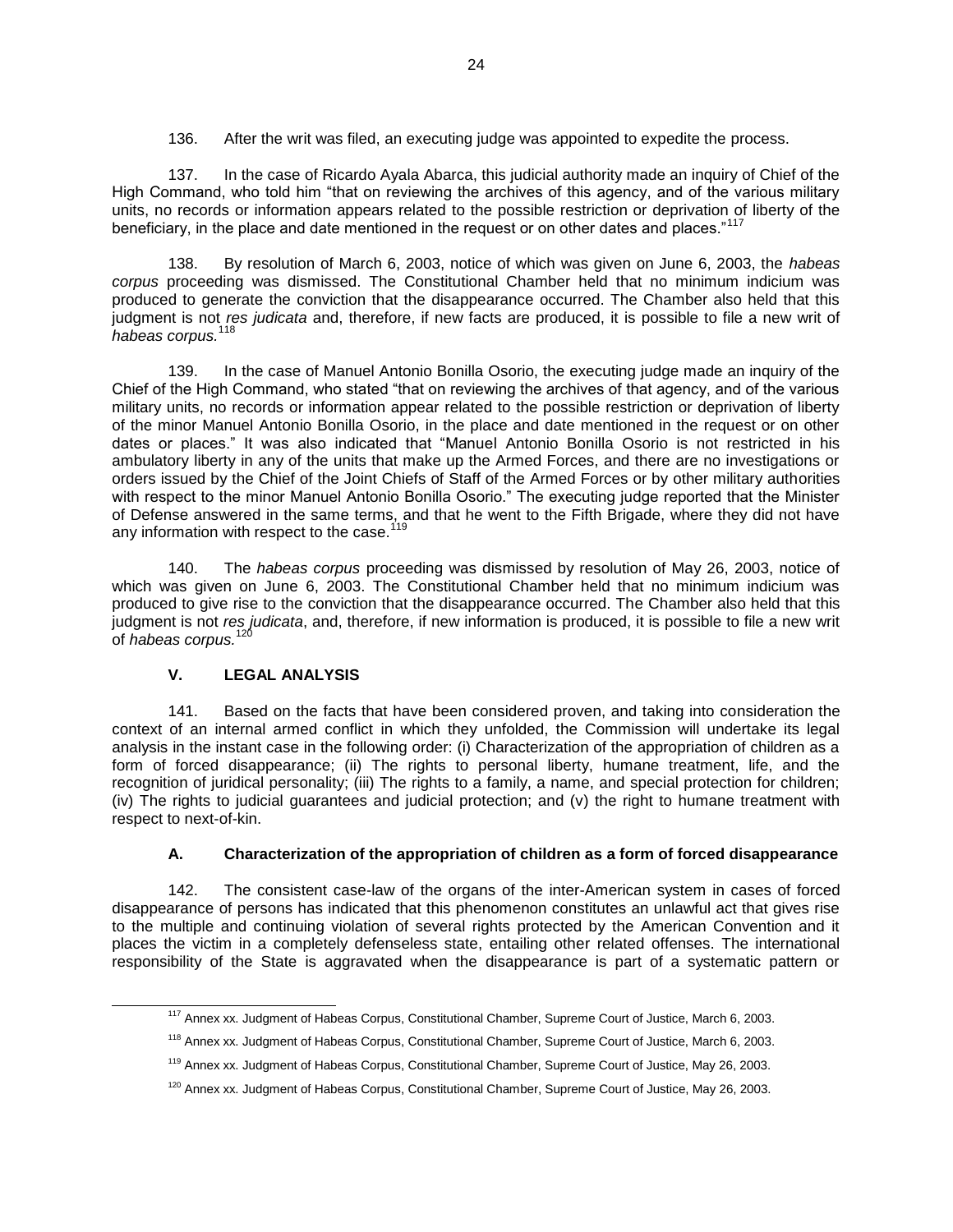practice applied or tolerated by the State. It is, in summary, a crime against humanity that represents a crass abandonment of the core principles on which the inter-American system is grounded.<sup>121</sup>

143. The Inter-American Court has recounted the international treatment accorded to forced disappearance in the following terms:

Although the international community adopted the first declaration and the first treaty using the term forced disappearance of persons only recently in 1992 and 1994, respectively, already in the 1970s, the issue as such was examined in international human rights law and was developed within the framework of the United Nations system as of the 1980s.<sup>122</sup> The inter-American regional system had frequently used this term to refer to this series of acts and violations as a crime against humanity.<sup>123</sup> It is even described as such by Article  $7(1)(i)$  of the 1998 Statute of the International Criminal Court, when committed as part of a widespread or systematic attack directed against any civilian population.<sup>124</sup> This description of the offense in reference has been reiterated in the text of Articles 5 and 8(1)(b) of the United Nations International Convention for the Protection of All Persons from Forced disappearance, adopted by the recently created United Nations Human Rights Council in June 2006.<sup>125</sup>

144. According to the Inter-American Court,

123 I/A Court H.R., Case of Goiburú et al. v. Paraguay. Judgment on the Merits, Reparations, and Costs. Judgment of September 22, 2006.. Series C No. 153. Para. 82. Citing: Resolution AG/RES. 666 (XIII-0/83) of November 18, 1983 and Resolution AG/RES. 742 (XIV-0/84) of November 17, 1984, of the General Assembly of the Organization of American States. See also, Inter-American Commission on Human Rights. 1983-1984 Annual Report. Chapter IV, paras. 8, 9 ad 12 and Chapter V, I.3, OEA/Ser.L/V/II.63 doc. 10 of September 28, 1984; 1986-1987 Annual Report. Chapter V.II, OEA/Ser.L/V/II.71 Doc. 9 rev. 1 of September 22, 1987; 1987-1988 Annual Report. Chapter IV, OEA/Ser.L/V/II.74 Doc. 10 rev. 1 of September 16, 1988; 1990-1991 Annual Report. Chapter V, OEA/Ser.L/V/II.79, Doc. 12 Rev. 1 of February 22, 1991, and 1991 Annual Report. Chapter IV, OEA/Ser.L/V/II.81 Doc. 6 Rev. 1 of February 14, 1992.

124 I/A Court H.R., Case of Goiburú et al. v. Paraguay. Judgment on the Merits, Reparations, and Costs. Judgment of September 22, 2006.. Series C No. 153. Para. 82. Citing: Rome Statute of the International Criminal Court, adopted July 17, 1998 by the United Nations Diplomatic Conference of Plenipotentiaries on the Establishment of an International Criminal Court, A/CONF.183/9.

<sup>125</sup> I/A Court H.R., Case of Goiburú et al. v. Paraguay. Judgment on the Merits, Reparations, and Costs. Judgment of September 22, 2006.. Series C No. 153. Para. 82. Citing: United Nations Human Rights Council. Draft International Convention for the Protection of All Persons from Enforced Disappearance. 1<sup>st</sup> session, item 4 of the program, A/HRC/1/L.2, June 22, 2006.

 $\overline{a}$ <sup>121</sup> I/A Court H.R., Case of Goiburú et al. v. Paraguay. Judgment on the Merits, Reparations, and Costs. Judgment of September 22, 2006. Series C No. 153, para. 82; *Case of Gómez Palomino v. Peru*. Judgment of November 22, 2005. Series C No. 136, para. 92; Case of the Serrano Cruz Sisters v. El Salvador. Preliminary objections. Judgment of November 23, 2004. Series C No. 118, paras. 100 to 106; and *Case of Molina Theissen v. Guatemala. Reparations* (Article 63(1) American Convention on Human Rights). Judgment of July 3, de 2004, Series C No. 108, para. 41; IACHR. Report No. 101/01. Case 10,247 *et al*. Extrajudicial Executions and Forced Disappearances of Persons. Peru. October 10, 2001. Para. 178.

<sup>&</sup>lt;sup>122</sup> I/A Court H.R., Case of Goiburú et al. v. Paraguay. Judgment on the Merits, Reparations, and Costs. Judgment of September 22, 2006. Series C No. 153. Para. 82. Citing: "The establishment of a Working Group on Enforced or Involuntary Disappearances of the United Nations Commission on Human Rights, by Resolution 20 (XXXVI) of February 29, 1980, is a clear demonstration of general censure and repudiation of the practice of disappearances, which had already received world attention at the UN General Assembly (Resolution 33/173 of December 20, 1978), the Economic and Social Council (Resolution 1979/38 of May 10, 1979) and the Subcommission for the Prevention of Discrimination and Protection of Minorities (Resolution 5B (XXXII) of September 5, 1979). The reports of the rapporteurs or special envoys of the Commission on Human Rights show concern that the practice of disappearances be stopped, the victims reappear and that those responsible be punished." (*Case of Velásquez Rodríguez*. Judgment of July 29, 1988. Series C No. 4, para. 151. Along the same lines see *Case of Godínez Cruz,* para. 159, and *Case of Fairén Garbi and Solís Corrales*. Judgment of March 15, 1989. Series C No. 6, para. 146). In addition, one should cite the following resolutions issued by the UN General Assembly: Resolution 3450 (XXX) of December 9, 1975, 30<sup>th</sup> session, on the disappearances in Cyprus as a result of the armed conflict; Resolution 32/128 of December 16, 1977, 32<sup>nd</sup> session, proposing the creation of an organ entrusted with investigating the disappearances in Cyprus "impartially, effectively and speedily," and Resolution 33/173 of December 20, 1978, 33<sup>rd</sup> session, called "Disappeared Persons," by which the General Assembly expressed its concern over "reports from various parts of the world relating to enforced or involuntary disappearances of persons as a result of excesses on the part of law enforcement or security authorities or similar organizations," as well as its concern over "reports of difficulties in obtaining reliable information from competent authorities as to the circumstances of such persons," and indicated that there is a "danger to the life, liberty and physical security of such persons arising from the persistent failure of these authorities or organizations to acknowledge that such persons are held in custody or otherwise to account for them."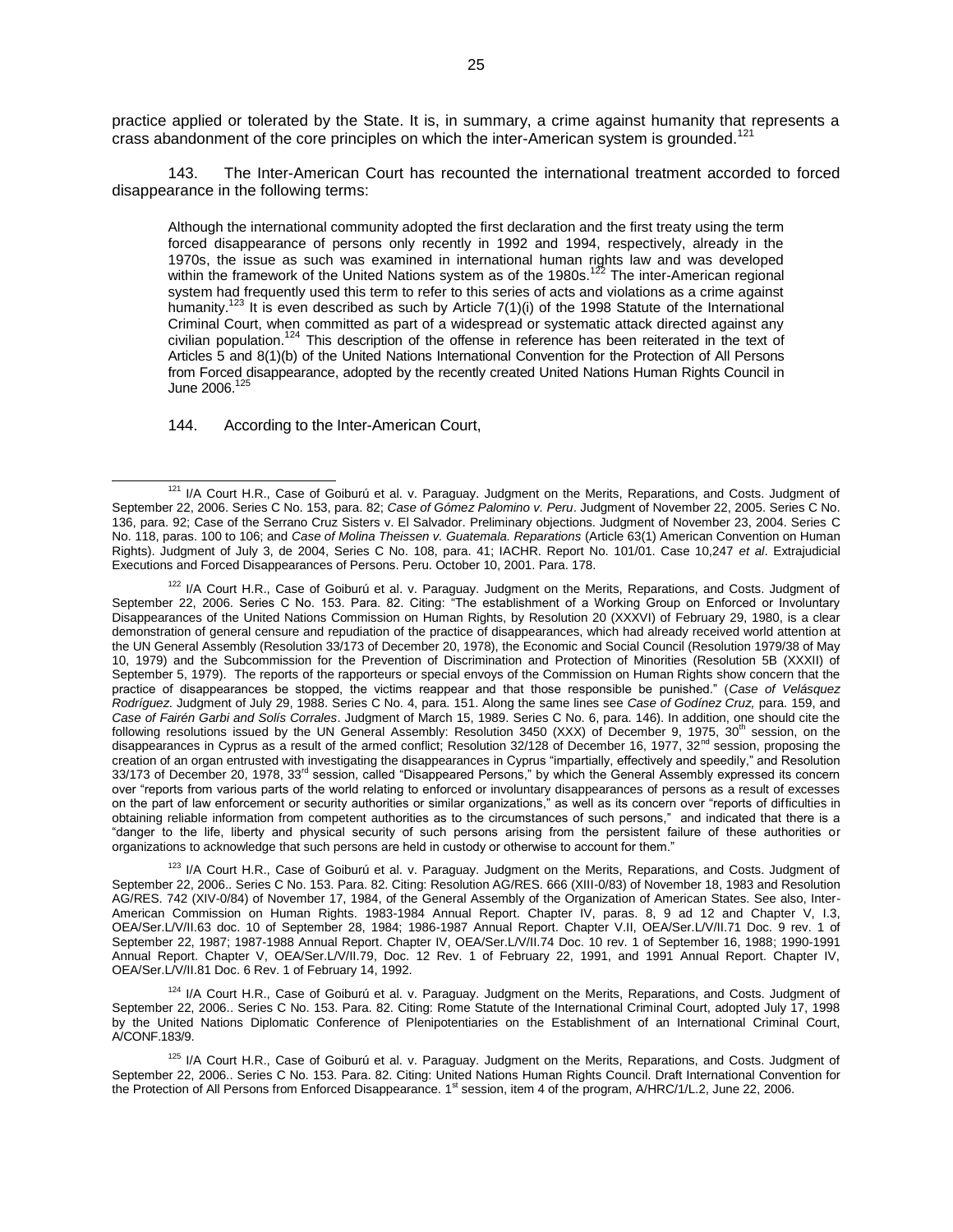The need to consider integrally the offense of forced disappearance of an autonomous, continuing or permanent nature, composed of multiple elements with their complex interrelationships, and related criminal acts, can be deduced not only from the its definition in the abovementioned Article III of the Inter-American Convention on Forced Disappearance of Persons, the *travaux préparatoires* for this instrument<sup>126</sup>, its preamble and provisions, but also from Article 17(1) of the 1992 United Nations Declaration on the Protection of all Persons from Forced disappearance, which even adds one further element, related to the obligation to investigate, by indicating that this must be considered "a continuing offence as long as the perpetrators continue to conceal the fate and the whereabouts of persons who have disappeared and these facts have not been clarified." International case law also reflects this understanding<sup>127</sup> as do Articles 4 and  $8(1)$ (b) of the abovementioned United Nations international convention on this matter.<sup>128</sup>

26

145. Recently the Inter-American Court has held, reaffirming its considerations,

This Court's case law has been in the vanguard of the consolidation of a comprehensive perspective of the multiple offenses against the rights affected and the permanent or continuing nature of the offense of forced disappearance of persons<sup>129</sup>, in which the act of disappearance and its execution begin with the deprivation of liberty of the person and the subsequent absence of information on their whereabouts, and remain while the whereabouts of the disappeared person is not known or until their remains are identified with certainty. The Court developed this characterization of forced disappearance even before the definition included in the Inter-American Convention on Forced Disappearance of Persons.

146. Among the distinctive characteristics of disappearance are the means used to carry it out, which are designed to conceal any evidence of the facts, the corresponding responsibility, and the fate of the victim. Another feature is the manner in which the failure to elucidate the facts and identify those responsible affects not only the direct victim, but also their family and society in general.

147. In keeping with its consolidated case law, the Commission finds that forced disappearance is a complex human rights violation that continues in time so long as the fate or whereabouts of the victim are not known. The disappearance as such only ceases when the victim appears, his or her fate is established or his or her remains are located. The Commission has adopted an integral approach to this human rights violation, understanding it as a continuing violation so as to analyze and determine the full extent of the State's responsibility. It should be borne in mind that so long as the fate or whereabouts of the victim are not determined or their remains located and identified, the family and the rest of society must endure the experience of a forced disappearance with all the attendant consequences.

<sup>130</sup> Narciso. 50.

l

<sup>126</sup> I/A Court H.R., Case of Goiburú et al. v. Paraguay. Judgment on the Merits, Reparations, and Costs. Judgment of September 22, 2006.. Series C No. 153. Para. 82. Citing: Annual Report of the Inter-American Commission on Human Rights 1987- 1988, Chapter V.II. This crime "is permanent insofar as it is committed not in an instantaneous way but permanently, and is prolonged as long as the person remains disappeared" (OEA/CP-CAJP, Report of the Chairman of the Working Group Entrusted with Analyzing the Draft Inter-American Convention on Forced Disappearance of Persons, doc. OEA/Ser.G/CP/CAJP-925/93 rev.1, of January 25, 1994, p. 10).

<sup>&</sup>lt;sup>127</sup> I/A Court H.R., Case of Goiburú et al. v. Paraguay. Judgment on the Merits, Reparations, and Costs. Judgment of September 22, 2006.. Series C No. 153. Para. 82. Citing: *European Court of Human Rights*, *Cyprus v. Turkey*, *judgment of 10 May 2001,* Application No. 25781/94, paras. 136, 150 and 158; United Nations Human Rights Committee, *case of Ivan Somers v. Hungary*, Communication No. 566/1993, 57<sup>th</sup> session, CCPR/C/57/D/566/1993 (1996), July 23, 1996, para. 6.3; *case of E. and A.K. v. Hungary*, Communication No. 520/1992, 50th session, CCPR/C/50/D/520/1992 (1994), May 5, 1994, para. 6.4, and *case of Solórzano v. Venezuela*, Communication No. 156/1983, 27th session, CCPR/C/27/D/156/1983, March 26, 1986, para. 5.6.

<sup>&</sup>lt;sup>128</sup> I/A Court H.R., Case of Goiburú et al. v. Paraguay. Judgment on the Merits, Reparations, and Costs. Judgment of September 22, 2006.. Series C No. 153. Para. 83.

<sup>129</sup> Narciso 50. Citing. *See Case of Gomes Lund et al. (Guerrilha do Araguaia) v. Brazil. Preliminary Objections, Merits, Reparations, and Costs.* Judgment of November 24, 2010. Series C No. 219, para. 102. The European Court of Human Rights has also considered the continuing or permanent nature of the forced disappearance of persons in the case of *Cyprus v. Turkey* [GC], no. 25781/94, paras. 136, 150 and 158, 2001-IV.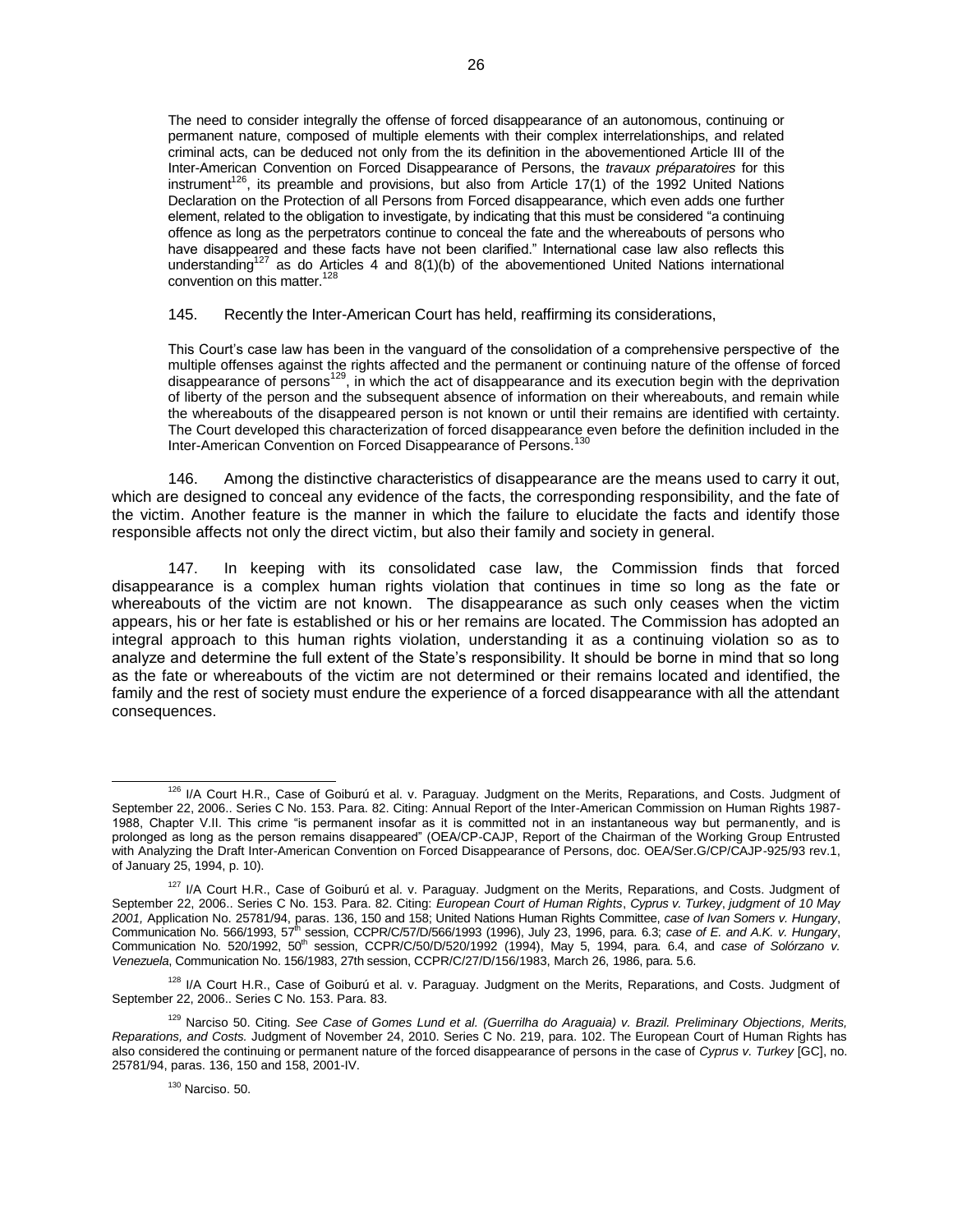148. The subject of disappearance of children amid climates of violence both in dictatorships and in armed conflicts, and how that relates to the concept of forced disappearance, has been addressed by the international community

149. In the course of its functions in the individual petitions system, the Inter-American Commission examined the case of the Serrano-Cruz sisters v. El Salvador, which concerns the disappearance of two girls, also in the framework of the internal armed conflict and in circumstances similar to those alleged in the instant case. The Commission concluded in that case that the Serrano-Cruz sisters had been victims of forced disappearance and, consequently, found that the State was responsible for a series of violations of the American Convention. In its application to the Inter-American Court, the Commission submitted that what happened to the victims constituted forced disappearance<sup>131</sup>. This conclusion is consistent with the development of the subject in international human rights law.

150. Article 20 of the United Nations Declaration on the Protection of all Persons from Enforced Disappearance provides:

- 1. States shall prevent and suppress the abduction of children of parents subjected to enforced disappearance and of children born during their mother's enforced disappearance, and shall devote their efforts to the search for and identification of such children and to the restitution of the children to their families of origin.
- 2. Considering the need to protect the best interests of children referred to in the preceding paragraph, there shall be an opportunity, in States which recognize a system of adoption, for a review of the adoption of such children and, in particular, for annulment of any adoption which originated in enforced disappearance. Such adoption should, however, continue to be in force if consent is given, at the time of the review, by the child's closest relatives.
- 3. The abduction of children of parents subjected to enforced disappearance or of children born during their mother's enforced disappearance, and the act of altering or suppressing documents attesting to their true identity, shall constitute an extremely serious offence, which shall be punished as such $^{132}$ .

151. In more categorical terms, the International Convention for the Protection of all Persons from Forced Disappearance, sets out at Article 25(1) the duty of states parties to take the necessary measures to prevent and punish under their criminal law:

a) The wrongful removal of children who are subjected to enforced disappearance, children whose father, mother or legal guardian is subjected to enforced disappearance or children born during the captivity of a mother subjected to enforced disappearance:

b) The falsification, concealment or destruction of documents attesting to the true identity of the children referred to in subparagraph ( a ) above.

152. Paragraphs (2), (3), and (4) of this Article, provide that:

 $\overline{a}$ 

Each State Party shall take the necessary measures to search for and identify the children referred to in paragraph 1 ( a ) of this article and to return them to their families of origin, in accordance with legal procedures and applicable international agreements.

States Parties shall assist one another in searching for, identifying and locating the children referred to in paragraph 1 ( a ) of this article.

<sup>131</sup> IACHR. Application to the Inter-American Court of Human Rights. *Case of the Serrano Cruz Sisters.* par. 15.

<sup>132</sup> United Nations Declaration on the Protection of all Persons from Enforced Disappearance. Adopted by General Assembly resolution 47/133 of 18 December 1992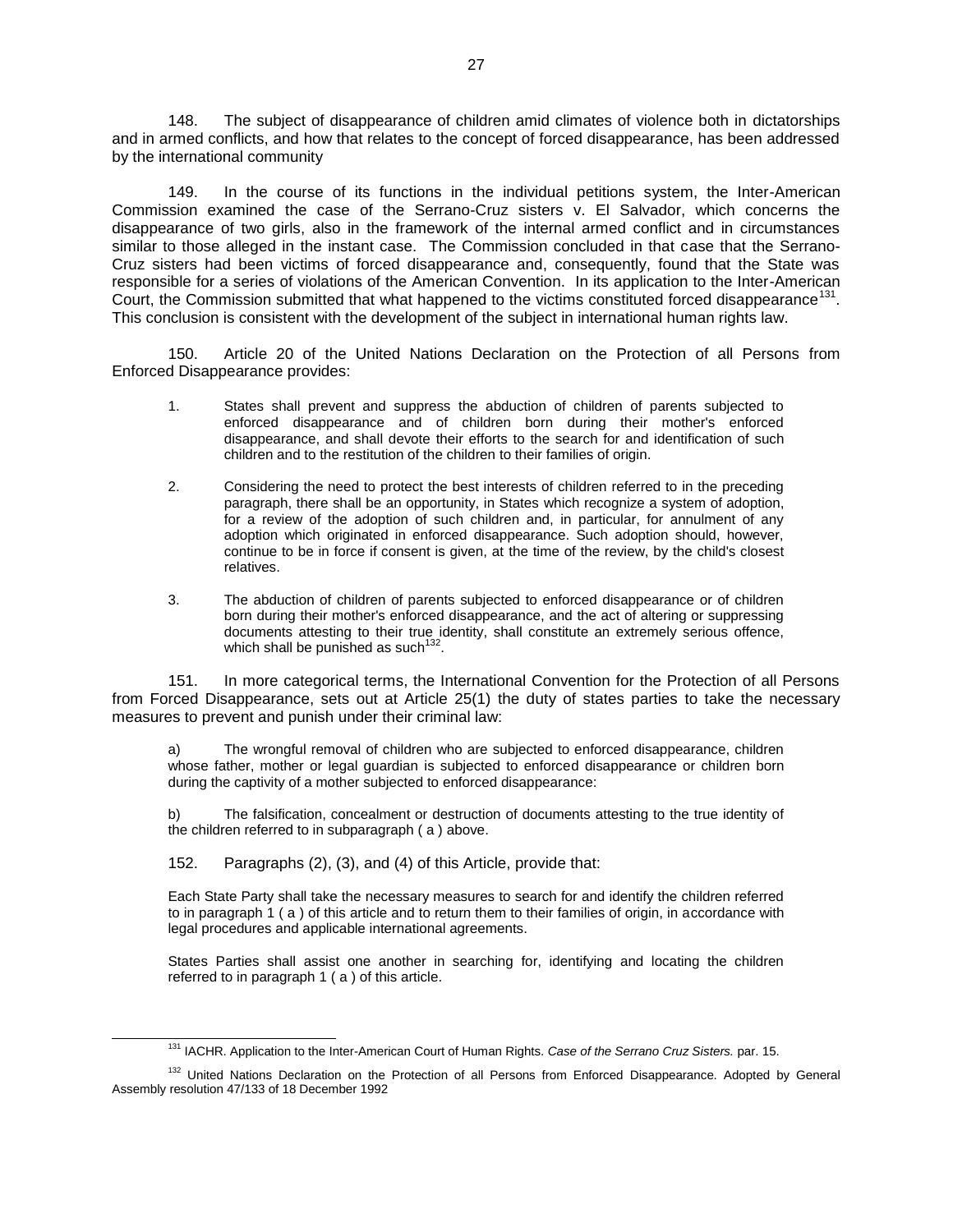Given the need to protect the best interests of the children referred to in paragraph 1 ( a ) of this article and their right to preserve, or to have re-established, their identity, including their nationality, name and family relations as recognized by law, States Parties which recognize a system of adoption or other form of placement of children shall have legal procedures in place to review the adoption or placement procedure, and, where appropriate, to annul any adoption or placement of children that originated in an enforced disappearance.

153. For its part, the then-UN Commission on Human Rights adopted resolutions in which it decided to continue to give particular consideration to cases of children subjected to enforced disappearance and to cooperate with the governments concerned in their identification.<sup>133</sup>.

154. In its reports to the now-United Nations Human Rights Council, the Working Group on Enforced or Involuntary Disappearances, has noted that children are also victims of disappearances, both directly and indirectly. The disappearance of a child, his/her wrongful removal, and the loss of a parent through disappearance are serious violations of children's rights<sup>134</sup>.

155. In the report on its mission to Argentina, this Working Group, in reference to the chapter on "missing children and pregnant women" in the 1984 Report of the National Commission on the Disappearance of Persons, mentioned:

A specific phenomenon that occurred in the country under the military dictatorship from 1976 to 1983 in the Argentine Republic was the enforced disappearance of children and children born in captivity. The children were removed, stripped of their identity, and torn from their families. It was also common for children to be abducted by military commanders, who would take them into their families as their own children.<sup>135</sup>.

156. Recently, in the case of *Contreras et al. v. El Salvador,* the Inter-American Court found that in effect the practice of appropriating children in the same context in which the facts of the instant case occurred was a form of forced disappearance of persons.<sup>136</sup>

157. Taking account of the foregoing references, the Commission must analyze whether the facts that have been established in the instant case are in line with the concept of forced disappearance. Although the Salvadoran State is not a party to the Inter-American Convention on Forced Disappearance of Forces, the definition established in it may be used for this analysis, as it represents a consensus version of the matter.<sup>137</sup> Article II of that instrument indicates that "forced disappearance is considered to be the act of depriving a person or persons of his or their freedom, in whatever way, perpetrated by agents of the state or by persons or groups of persons acting with the authorization, support, or acquiescence of the state, followed by an absence of information or a refusal to acknowledge that deprivation of freedom or to give information on the whereabouts of that person, thereby impeding his or her recourse to the applicable legal remedies and procedural guarantees."

158. The facts that the Commission has considered established in the instant case indicate that José Adrián Rochac Hernández, Santos Ernesto Salinas, Emelinda Lorena Hernández, Manuel

 $\overline{a}$ 

- <sup>136</sup> I/A Court H.R., *Caso Contreras y otros Vs. El Salvador.* Merits, Reparations, and Costs. Sentencia de 31 de agosto de 2011 Serie C No. 232, párrs. 50 – 55.
- 137 See joint separate vote by judges García-Sayán and García Ramírez, in the case of Ticona Estrada et al. I/A Court H.R. *Case of Ticona Estrada et al. v. Bolivia*. Merits, Reparations, and Costs. Judgment of November 27, 2008. Series C No. 191.

<sup>133</sup> UN Commission on Human Rights. *Question of enforced or involuntary disappearances* Resolution 2000/37.

<sup>&</sup>lt;sup>134</sup> UN Human Rights Council. Report of the Working Group on Enforced or Involuntary Disappearances. A/HRC/10/9. 25 February 2009. par. 456.

<sup>&</sup>lt;sup>135</sup> UN Human Rights Council. Report of the Working Group on Enforced or Involuntary Disappearances. Addendum. Mission to Argentina. A/HRC/10/9/Add.1. 5 January 2009. par. 10 [*unofficial translation*].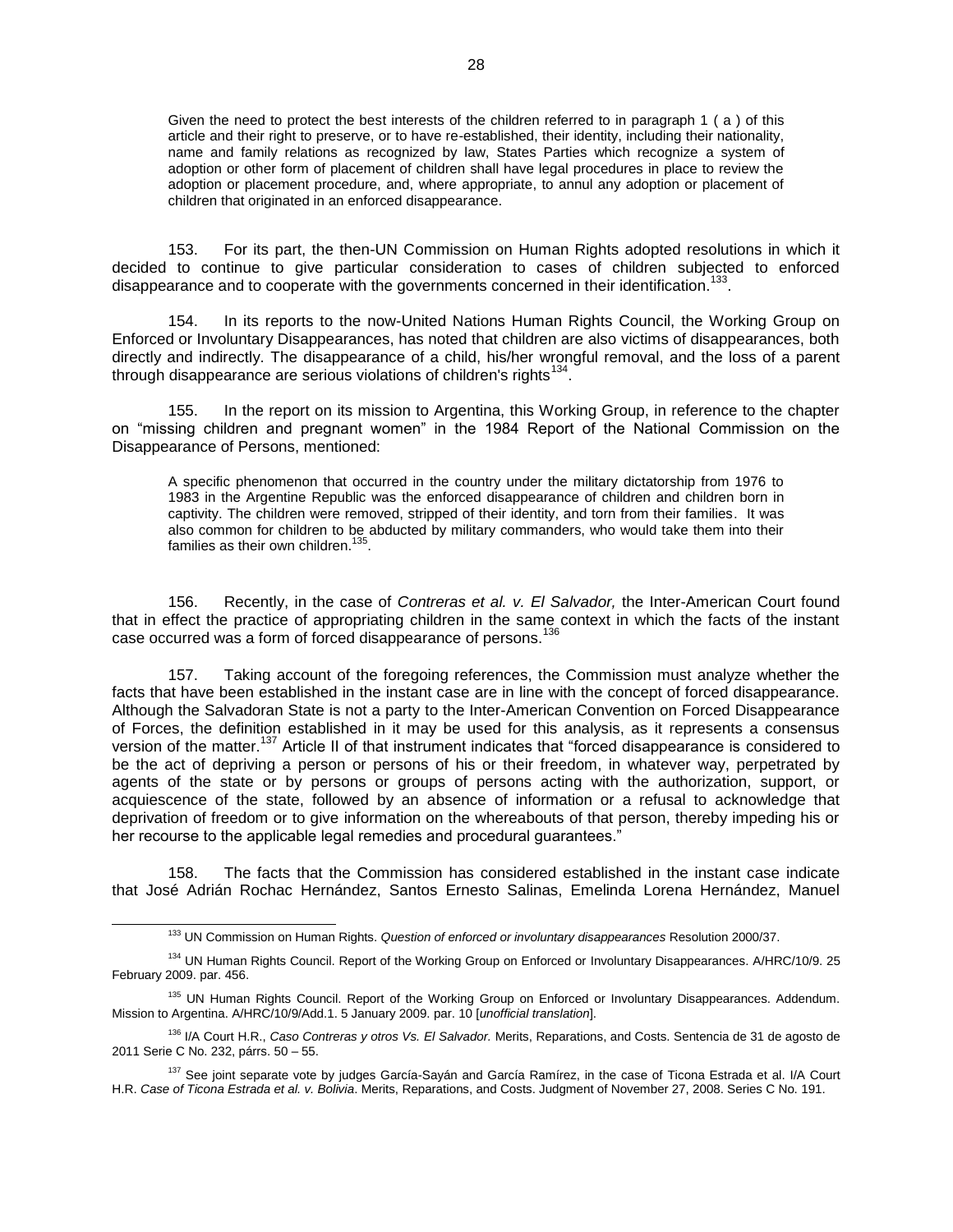Antonio Bonilla, and Ricardo Ayala Abarca disappeared in circumstances with similar characteristics: in the context of the armed conflict, after "counterinsurgency" military operations had been carried out in which their family members either escaped or were assassinated, and with witness testimony in most of the cases that indicates that they were last seen with members of the armed forces, who appropriated them and decided what to do with them. In the case of Emelinda Lorena Hernández, while there is no specific information, the data available indicated that she was left by her parents at the home of a neighbor a few days before her disappearance, a home where soldiers entered and assassinated the members of the family. Since the body of Emelinda Lorena Hernández was not found in that place that was under the absolute control of state agents, and taking into consideration the recognition of the Salvadoran State, the Commission finds no reason to accord different treatment to the case of the child Emelinda Lorena Hernández.

159. The testimony and information that is a matter of public knowledge included in the section of facts proven suggest that the operations did not take place in the context of confrontations but with the aim of repressing, with great violence, groups of persons not involved in the conflict but considered "insurgents" by the security forces. The Commission concludes that José Adrián Rochac Hernández, Santos Ernesto Salinas, Emelinda Lorena Hernández, Manuel Antonio Bonilla, and Ricardo Ayala Abarca were deprived of liberty by military officials without any knowledge or information as to the whereabouts or fate of any of them.

160. The Commission considers that the foregoing information is sufficient to conclude that what happened to José Adrián Rochac Hernández, Santos Ernesto Salinas, Emelinda Lorena Hernández, Manuel Antonio Bonilla, and Ricardo Ayala Abarca should be characterized within the concept of forced disappearance of persons, which continues to this day.

161. Next and in keeping with its reiterated practice, the Commission shall determine the provisions of the American Convention that have been violated as a result of the victims' forced disappearance.

### **B. The rights to personal liberty, humane treatment, life, and recognition of juridical personality (Articles 7, 5, 4, and 3 of the Convention)**

162. Article 7 of the American Convention, at the pertinent part, provides:

1. Every person has the right to personal liberty and security.

2. No one shall be deprived of his physical liberty except for the reasons and under the conditions established beforehand by the constitution of the State Party concerned or by a law established pursuant thereto.

3. No one shall be subject to arbitrary arrest or imprisonment.

4. Anyone who is detained shall be informed of the reasons for his detention and shall be promptly notified of the charge or charges against him.

5. Any person detained shall be brought promptly before a judge or other officer authorized by law to exercise judicial power and shall be entitled to trial within a reasonable time or to be released without prejudice to the continuation of the proceedings. His release may be subject to guarantees to assure his appearance for trial.

163. Article 5 of the American Convention provides, at the pertinent part:

1. Every person has the right to have his physical, mental, and moral integrity respected.

2. No one shall be subjected to torture or to cruel, inhuman, or degrading punishment or treatment. All persons deprived of their liberty shall be treated with respect for the inherent dignity of the human person.

164. Article 4 of the American Convention establishes, in part:

1. Every person has the right to have his life respected. This right shall be protected by law and, in general, from the moment of conception. No one shall be arbitrarily deprived of his life.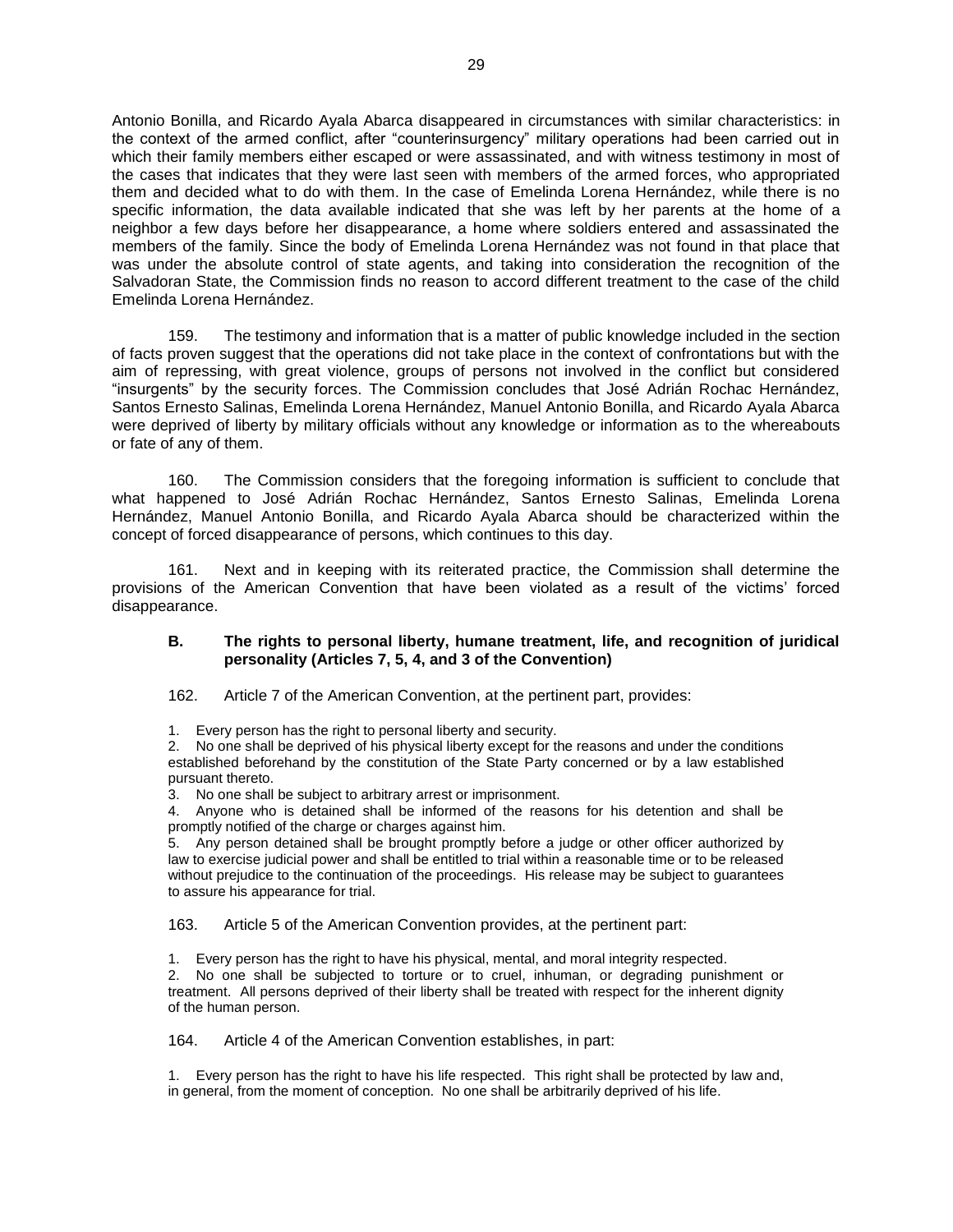165. Article 3 of the American Convention establishes:

Every person has the right to recognition as a person before the law.

166. Article 1(1) of the Convention establishes:

The States Parties to this Convention undertake to respect the rights and freedoms recognized herein and to ensure to all persons subject to their jurisdiction the free and full exercise of those rights and freedoms, without any discrimination for reasons of race, color, sex, language, religion, political or other opinion, national or social origin, economic status, birth, or any other social condition.

167. According to the case-law of the Inter-American Court, in cases of forced disappearance of persons, it is not necessary to make a detailed analysis in relation to each of the guarantees established in Article 7 of the American Convention. In the view of the Inter-American Court, when it is shown that the deprivation of liberty constituted a step prior to the disappearance of the victims, it is unnecessary to determine whether the alleged victims were informed of the motives of their detention, if this was unrelated to the motives and conditions established in the legislation in force at the time of the facts, or whether the act of detention was unreasonable, unforeseeable, or lacking proportionality.<sup>1</sup>

168. The Court has also indicated that on analyzing a case of forced disappearance one must bear in mind that the deprivation of liberty of the individual should be understood as just the beginning of a complex violation that is drawn out in time until one learns of the fate and whereabouts of the alleged victim.<sup>139</sup>

169. As for the right to humane treatment, the Inter-American Court has recognized that a "person who is unlawfully detained is in an exacerbated situation of vulnerability creating a real risk that his other rights, such as the right to humane treatment and to be treated with dignity, will be violated."<sup>140</sup>

170. In addition, the Inter-American Court has held that forced disappearance is a violation of that right for "prolonged isolation and deprivation of communication are in themselves cruel and inhuman treatment ... [and violate] the right of every detainee under Article 5 (1) and 5(2) to treatment respectful of his dignity."<sup>141</sup> In the case of *Ticona Estrada et al. v. Bolivia* the Court established that it is evident that the victims of this practice have their right to humane treatment violated in all dimensions.<sup>142</sup>

171. Of special relevance for the instant case, in the case of *Contreras et al. v. El Salvador,*  the Inter-American Court indicated that:

the abduction of the children and their separation from their parents or next of kin under the conditions described, as well as the fact that they were taken into the custody of military personnel during a military operation, harmed the mental, physical and moral integrity of the children, a right recognized in Article 5 of the American Convention, leading to feelings of loss, abandonment,

l

<sup>138</sup> I/A Court H.R., *Case of La Cantuta v. Peru*. Judgment of November 29, 2006. Series C No. 162, para. 109.

<sup>139</sup> I/A Court H.R., *Case of Heliodoro Portugal v. Panama*. Preliminary Objections, Merits, Reparations, and Costs. Judgment of August 12, 2008. Series C No. 186, para. 112.

<sup>140</sup> I/A Court H.R., *Case of Bámaca Velásquez v. Guatemala.* Judgment of November 25, 2000. Series C No. 70, para. 90.

<sup>141</sup> I/A Court H.R., *Case of Velásquez Rodríguez v. Honduras.* Merits, paras. 156 and 187; *Case of the Miguel Castro Castro Prison v. Peru.* Merits, Reparations, and Costs. Judgment of November 25, 2006. Series C No. 160, para. 323; and *Case of Chaparro Álvarez and Lapo Iñiguez v. Ecuador*. Preliminary Objections, Merits, Reparations, and Costs. Judgment of November 21, 2007. Series C No. 170, para. 171; and I/A Court H.R. *Case of Ticona Estrada et al. v. Bolivia*. Merits, Reparations, and Costs. Judgment of November 27, 2008. Series C No. 191, para. 58.

<sup>142</sup> I/A Court H.R. *Case of Ticona Estrada et al. v. Bolivia*. Merits, Reparations, and Costs. Judgment of November 27, 2008. Series C No. 191, para. 58.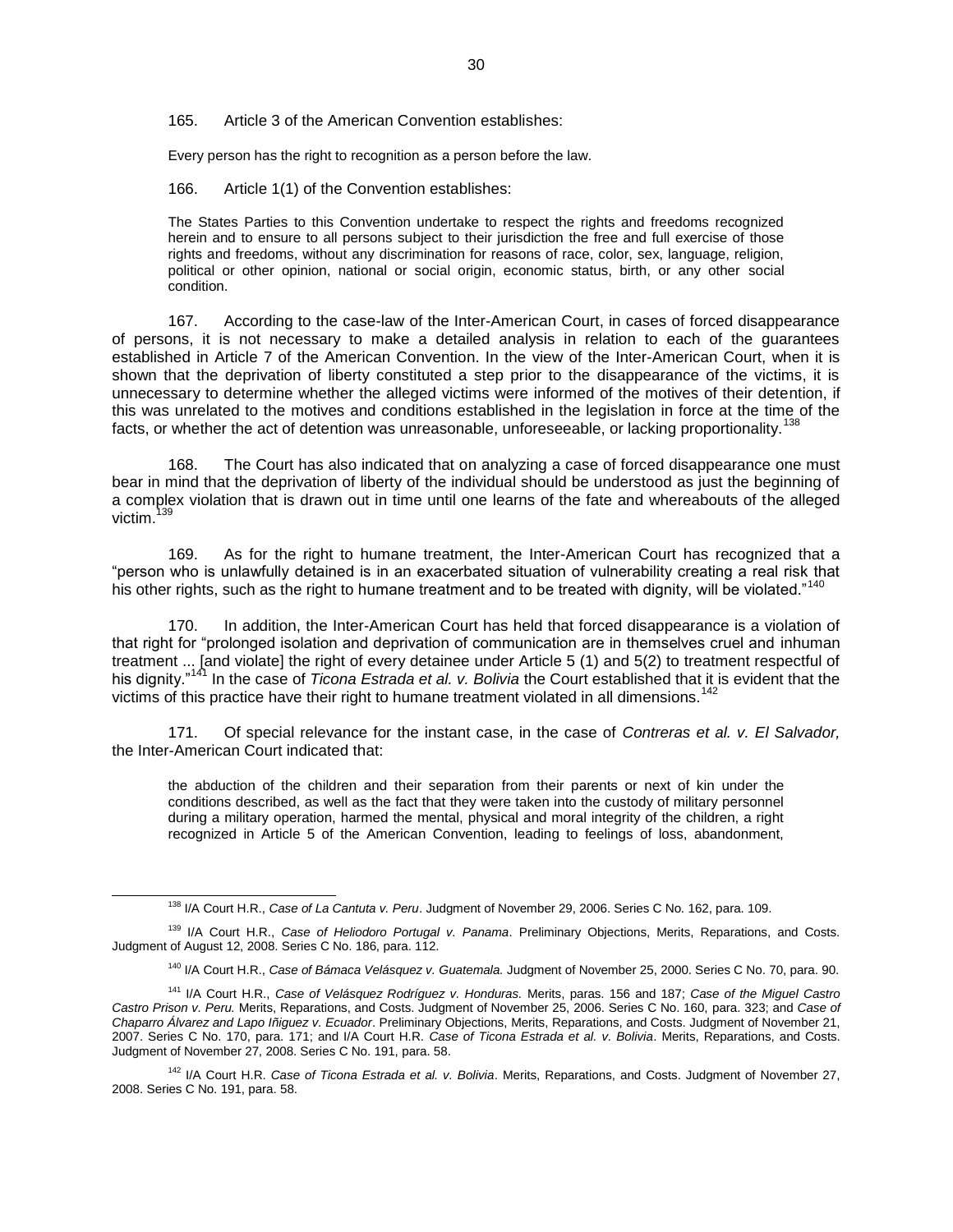intense fear, uncertainty, anguish, and pain, all of which could vary or intensify depending on age and the specific circumstances.<sup>143</sup>

In addition, in the specific case of children separated from their parents or next of kin in the context of armed conflict, who are in a situation of special vulnerability, their appropriation, with different objectives, is often considered a normal consequence of armed conflict or, in any case, inherent in it, which is what happened, at least in the case of Gregoria Herminia. Treating children as objects susceptible of appropriation harms their dignity and personal integrity, and it is the State that should ensure their protection and survival, as well as prioritize measures to promote family reunification.<sup>144</sup> In this regard, the Inter-American Court has indicated that an obligation exists to apply "the highest standard to determine the criminal nature of actions that impair [the] personal integrity [of children]."<sup>145</sup>

172. It has been established that on August 12, 1981, the Hernández Rochac family was in their home in the canton of San José Segundo. At about 9 a.m., members of the Air Force of El Salvador captured José Adrián Rochac Hernández after assassinating his mother and brother. There is testimony from witnesses who say they saw the child that same day in army trucks headed towards a military base.

173. The Commission has also considered it proved that after the extrajudicial execution of several persons, the child Santos Ernesto Salinas was captured by members of the Atlacatl Immediate Response Battalion, who had executed the other persons. In subsequent days the child was seen being transported by members of the military, in underwear.

174. The Commission has also established that on December 12, 1981, Emelinda Lorena Hernández, who was in the care of a neighbor of the family, in the locality of "La Joya," was captured by members of the Atlacatl Immediate Response Battalion, who assassinated the inhabitants of the home where the person who cared for Emelinda Lorena Hernández lived. In subsequent days, residents saw soldiers carrying children. These facts occurred in the context of the massacre of El Mozote and neighboring places, events of which the IACHR has taken cognizance and whose characteristics of extreme violence and cruelty are known to the Commission.

175. Finally, the Commission has established that from August 19 to 24, 1982, in the framework of a military operation, the children Manuel Antonio Bonilla and Ricardo Ayala Abarca were captured by military operatives while they were fleeing to the mountains.

176. The Commission considers that given these circumstances, the children, placed under the custody of state agents, at the moment of these facts feared for their lives and felt a profound sense of abandonment, vulnerability, and lack of protection in the face of the imminent separation from their parents and/or families. The Commission notes that this inference operates independent of the victims'

l

<sup>&</sup>lt;sup>143</sup> Contreras 85. Citing: ""Each child reacts differently to the impact of armed conflict. Their response depends on their age, gender, personality type, personal and family history, cultural background and experience, as well as on the nature and duration of the event." United Nations, *The Machel Review, 1996-2000: A critical analysis of progress made and obstacles encountered in increasing protection for war-affected children*, A/55/749, 26 January 2001, p. 27. For example, among the different circumstances that can influence the psychosocial repercussions of violence on children, "include individual factors such as age, sex, personality type, personal and family history and cultural background. Other factors will be linked to the nature of the traumatic events, including their frequency and the length of the exposure. Children who suffer from stress display a wide range of symptoms, including increased separation anxiety and developmental delays, sleep disturbances and nightmares, lack of appetite, withdrawn behaviour, lack of interest in play, and, in younger children, learning difficulties. In older children and adolescents, responses to stress can include anxious or aggressive behaviour and depression." United Nations, *Impact of armed conflict on children, Report of the expert of the Secretary General, Ms. Graça Machel, submitted pursuant to General Assembly resolution 48/157*, A/51/306, 26 August 1996, para. 168. Similarly, in the context of flight from armed conflict, "[a]lthough the decision to leave is normally taken by adults, even the youngest children recognize what is happening and can sense their parents' uncertainty and fear." United Nations, *Impact of armed conflict on children*, *supra*, para. 67.

<sup>144</sup> Contreras 85. Citing. *See* United Nations, *The Machel Review 1996-2000, supra* note 116, pp. 14 and 27. See also Convention on the Rights of the Child and provisions of international humanitarian law, such as Article 4(3) of Additional Protocol II to the Geneva Conventions of 1949 on the protection of victims in non-international armed conflicts.

<sup>145</sup> I/A Court H.R., *Case of the Brothers Gómez Paquiyauri v. Peru. Merits, Reparations, and Costs*. Judgment of July 8, 2004. Series C No. 110, para. 170.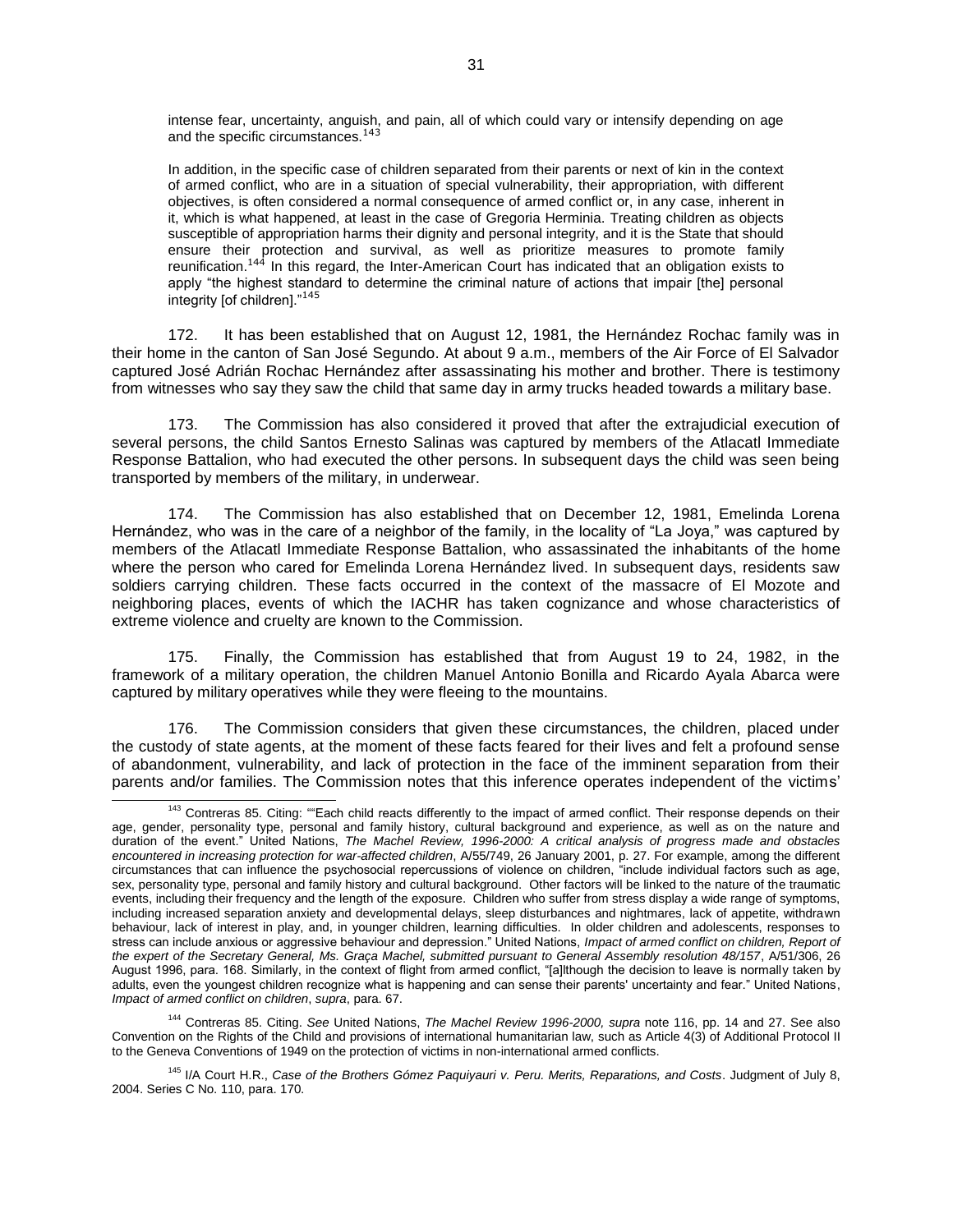ages. The Commission notes that the ages of the victims at the time of the events ranges from 9 months to 9 years, which means that the manifestations of fear and the sense of lack of protection could have varied in each case, without that meaning that there was no impairment.

177. With respect to the right to life, the Inter-American Court has recently indicated that "owing to the nature of forced disappearance, the victim is in an aggravated situation of vulnerability, which gives rise to the risk that several rights may be violated, including the right to life. This situation is accentuated in the presence of a systematic pattern of human rights violations and when children are involved … given that the illegal removal of their biological parents also jeopardizes the life, survival and development of the children<sup>146</sup>, the latter understood in its broadest sense to include its physical, mental, spiritual, moral, psychological, and social aspects."<sup>147</sup>

178. While it is true that the disappearances of children have certain characteristics that distinguish them from other forms of forced disappearance, and experience has shown that there is a greater likelihood of finding the victims alive, those differences are not sufficient to refute the violation of the right to life in the instant case. The Commission notes that the case-law of the inter-American system on this point seeks precisely to establish the full scope of international responsibility in cases of forced disappearance in which the intrinsic risk it implies for the lives of persons is undeniable. In addition, an effort is made for the States to adopt all the measures within their reach to establish the victims' whereabouts and, if they are found alive, to rebut the presumption of a violation of the right to life.

179. The Commission is of the view that the actions of the members of the military who deprived the victims in the instant case of liberty, appropriated them, and decided what to do with the victims in the instant case, without taking into consideration their special needs of protection or adopt other measures that would have made it possible to determine their identity, and, therefore, to facilitate immediate reunification with their families, all in a context of extreme and permanent violence such as that experience during the armed conflict in El Salvador, meant that the five children were placed in a situation of imminent risk to their lives at the hands of state agents. Up to date, after more than 30 years of the dissapearance, it has not been established the fate or whereabouts of any of the five victims of the instant case.

180. As for the right to recognition of juridical personality, the Commission recalls that this is an essential and necessary requirement for claiming and exercising all the rights, for without it the person does not enjoy the protection and guarantees offered by the law, simply because one is invisible in the eyes of the law.

181. By its very nature, forced disappearance of persons seeks the juridical annulment of the individual precisely in order to remove them from the protection that the laws and justice afford them. Thus, the apparatus of repression ensures that persons may be deprived of their rights with impunity by placing them beyond the reach of any possible judicial protection. The aim of those who perpetrate forced disappearance is to operate outside the law and conceal any evidence of crime, thereby seeking to avert its investigation and punishment, and prevent the person or their next of kin from filing suit or, in the event suit is filed, from accomplishing a positive result.

182. The Commission also notes that since its earliest case law, the Court has consistently found that forced disappearance of persons comprises multiple offenses<sup>148</sup>. This multiple violation of a

 $\overline{a}$ <sup>146</sup> I/A Court H.R., *Case of Contreras et al. v. El Salvador.* Merits, Reparations, and Costs. Judgment of August 31, 2011. Series C No. 232, para. 90. Citing *See: Case of Gelman, supra* note 16, para. 130.

<sup>147</sup> I/A Court H.R., *Case of Contreras et al. v. El Salvador.* Merits, Reparations, and Costs. Judgment of August 31, 2011. Series C No. 232, para. 90. Citing *See* United Nations, Committee on the Rights of the Child, General Comment No. 5, *General measures of implementation of the Convention on the Rights of the Child (arts. 4, 42 and 44, para. 6))*, CRC/GC/2003/5, November 27, 2003, para. 12.

<sup>148</sup> I/A Court H.R., *Case of Heliodoro-Portugal*. Judgment of August 12, 2008. Series C No. 186, par. 106 and 112; *Case of Goiburú et al*. Judgment of September 22, 2006. Series C No. 153, pars. 81-85; *Case of Gómez Palomino*. Judgment of Continúa…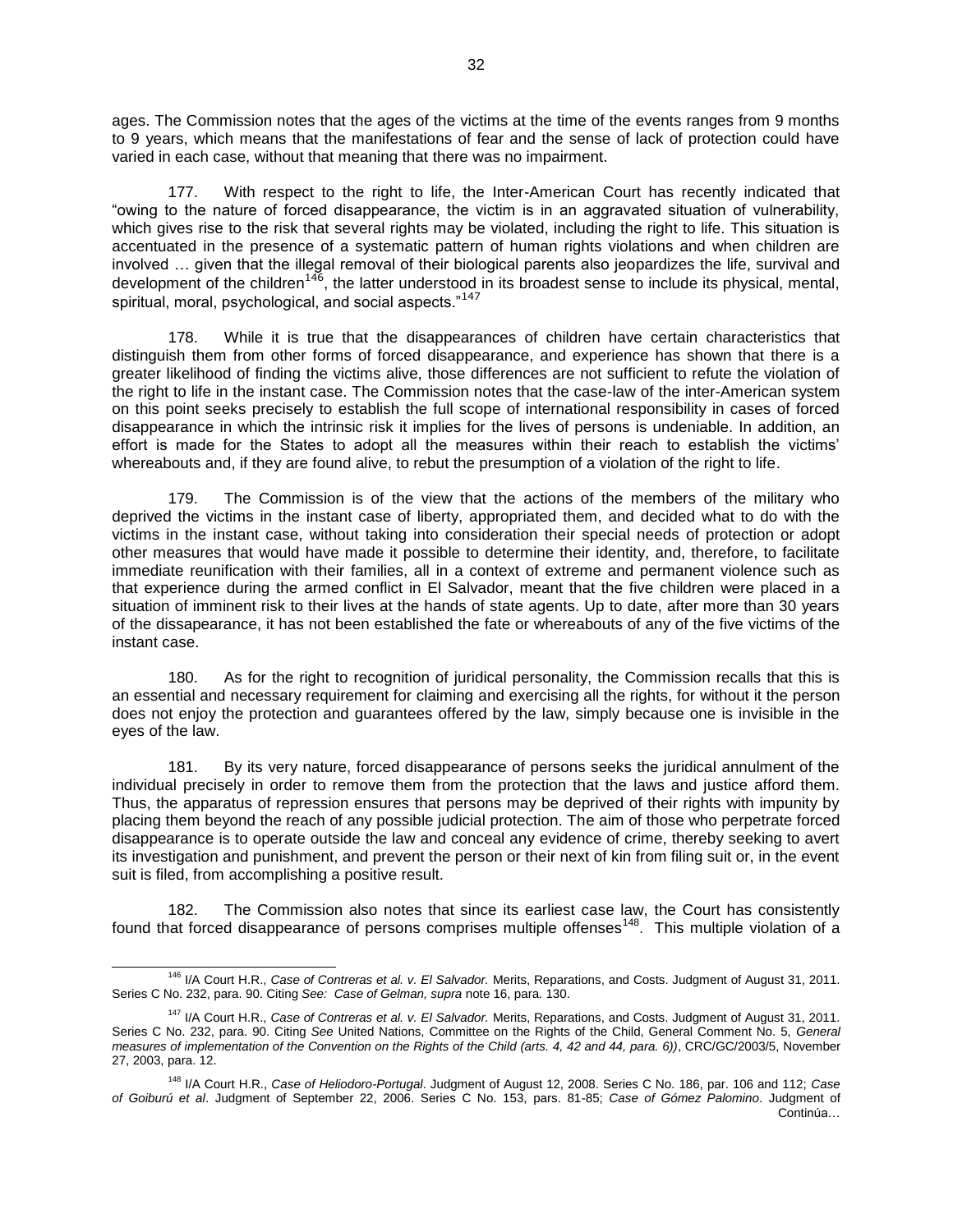person's human rights is possible for the very reason that the latter is held outside of the law and deprived of their juridical personality. Accordingly, and bearing in mind, moreover, the continuous nature of this crime, the Commission considers that in the case of forced disappearance it is not possible to establish that extinction of juridical personality because it is impossible to determine whether or not the person is still alive. Therefore, one of the multiple rights abridged by forced disappearance is the right of victims of this practice to recognition of their juridical personality. Furthermore, the Commission finds that the mechanism through which violation of all the other rights infringed by forced disappearance is sought and achieved is precisely deprivation of juridical personality.

183. The violation of the right to legal personality that comes with forced disappearance is such that several states in the region have had to adopt specific laws to distinguish this phenomenon from extrajudicial execution. The State prevents living persons from exercising their rights and obligations because the State denies their final fate.<sup>149</sup>.

#### 184. In this regard, the Court has recognized that

… forced disappearance also leads to a violation of the right to recognition of juridical personality established in Article 3 of the American Convention, given that forced disappearance seeks not only one of the most serious ways of removing a person from the whole sphere of the legal system, but also denies his existence and leaves him in a sort of limbo or situation of juridical uncertainty before society and the State<sup>150</sup>, especially when his identity has been altered illegally.<sup>151</sup>

185. In the instant case, the disappearance of José Adrián Rochac Hernández, Santos Ernesto Salinas, Emelinda Lorena Hernández, Manuel Antonio Bonilla, and Ricardo Ayala Abarca was aimed at depriving them of their juridical personality, thus leaving them outside of the legal and institutional order. In effect, in the context in which their disappearances occurred, they were the means by which their perpetrators sought impunity for their actions, guaranteed by the impossibility of the victims and their family members from seeking judicial protection in the face of the constant and systematic absence of any investigation related to their whereabouts, for this information was denied and/or distorted by the authorities. In this regard, the Commission has established that:

The objective of those who perpetrate a disappearance is to operate beyond the margins of the law, to conceal all evidence of their crimes, and to escape any sanction. When a disappearance is carried out, the fundamental protections established by law are circumvented and the victim is left defenseless. For the victim, the consequence of an enforced disappearance is to be denied every essential right deemed to inhere in the very fact of being human. In this way, the act of enforced disappearance violates the right of the individual under Article 3 of the American Convention "to recognition as a person before the law."<sup>152</sup>

186. In view of the foregoing considerations, the Commission concludes that the State of El Salvador violated the rights to personal liberty, humane treatment, life, and recognition of juridical

 $\overline{a}$ 

<sup>…</sup>continuación

November 22, 2005. Series C No. 136, par. 92; and *Velásquez Rodríguez Case*, Judgment of July 29, 1988, Series C No. 4, par. 155.

<sup>&</sup>lt;sup>149</sup> For example, in the case of detainees-disappeared persons who remain alive the State denies the right of access to a judge if they are in detention, and in the case of detainees-disappeared persons who had been executed it denies the consequential rights of the deceased persons' next of kin, such as, rights of inheritance, for instance, which are obstructed by the indeterminate legal status of the detainee-disappeared person.

<sup>150</sup> I/A Court H.R., *Case of Contreras et al. v. El Salvador.* Merits, Reparations, and Costs. Judgment of August 31, 2011 Series C No. 232, para. 88. *See Case of Anzualdo Castro, supra* note 109, para. 90; *Case of Gomes Lund et al. (Guerrilha do Araguaia), supra* note 97, para. 122, and *Case of Ibsen Cárdenas and Ibsen Peña, supra* note 100, para. 98.

<sup>151</sup> I/A Court H.R., *Case of Contreras et al. v. El Salvador.* Merits, Reparations, and Costs. Judgment of August 31, 2011 Series C No. 232, para. 88.

<sup>&</sup>lt;sup>152</sup> See IACHR, Report No. 11/98, Case 10,606, Samuel de la Cruz Gómez, Guatemala, April 7, 1998, para. 57, available at [http://www.cidh.oas.org/annualrep/97span/Guatemala10.606.htmNota.](http://www.cidh.oas.org/annualrep/97span/Guatemala10.606.htmNota)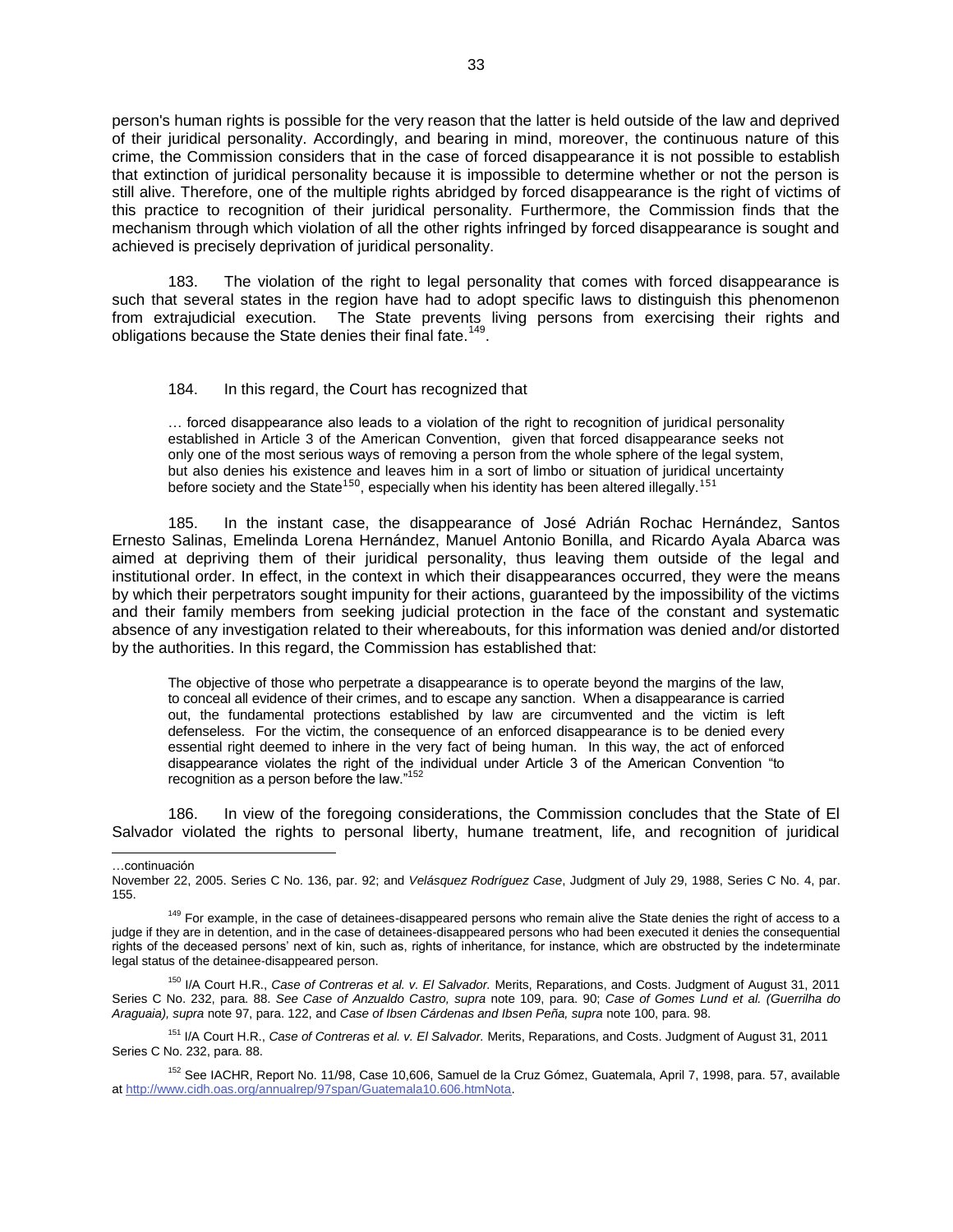personality enshrined in Articles 7, 5, 4, and 3 of the American Convention, in relation to the obligations established in Article 1(1) of the same instrument, to the detriment of José Adrián Rochac Hernández, Santos Ernesto Salinas, Emelinda Lorena Hernández, Manuel Antonio Bonilla, and Ricardo Ayala Abarca.

### **C. The rights to a family, a name, and special protection for children (Article 17, 18, and 19 of the Convention)**

187. Article 17 of the American Convention establishes, at the pertinent part: "The family is the natural and fundamental group unit of society and is entitled to protection by society and the state."

188. Article 18 of the American Convention provides: "Every person has the right to a given name and to the surnames of his parents or that of one of them. The law shall regulate the manner in which this right shall be ensured for all, by the use of assumed names if necessary."

189. Article 19 of the American Convention indicates: "Every minor child has the right to the measures of protection required by his condition as a minor on the part of his family, society, and the state."

190. Article 1(1) of the Convention establishes:

The States Parties to this Convention undertake to respect the rights and freedoms recognized herein and to ensure to all persons subject to their jurisdiction the free and full exercise of those rights and freedoms, without any discrimination for reasons of race, color, sex, language, religion, political or other opinion, national or social origin, economic status, birth, or any other social condition.

191. Mindful of the particularities of the instant case and the fact that all the victims were children at the time of their forced disappearance, the Commission considers it appropriate to analyze the State's obligations under Article 17 of the American Convention read in conjunction with Article 19 of the same instrument. Subsequently, the Commission will refer to the petitioners' arguments regarding Article 18 of the Convention.

192. By the Court's case law, Article 19 of the American Convention should be understood as a complementary right that the Convention establishes for individuals who need special measures of protection, owing to their stage of physical and emotional development<sup>153</sup>. Children, therefore, possess not only the same human rights that correspond to all persons, but also special rights accruing to their child status, in regard to which the family, society and the State have specific duties. In other words, children are entitled to special measures of protection<sup>154</sup>.

193. In sum, the rights of children must be safeguarded both in view of their status as human beings and by reason of their special condition, to which end special protective measures must be adopted. This added obligation to provide protection<sup>155</sup> and these special duties should be regarded as determinable based on the needs of the child as a person with rights<sup>156</sup>.

 $\overline{a}$ 

<sup>153</sup> I/A Court H.R., *Case of the Ituango Massacres*. Judgment of July 1, 2006. Series C No. 148, par. 106; *Case of Baldeón García*, Judgment of April 6, 2005. Series C No. 147, par. 244; *Case of the "Mapiripán Massacre"*, Judgment of September 15, 2005. Series C No. 134, par. 152; and, in particular, *Case of the "Juvenile Reeducation Institute"*, Judgment of September 2, 2004. Series C No. 112, par. 147, and *Case of Servellón-García et al.* Judgment of September 21, 2006, par. 113

<sup>&</sup>lt;sup>154</sup> Advisory Opinion OC-17/2002, par. 62:

Adoption of special measures to protect children is a responsibility both of the State and of the family, community, and society to which they belong.

<sup>155</sup> I/A Court H.R., *Case of the "Juvenile Reeducation Institute"*, par. 160; Case of the Gómez Paquiyauri Brothers, pars. 124, 163-164, and 171; *Case* of *Bulacio*, pars. 126 and 134; *The "Street Children" Case (Villagrán Morales et al.)*, pars. 146 and Continúa…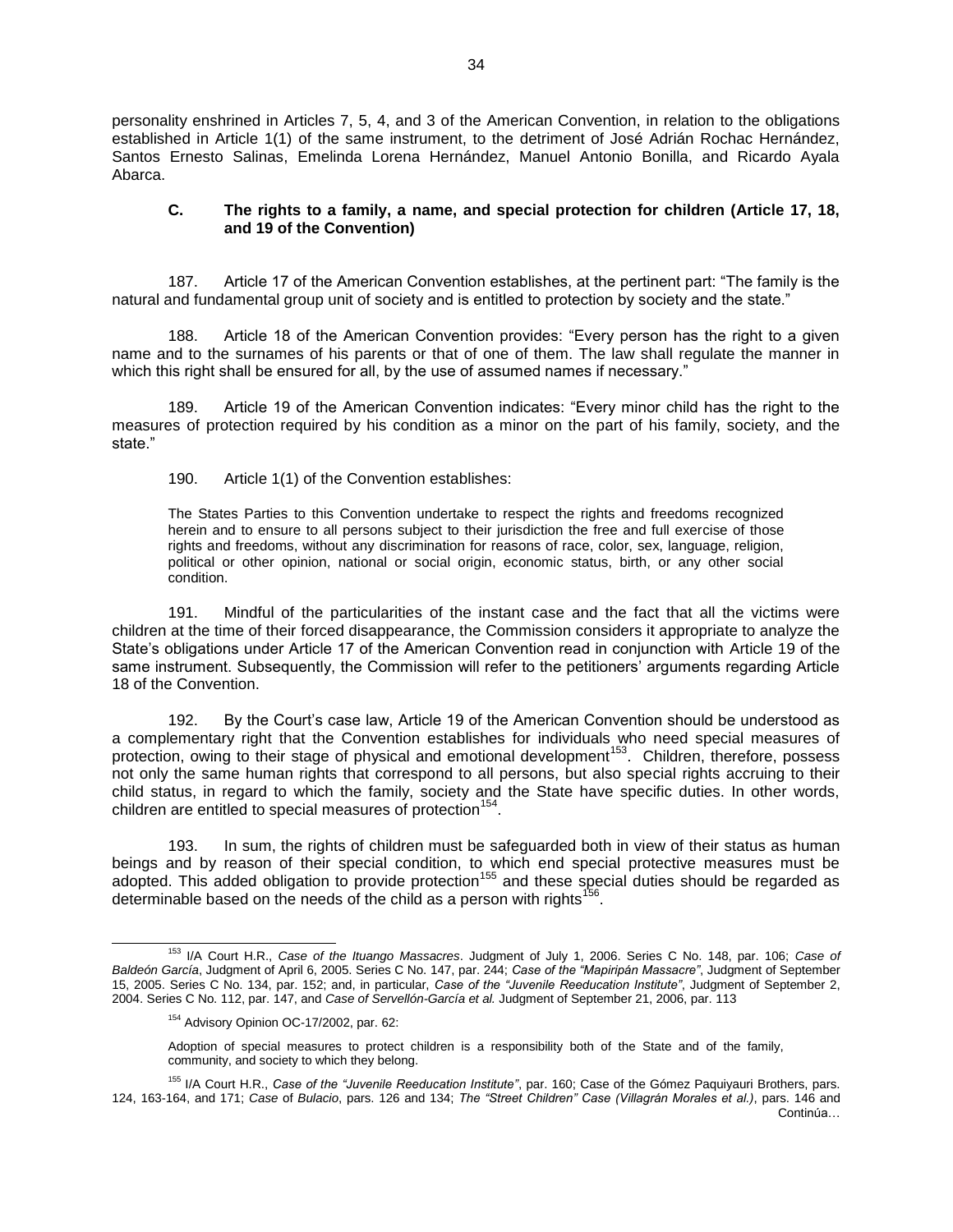194. The Inter-American Court has noted the special obligations of Status with respect to children in the context of internal armed conflicts. In the words of the Court:

Finally the Court notes that, within the context of an internal armed conflict, the State's obligations toward children are defined in Article 4(3) of the Geneva Conventions' Additional Protocol II. This Article establishes that: "the children will be provided with the care and help they need, and, particularly: […] b) the timely measures to facilitate the reunion of the temporarily separated families will be taken [...]". According to the International Committee of the Red Cross, this obligation has been defined as follows: "the parties to the conflict should do everything possible to reestablish family ties, that is, not only allow the members of the dispersed families to search for their next of kin, but also facilitate this search."<sup>157</sup>

195. In this regard, the Inter-American Court has referred in previous cases to the *corpus juris* on the human rights of the child<sup>158</sup>. The Commission has previously addressed this concept in the following terms:

For an interpretation of a State's obligations vis-a-vis minors, in addition to the provision of the American Convention, the Commission considers it important to refer to other international instruments that contain even more specific rules regarding the protection of children. Those instruments include the Convention on the Rights of the Child and the various United Nations declarations on the subject. This combination of the regional and universal human rights systems for purposes of interpreting the Convention is based on Article 29 of the American Convention and on the consistent practice of the Court and of the Commission in this sphere<sup>159</sup>.

196. Specifically, the Court held that both the American Convention and the Convention on the Rights of the Child<sup>160</sup> form part of a very comprehensive international corpus juris for the protection of the child that should help this Court establish the content and scope of the general provision established in Article 19 of the American Convention. Indeed, in various cases concerning children, the Court has relied on specific provisions contained in the Convention on the Rights of the Child to interpret Article 19 of the American Convention<sup>161</sup>.

197. Therefore, the Commission believes it relevant to mention a number of provisions in the Convention on the Rights of the Child that have a bearing on the duty to provide special protection to children through the institution of the family.

198. Article 9 of said Convention provides:

<sup>156</sup> I/A Court H.R., *Case of the Indigenous Community Sawhoyamaxa*. Judgment of March 29, 2006, par. 154

<sup>157</sup> I/A Court H.R., *Case of "Las Dos Erres Massacre".* Judgment of November 24, 2009. Para. 191. Quoting. Commentary on additional Protocol II to the Geneva Conventions of 1949 regarding the protection of the victims of armed

conflicto that are not of an international character. Section B. Reunion of Families, para. 4553, *Available at http/www.icrc.org.*<br>1588 I/A Court H.R., *The "Street Children" Case (Villagrán Morales et al.)*. Judgment of

63.

 $\overline{a}$ 

<sup>159</sup> IACHR, Report No. 41/99, Case 11.491, Minors in Detention, Honduras, March 10, 1999, par. 72.

<sup>160</sup> In this section, the Commission will make reference to the Convention on the Rights of the Child and other instrumentos that are relevant in offerring intepretative elements on the State obligations in cases such as the instant case. Eventhough at the date of the beggining of the violations of the case, theses instruments had not been adopted, the IACHR will take them into consideration in the understanding of the continuing nature of these violations and fact that the State obligations continue over the time.<br><sup>161</sup> I/A Court H.R., *The "Street Children" Case (Villagrán Morales et al.)*. Judgment of November 19, 1999. Series C No.

63, par. 194; see also: *Case of the "Juvenile Reeducation Institute"*, Judgment of September 2, 2004. Series C No. 112, par. 148; and *Case of the Gómez Paquiyauri Brothers.* Judgment of July 8, 2004, par. 166.

<sup>…</sup>continuación

<sup>191;</sup> and *Case of the Indigenous Community Yakye Axa.* Judgment of June 17, 2005, par. 172. In the same connection: Advisory Opinion OC-17/02, pars. 56 and 60.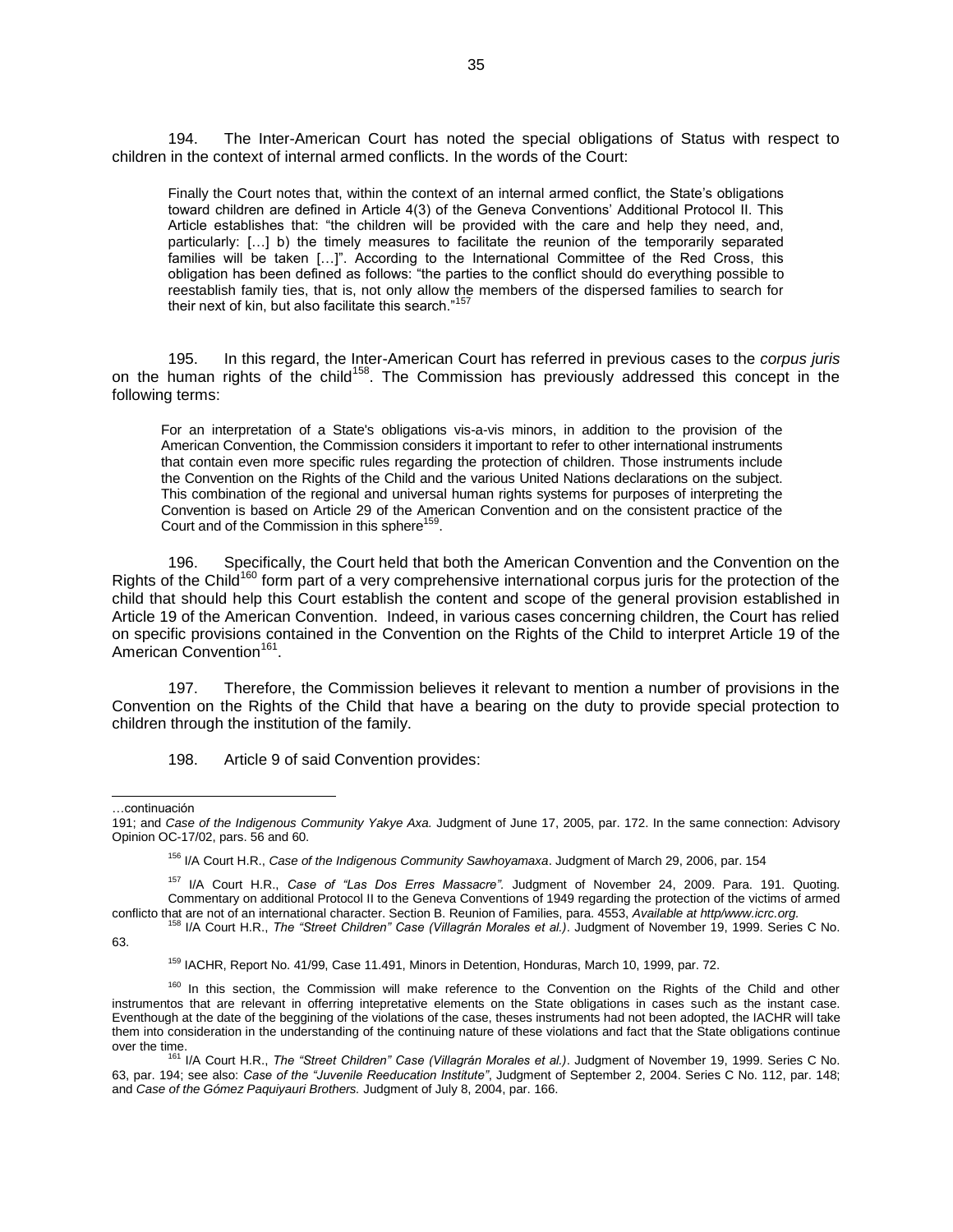1. States Parties shall ensure that a child shall not be separated from his or her parents against their will, except when competent authorities subject to judicial review determine, in accordance with applicable law and procedures, that such separation is necessary for the best interests of the child. Such determination may be necessary in a particular case such as one involving abuse or neglect of the child by the parents, or one where the parents are living separately and a decision must be made as to the child's place of residence.

 $(\ldots)$ 

4. Where such separation results from any action initiated by a State Party, such as the detention, imprisonment, exile, deportation or death (including death arising from any cause while the person is in the custody of the State) of one or both parents or of the child, that State Party shall, upon request, provide the parents, the child or, if appropriate, another member of the family with the essential information concerning the whereabouts of the absent member(s) of the family unless the provision of the information would be detrimental to the well-being of the child. States Parties shall further ensure that the submission of such a request shall of itself entail no adverse consequences for the person(s) concerned.

199. The *travaux préparatoires* for this Convention considered the need for separations of children from their family nucleus to be duly justified and preferably temporary, and for the child to be returned to his or her parents as soon as circumstances allow. The standards set forth in Article 9 of the Convention on the Rights of the Child may be summarized as the right of the child to stay with their biological family except where that would contrary to their best interests and, should it be necessary to separate the child from their family, equitable procedures shall be applied in which fair trial guarantees are observed.

200. This instrument also contains various provisions that recognize the right of the child to live with and be cared for by their parents<sup>162</sup>. The preamble expressly recognizes the family as the natural environment for the growth of children and establishes the duty of states to support this institution so that it can perform its function in the community.

201. Other declarations and sets of principles recognize the relationship between the rights of the child and protection of the family. The United Nations Guidelines for the Prevention of Juvenile Delinquency, or "Riyadh Guidelines", provide that:

(…) the family is the central unit responsible for the primary socialization of children, governmental and social efforts to preserve the integrity of the family, including the extended family, should be pursued. The society has a responsibility to assist the family in providing care and protection and in ensuring the physical and mental well-being of children.  $(...)$ <sup>163</sup>

202. In keeping with this international development in the link between protection of the child and protection of the family, the Inter-American Court has held:

l <sup>162</sup> Article 7: 1. The child shall be registered immediately after birth and shall have the right from birth to a name, the right to acquire a nationality and. as far as possible, the right to know and be cared for by his or her parents; **Article 10:** 1. In accordance with the obligation of States Parties under article 9, paragraph 1, applications by a child or his or her parents to enter or leave a State Party for the purpose of family reunification shall be dealt with by States Parties in a positive, humane and expeditious manner. States Parties shall further ensure that the submission of such a request shall entail no adverse consequences for the applicants and for the members of their family. 2. A child whose parents reside in different States shall have the right to maintain on a regular basis, save in exceptional circumstances personal relations and direct contacts with both parents. Towards that end and in accordance with the obligation of States Parties under article 9, paragraph 1, States Parties shall respect the right of the child and his or her parents to leave any country, including their own, and to enter their own country. The right to leave any country shall be subject only to such restrictions as are prescribed by law and which are necessary to protect the national security, public order (ordre public), public health or morals or the rights and freedoms of others and are consistent with the other rights recognized in the present Convention; **Article 11:** 1. States Parties shall take measures to combat the illicit transfer and non-return of children abroad. (…).

<sup>&</sup>lt;sup>163</sup> The Beijing Rules (17, 18 and 46) made a similar statement. See also, *inter alia*, the Declaration on Social and Legal Principles relating to the Protection and Welfare of Children, with Special Reference to Foster Placement and Adoption Nationally and Internationally (1985) adopted by UN General Assembly resolution 41/85 of 3 December 1986, and the Plan of Action of the Third Summit of the Americas held in Quebec, Canada, in April 2001.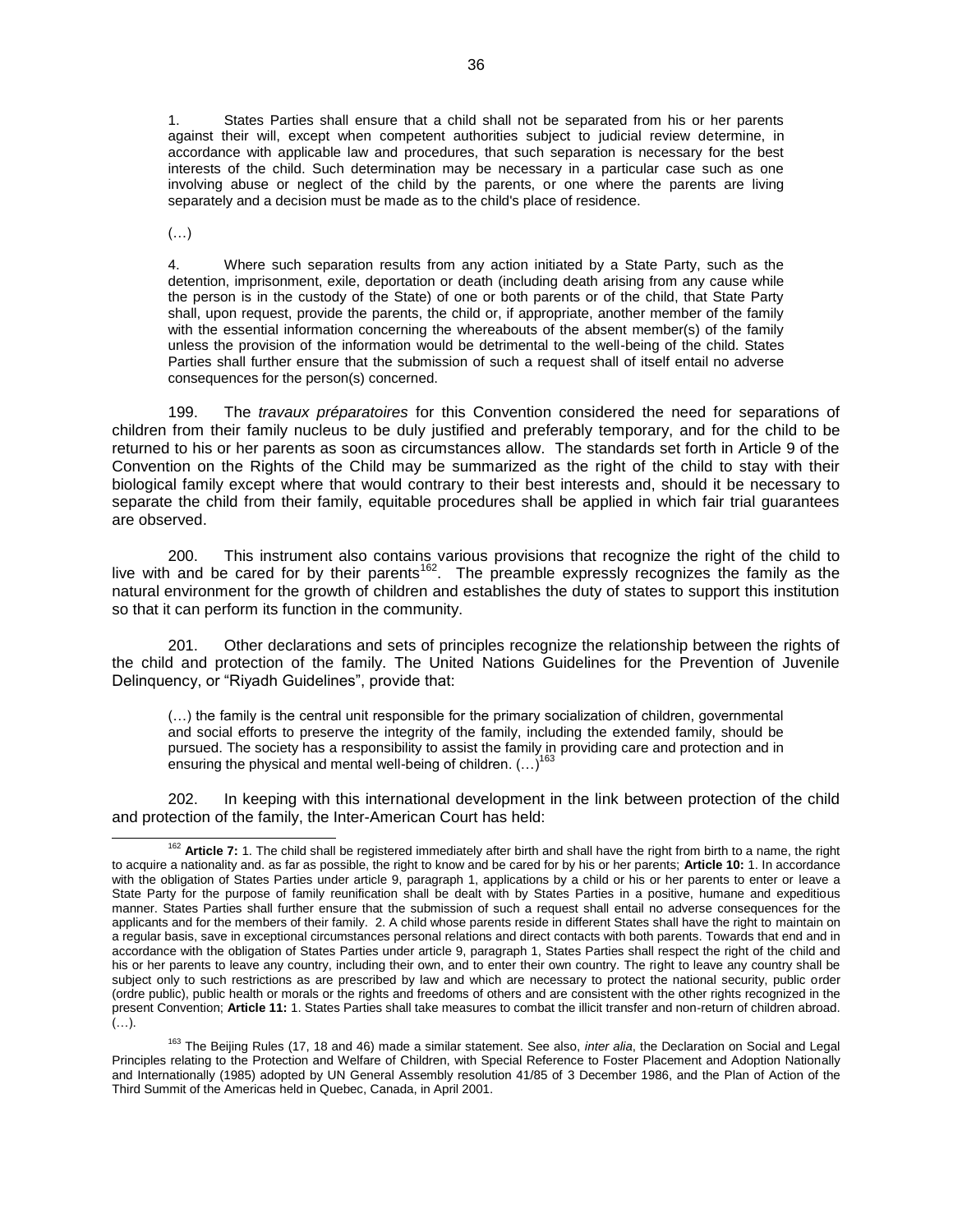The child has the right to live with his or her family, which is responsible for satisfying his or her material, emotional, and psychological needs. Every person's right to receive protection against arbitrary or illegal interference with his or her family is implicitly a part of the right to protection of the family and the child  $(...)$ <sup>164</sup>.

203. The same Tribunal, citing the European Court of Human Rights, has determined that mutual enjoyment of harmonious relations between parents and children is a fundamental component of family life and that the essential content of this precept is protection of the individual in face of arbitrary action by public authorities. One of the gravest interferences is that which leads to division of a family<sup>16</sup> .

204. All of the foregoing, examined in the light of the obligations of the State under Articles 17 and 19 of the American Convention, means that even in a state of emergency the State, through its agents, must ensure the protection of the family institution as an essential mechanism for the protection of the rights of the children under its jurisdiction. Therefore, if a child is separated from their family nucleus, the State should seek to preserve that link by intervening temporarily and directing its efforts toward the return of the child to their family and community, provided that is not contrary to their best interests. The Inter-American Court of Human Rights has established very clearly that in such situations children should be returned to their parents as soon as circumstances permit<sup>166</sup>.

205. In the instant case, it was the Salvadoran State itself which, through its Armed Forces, provoked the separation of José Adrián Rochac Hernández, Santos Ernesto Salinas, Emelinda Lorena Hernández, Manuel Antonio Bonilla, and Ricardo Ayala Abarca from their families of origin by forcibly disappearing them.

206. Some of the victims in the instant case were of sufficient age to be aware of the names of their family members and where they lived. It is apparent that the soldiers who took the children who are the victims in this case did not attempt to establish their identity so as to make family reunification possible. To the contrary, the way in which the events unfolded – considered proven by the Commission, and recognized by the State – shows that the military officials sought the separation of the children from their families of origin through persecution of the families, the state of terror that was generated, and even their assassination, as for example in the case of the mother of José Adrián Rochac Hernández, who was executed moments before the child was abducted. All this was done under the doctrine of "taking the water from the fish<sup>"167</sup>, a state strategy that consisted of attacking primarily the rural populations in the areas considered to have guerrilla activity, leading, among other things, to the deaths of many civilians, the separation of families, the forced displacement of entire communities, the abduction of children, and the destruction of property.

207. In addition to the responsibility derived from the State's actions at the very moment of carrying out the forced disappearances of the children with the aim of separating them from their families of origin, this violation continues to the present day, since adequate and effective measures have not been taken to conduct a serious search for the victims or to determine their fate or whereabouts. This omission has for more than three decades impeded re-establishing the family tie and, consequently, restoring the identity of the victims.

208. In view of the foregoing considerations, the Inter-American Commission concludes that the Salvadoran State breached the obligations established in Article 19 of the Convention in relation to the obligations established in Article 1(1) of the same instrument, to the detriment of José Adrián Rochac Hernández, Santos Ernesto Salinas, Emelinda Lorena Hernández, Manuel Antonio Bonilla, and Ricardo

l

<sup>164</sup> I/A Court H.R., Advisory Opinion OC-17 of August 28, 2002, par. 71.

<sup>&</sup>lt;sup>165</sup> I/A Court H.R., Advisory Opinion OC-17 of August 28, 2002, par. 72.

<sup>&</sup>lt;sup>166</sup> I/A Court H.R., Advisory Opinion OC-17 of August 28, 2002, pars. 75 and 77.

<sup>&</sup>lt;sup>167</sup> Report of the El Salvador Truth Commission. Cases and patterns of violence A and B.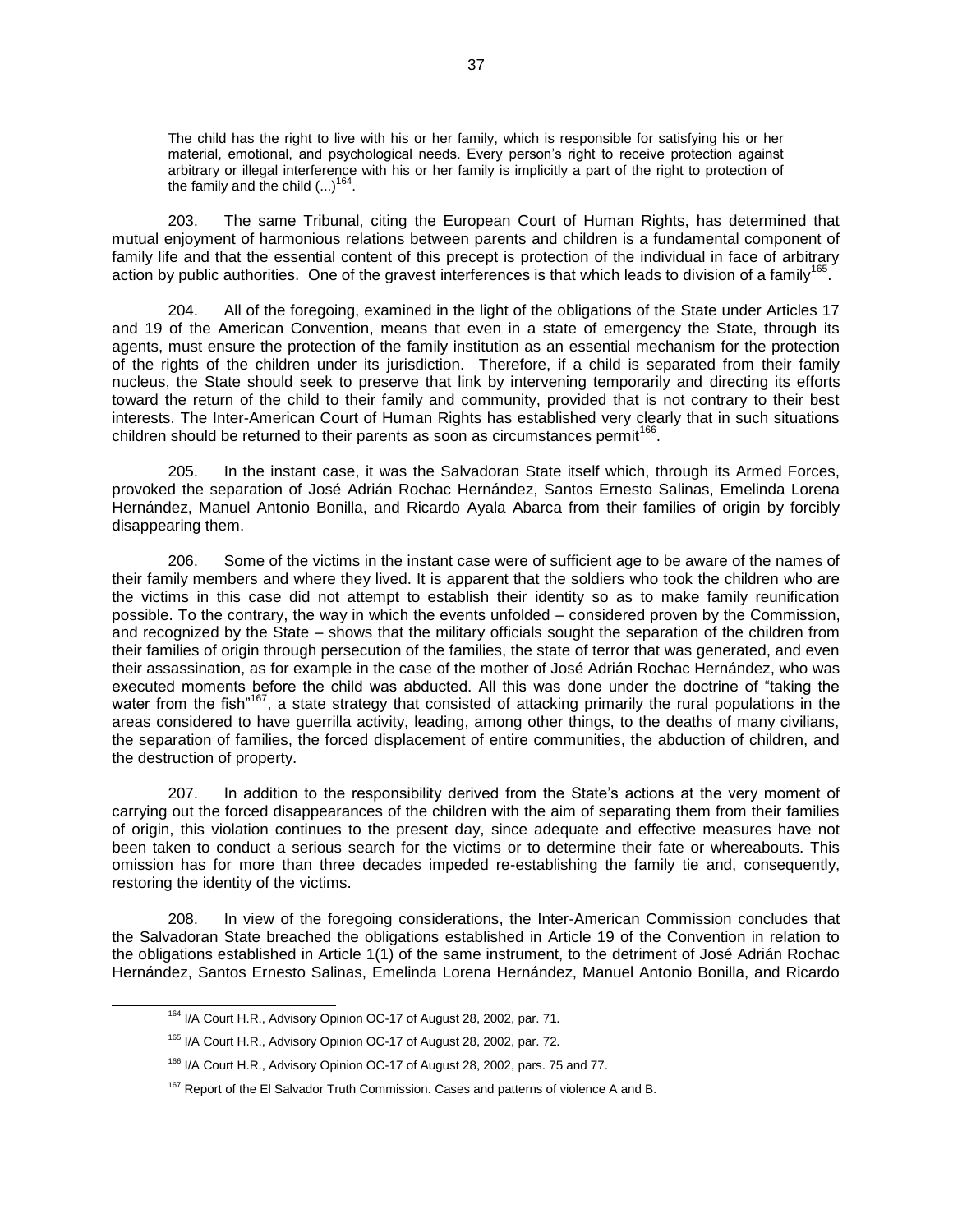Ayala Abarca. In addition, the Commission concludes that the State breached its obligation to protect the family enshrined in Article 17 of the American Convention in relation to the obligations established in Article 1(1) of the same instrument to the detriment of José Adrián Rochac Hernández, Santos Ernesto Salinas, Emelinda Lorena Hernández, Manuel Antonio Bonilla, and Ricardo Ayala Abarca, and their family members identified to date, Alfonso Hernández, Sebastián Rochac Hernández, Estanislao Rochac Hernández, Maria Juliana Rochac Hernández, María del Tránsito Rochac Hernández, Ana Margarita Rochac Hernández, Nicolas Alfonso Rochac Hernández, María Adela Iraheta (deceased in 2005), Amparo Salinas, Estela Salinas, Josefina Salinas, Julio Iraheta, Felipe Flores Iraheta, María Adela Hernández, Juan de la Cruz Sánchez (deceased), Joel Alcides Hernández, Valentina Hernández, Santiago Perez, Juan Evangelista, José Cristino Hernández, Eligorio Hernández, Rosa Ofelia Hernández, José de la Paz Bonilla, María de los Ángeles Osorio, Petrolina Abarca Alvarado, José Arístides Bonilla, María Inés Bonilla, María Josefa Rosales, María Esperanza Alvarado, Luis Alberto Alvarado, Ester Ayala Abarca, Paula Alvarado, Daniel Abarca, José Humberto Abarca, Osmín Abarca y Manuel Eugenio Salinas..

209. As for the petitioners' allegation with respect to the right to a name established in Article 18 of the American Convention, the Commission is of the view that even though the context described indicates that one common fate of the disappeared children was being stripped of one's identity through name changes, in the instant case such circumstances have not been established. In this regard, the Commission agrees with the approach of the Inter-American Court in the case of *Contreras et al. v. El*  Salvador, in which it indicated that "this assumption cannot be applied to establish the violation of the right to a name in all the cases. In this regard, the sole confirmation of the practice of disappearances is not enough, because evidence of the alleged violations is required."<sup>168</sup>

### **D. The rights to judicial guarantees and judicial protection (Articles 8 and 25 of the Convention)**

#### 210. Article 8(1) of the American Convention establishes:

Every person has the right to a hearing, with due guarantees and within a reasonable time, by a competent, independent, and impartial tribunal, previously established by law, in the substantiation of any accusation of a criminal nature made against him or for the determination of his rights and obligations of a civil, labor, fiscal, or any other nature.

#### 211. Article 25(1) of the American Convention provides:

Everyone has the right to simple and prompt recourse, or any other effective recourse, to a competent court or tribunal for protection against acts that violate his fundamental rights recognized by the constitution or laws of the state concerned or by this Convention, even though such violation may have been committed by persons acting in the course of their official duties.

#### 212. Article 1(1) of the Convention establishes:

The States Parties to this Convention undertake to respect the rights and freedoms recognized herein and to ensure to all persons subject to their jurisdiction the free and full exercise of those rights and freedoms, without any discrimination for reasons of race, color, sex, language, religion, political or other opinion, national or social origin, economic status, birth, or any other social condition.

l 168 I/A Court H.R., Case of Contreras et al. v. El Salvador. Merits, Reparations, and Costs. Judgment of August 31, 2011 Series C No. 232, para. 118.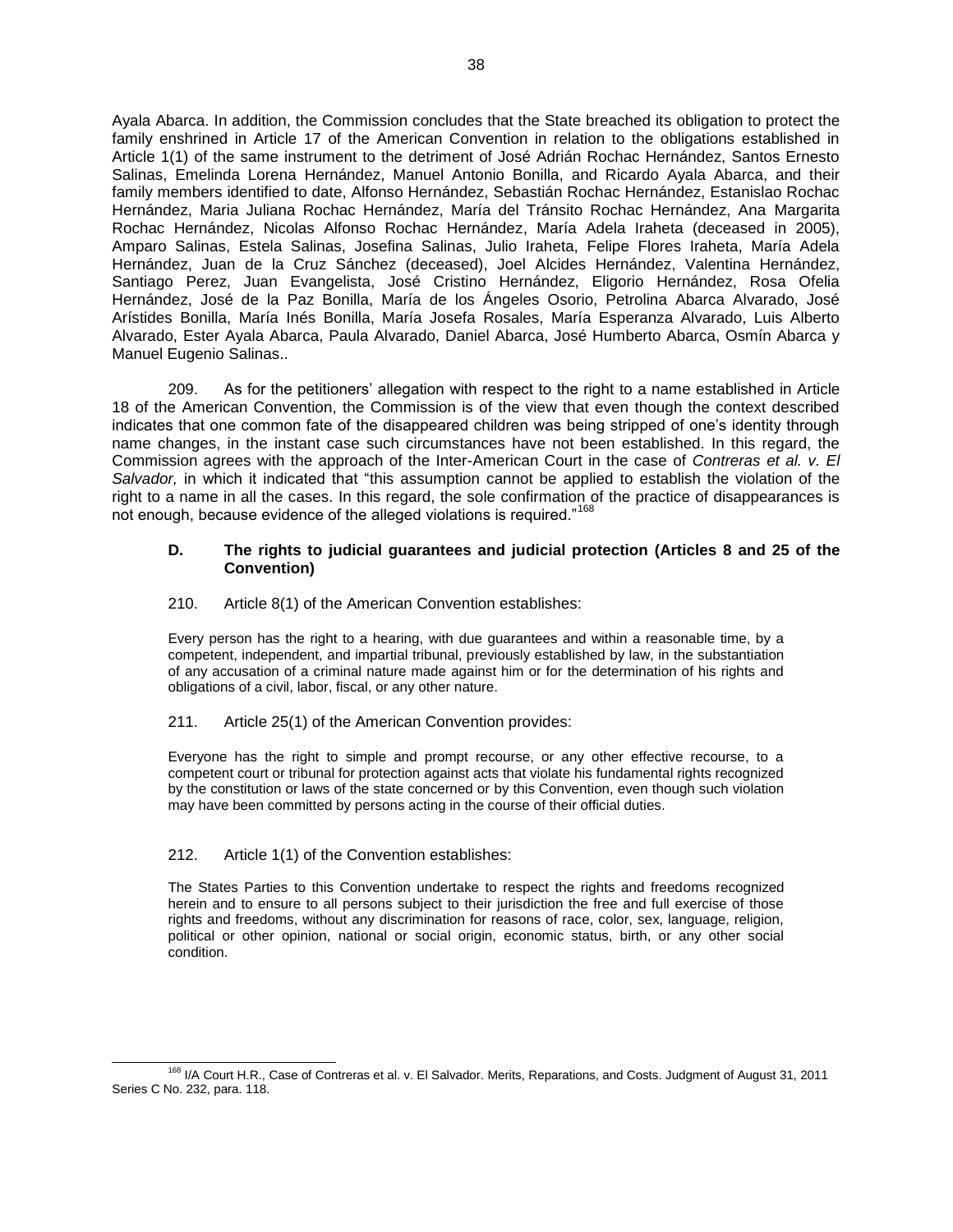213. The Court has indicated that "as a result of the protection granted by Articles 8 and 25 of the Convention, the States are obliged to provide effective judicial recourses to the victims of human rights violations that must be substantiated according to the rules of due process of law."<sup>169</sup>

214. As for the rights of the family members of the victims of human rights violations to obtain justice and reparation, the Court has said:

From Article 8 of the Convention it is evident that the victims of human rights violations, or their next of kin should have substantial possibilities to be heard and to act in the respective proceedings, both to clarify the facts and punish those responsible, and to seek due reparation.<sup>170</sup>

215. Along the same lines, the Court has indicated that the family members of victims have the right, and the States the obligation, for what has happened to them to be effectively investigated by the authorities of the State; for a trial to go forward against those allegedly responsible for these crimes; and, as the case may be, for the pertinent sanctions to be imposed, and for reparation to be made for the damages that those family members have suffered.<sup>171</sup> According to the foregoing, the state authorities, once they are aware of a human rights violation, in particular of the rights to life, humane treatment, and personal liberty<sup>172</sup>, have the duty to initiate, *sua sponte* and without delay, a serious, impartial, and effective investigation,  $173$  which should be carried out in a reasonable time.  $174$ 

216. Regarding the content of the duty to investigate with due diligence, the Inter-American Court has indicated that it implies that the inquiries should be conducted by all legal means available and should be geared to determining the truth.<sup>175</sup> Along the same lines, the Court has indicated that the State has the duty to ensure that everything necessary is done to learn the truth of what happened and to punish those responsible<sup>176</sup>, involving every state institution.<sup>177</sup> The Court has also said that the

 $\overline{a}$ 

171 I/A Court H.R., Case of García Prieto et al. v. El Salvador. Preliminary Objection, Merits, Reparations, and Costs. Judgment of November 20, 2007. Series C No. 168, para. 103; I/A Court H.R., *Case of Bulacio v. Argentina*. *Preliminary Objections, Merits, Reparations, and Costs.* Judgment of September 18, 2003. Series C No. 100, para. 114; and I/A Court H.R., *Case of the Miguel Castro Castro Prison v. Peru*. Judgment of November 25, 2006. Series C No. 160, para. 382.

<sup>172</sup> I/A Court H.R., *Case of Cantoral Huamaní and García Santa Cruz v. Peru.* Preliminary Objection, Merits, Reparations, and Costs. Judgment of July 10, 2007. Series C No. 167, para. 100.

173 I/A Court H.R., Case of García Prieto et al. v. El Salvador. Preliminary Objection, Merits, Reparations, and Costs. Judgment of November 20, 2007. Series C No. 168, para. 101; I/A Court H.R., *Case of the Brothers Gómez Paquiyauri v. Peru*. Judgment of July 8, 2004. Series C No. 110, paras. 146; I/A Court H.R., *Case of Cantoral Huamaní and García Santa Cruz v. Peru,* Preliminary Objection, Merits, Reparations, and Costs. Judgment of July 10, 2007. Series C No. 167, para. 130.

<sup>174</sup> I/A Court H.R., *Case of Bulacio v. Argentina*. Judgment of September 18, 2003. Series C No. 100, para. 114; I/A Court H.R., *Case of the Rochela Massacre v. Colombia*. Judgment of May 11, 2007. Series C. No. 163, para. 146; I/A Court H.R., *Case of the Miguel Castro Castro Prison v. Peru*. Judgment of November 25, 2006. Series C No. 160, para. 382.

175 I/A Court H.R., Case of García Prieto et al. v. El Salvador. Preliminary Objection, Merits, Reparations, and Costs. Judgment of November 20, 2007. Series C No. 168, para. 101.

<sup>176</sup> I/A Court H.R., *Case of Bulacio v. Argentina*. Judgment of September 18, 2003. Series C No. 100, para. 114; I/A Court H.R., *Case of the Rochela Massacre v. Colombia*. Judgment of May 11, 2007. Series C. No. 163, para. 146; I/A Court H.R., *Case of the Miguel Castro Castro Prison v. Peru*. Judgment of November 25, 2006. Series C No. 160, para. 382.

<sup>169</sup> I/A Court H.R., *Case of Cantoral Huamaní and García Santa Cruz v. Peru.* Preliminary Objection, Merits, Reparations, and Costs. Judgment of July 10, 2007. Series C No. 167, para. 124; I/A Court H.R., *Case of the Rochela Massacre*. Judgment of May 11, 2007. Series C. No. 163, para. 145; I/A Court H.R., *Case of the Miguel Castro Castro Prison v. Peru*. Judgment of November 25, 2006. Series C No. 160, para. 381; and I/A Court H.R., *Case of the Dismissed Congressional Employees (Aguado Alfaro et al.) v. Peru*. Judgment of November 24, 2006. Series C No. 158, para. 106.

<sup>&</sup>lt;sup>170</sup> I/A Court H.R., Case of García Prieto et al. v. El Salvador. Preliminary Objection, Merits, Reparations, and Costs. Judgment of November 20, 2007. Series C No. 168, para. 102; I/A Court H.R., "*The Streetchildren Case" (Villagrán Morales et al. v. Guatemala*)*.* Judgment of November 19, 1999. Series C No. 63, para. 227; and I/A Court H.R., *Case of the Serrano Cruz Sisters v. El Salvador. Merits, Reparations, and Costs*. Judgment of March 1, 2005.Series C No. 120, para. 63.

<sup>177</sup> I/A Court H.R., *Case of Cantoral Huamaní and García Santa Cruz v. Peru.* Preliminary Objection, Merits, Reparations, and Costs. Judgment of July 10, 2007. Series C No. 167, para. 130; I/A Court H.R., *Case of the Pueblo Bello Massacre v. Colombia*. Judgment of January 31, 2006. Series C No. 140, para. 120; and I/A Court H.R., *Case of Huilca Tecse v. Peru*. Judgment of March 3, 2005. Series C No. 121, para. 66.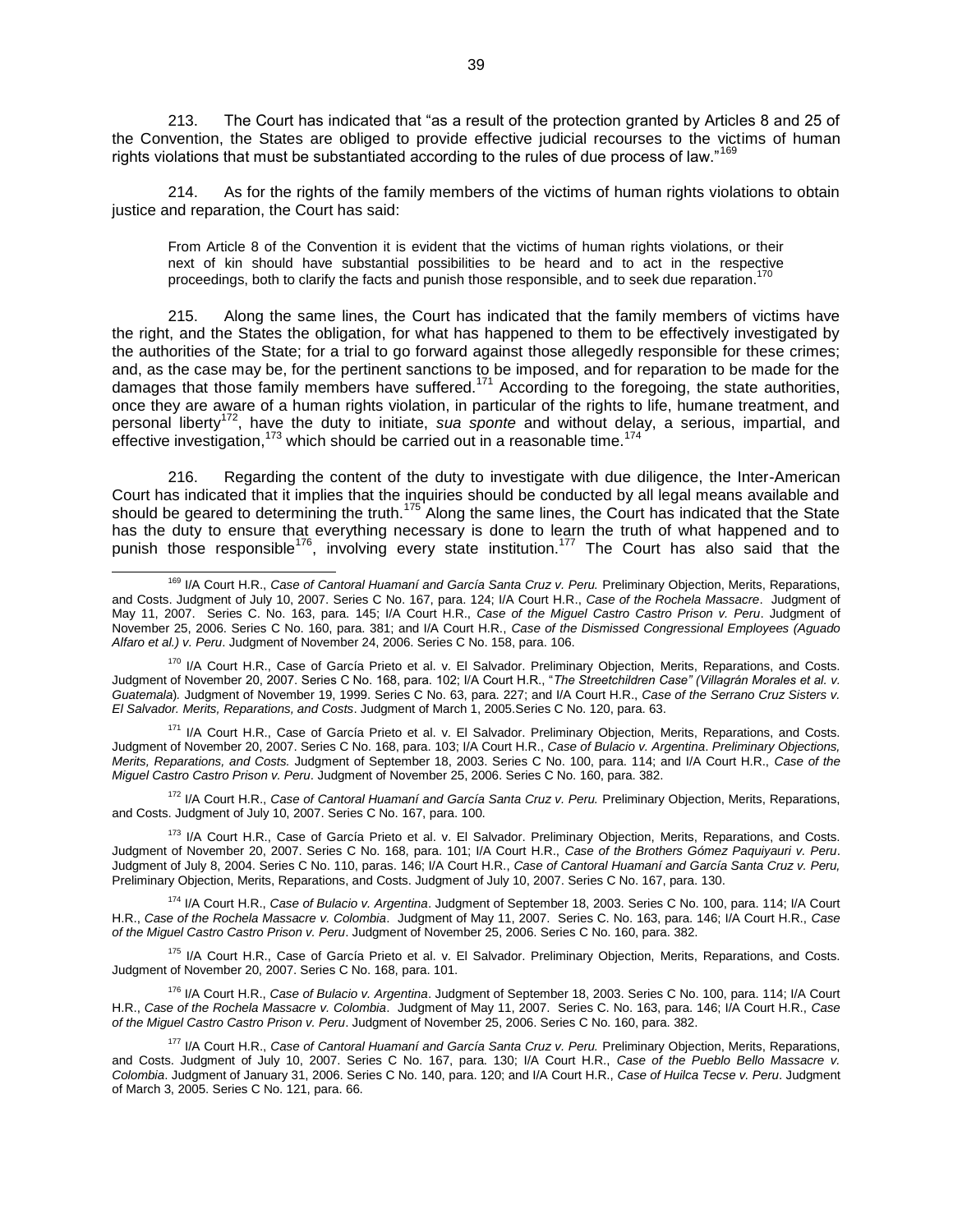authorities must adopt reasonable measures that allow them to secure evidentiary material needed for the investigation.<sup>178</sup>

217. While the duty to investigate is a duty of means, and not of results, it must be assumed by the State as its own legal duty, and not as a mere formality preordained to be ineffective<sup>179</sup>, not as a step taken by private interests that depends upon the initiative of the victim or his family or upon their offer of proof.<sup>180</sup>

218. As for the guarantee of reasonable time, the Court has established that it is necessary to take into consideration three elements in order to determine the reasonableness of the time: (a) the complexity of the matter, (b) the procedural activity of the interested party, and (c) the conduct of the judicial authorities.<sup>181</sup> In more recent cases the Court has included as a fourth element the effects that the delay in the process can have for the legal situation of the victim.<sup>182</sup>

219. In view of the above-noted precedents, the Commission will analyze whether, in the instant case, the State of El Salvador conducted a serious and diligent investigation, in a reasonable time, on the forced disappearance of the victims as a mechanism for ensuring the victims' rights, and to ensure the rights to truth, justice, and reparation for their next-of-kin.

### **1. With respect to José Adrián Rochac Hernández**

 $\overline{a}$ 

220. The Commission has considered as proven that with respect to what happened to José Adrián Rochac Hernández, three domestic proceedings were initiated. The first was a proceeding before the Office of the Human Rights Ombudsperson; the second an investigation by the Public Ministry; and the third, a *habeas corpus* action before the Constitutional Chamber of the Supreme Court of Justice.

221. The proceeding before the Office of the Human Rights Ombudsperson culminated by resolution of September 7, 2004, which recommended to the Public Ministry that it investigate his disappearance, along with that of 136 other children. The second proceeding was initiated in the Office of the Attorney General of the Republic, and as of the date of the presentation of the petition there was no information as to steps or measures aimed at finding José Adrián Rochac. The *habeas corpus* proceeding, the third proceeding initiated, was rejected, with notice given March 11, 2003; the main argument for the rejection was the absence of records on the child in army facilities.

222. The Commission notes that his disappearance was a public fact as of at least May 31, 1996, the date on which the Asociación Pro-Búsqueda presented to the Office of the Human Rights Ombudsperson the case of the disappearance of José Adrián Rochac Hernández. Despite this, it was not until August 2003 that the first investigative steps were taken by the Public Ministry to establish the facts; nonetheless there is no information whatsoever on any subsequent impetus or results of this investigation.

<sup>181</sup> I/A Court H.R., *Case of Escué Zapata v. Colombia.* Merits, Reparations, and Costs. Judgment of July 4, 2007. Series C No. 165, para. 72*;* I/A Court H.R., *Case of La Cantuta*. Judgment of November 29, 2006 Series C No. 162, para. 102.

<sup>182</sup> I/A Court H.R., *Case of Kawas Fernández v. Honduras*. Merits, Reparations, and Costs. Judgment of April 3, 2009. Series C No. 196; I/A Court H.R., *Case of Valle Jaramillo et al. v. Colombia*. Merits, Reparations, and Costs. Judgment of November 27, 2008. Series C No. 192.

<sup>178</sup> I/A Court H.R., *Case of Zambrano Vélez et al. v. Ecuador.* Merits, Reparations, and Costs. Judgment of July 4, 2007. Series C No. 166, para. 122.

<sup>179</sup> I/A Court H.R., *Case of Velásquez Rodríguez*. Judgment July 29, 1988. Series C No. 4, para. 177; I/A Court H.R., *Case of Cantoral Huamaní and García Santa Cruz.* Preliminary Objection, Merits, Reparations, and Costs. Judgment of July 10, 2007. Series C No. 167, para. 131; and I/A Court H.R., *Case of Zambrano Vélez et al..* Merits, Reparations, and Costs. Judgment of July 4, 2007. Series C No. 166, para. 120.

<sup>180</sup> I/A Court H.R., *Case of Velásquez Rodríguez v. Honduras*. Judgment of July 29, 1988. Series C No. 4, para. 177; I/A Court H.R., *Case of Zambrano Vélez et al. v. Ecuador.* Merits, Reparations, and Costs. Judgment of July 4, 2007. Series C No. 166, para. 120.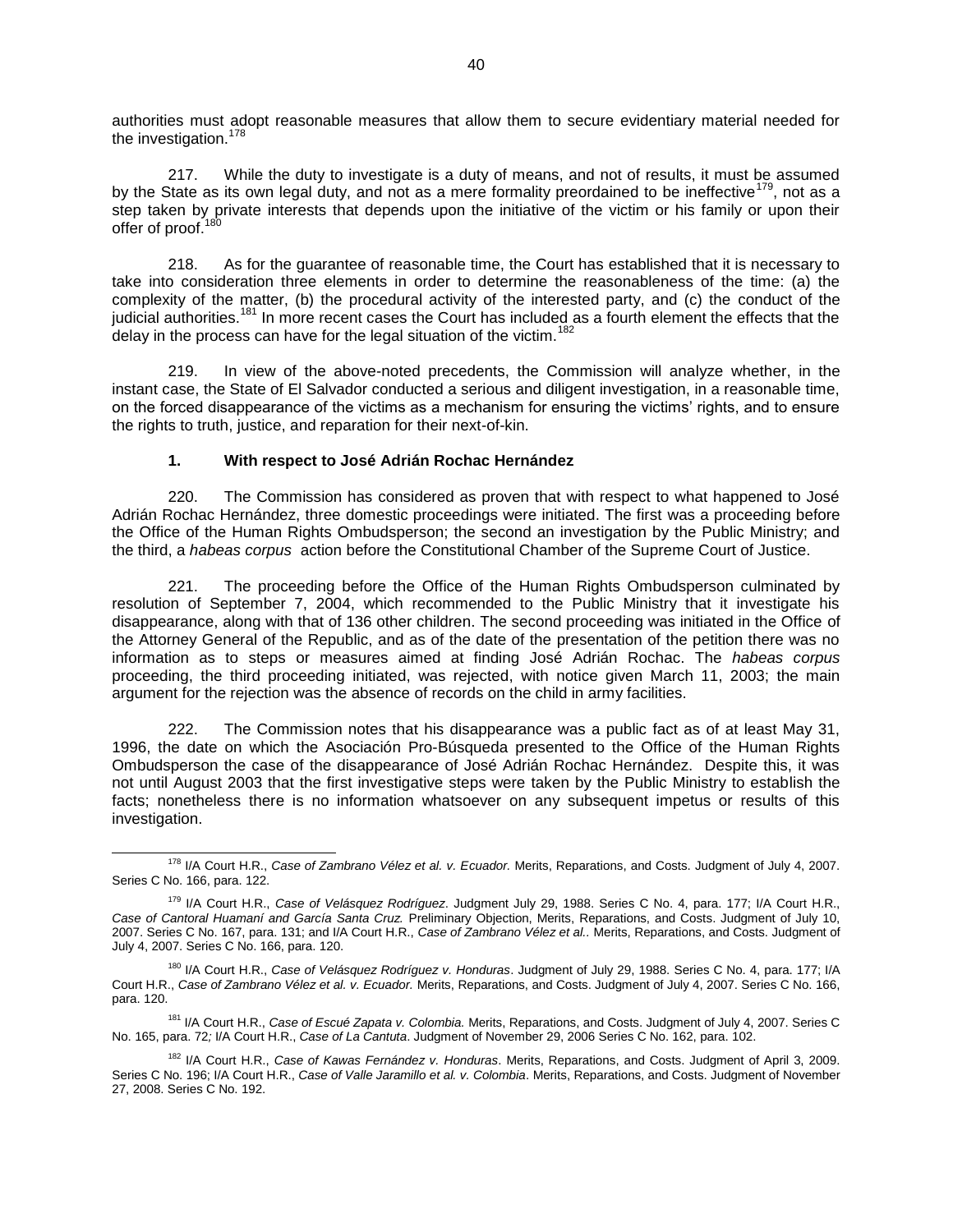## **2. With respect to Santos Ernesto Salinas**

223. The Commission has considered it proven that two domestic proceedings were initiated with respect to what happened to Santos Ernesto Salinas. The first stemmed from a complaint filed in August 2002 by Santos Ernesto's mother, Ms. María Adela Iraheta, at the San Vicente offices of the Office of the Attorney General of the Republic; the second, was a result of a *habeas corpus* action filed also by the child's mother.

224. There is no information on the impetus and/or result of the investigation, whereas the *habeas corpus* proceeding was rejected and notice given on March 11, 2003, arguing that there was no investigation or investigative steps to be able to determine whether the motion was well-founded.

## **3. With respect to Emelinda Lorena Hernández**

225. According to the facts established by the Commission concerning the forced disappearance of Emelinda Lorena Hernández, two domestic proceedings were begun: the first, as the result of a presentation on May 31, 1996, by the Asociación Pro-Búsqueda to the Office of the Human Rights Ombudsperson; and the second, a *habeas corpus* action of November 15, 2002, filed by María Adela Hernández, the disappeared girl's mother.

226. The proceeding before the Office of the Human Rights Ombudsperson culminated in a resolution of September 7, 2004, in which it was recommended to the Public Ministry that it investigate her disappearance, as well as the disappearances of another 136 children. With respect to the *habeas corpus* proceeding, it was rejected and notice was given on March 11, 2003, arguing mainly the absence of any archives concerning Emelinda Lorena Hernández.

## **4. With respect to Manuel Antonio Bonilla Osorio and Ricardo Ayala Abarca**

227. According to the facts established by the Commission concerning the forced disappearance of Manuel Antonio Bonilla and Ricardo Ayala Abarca, two domestic proceedings were initiated: the first resulted from a presentation on May 31, 1996, by the Asociación Pro-Búsqueda to the Office of the Human Rights Ombudsperson; the second, after *habeas corpus* actions filed on February 18, 2003, in the case of Ricardo Ayala Abarca, and February 27, 2003, in the case of Manuel Antonio Bonilla Osorio.

228. The process before the Office of the Human Rights Ombudsperson culminated in a resolution of September 7, 2004, in which it was recommended to the Public Ministry that it investigate their disappearance, along with those of another 136 children. With respect to the *habeas corpus*  proceedings, they were rejected and notice was given on June 6, 2003, arguing mainly that there were no indicia that the children were deprived of liberty.

## **5. Conclusion**

229. The information available on the criminal cases indicates that to date the investigations related to the forced disappearances of José Adrian Rochac Hernández and Santos Ernesto Salinas have not gone beyond the preliminary stages, or are at a standstill without evidence being gathered to determine the circumstances of the victims' forced disappearance, their whereabouts, or the persons responsible.

230. As for the *habeas corpus* actions, which would be a suitable remedy for dealing with forced disappearances<sup>183</sup>, in the case of the five victims in the instant case, the processing of those

l 183 I/A Court H.R. Habeas Corpus in Emergency Situations (Arts. 27(2), 25(1) and 7(6) American Convention on Human Rights). Advisory Opinion OC-8/87 of January 30, 1987. Series A. No. 8. Para. 35.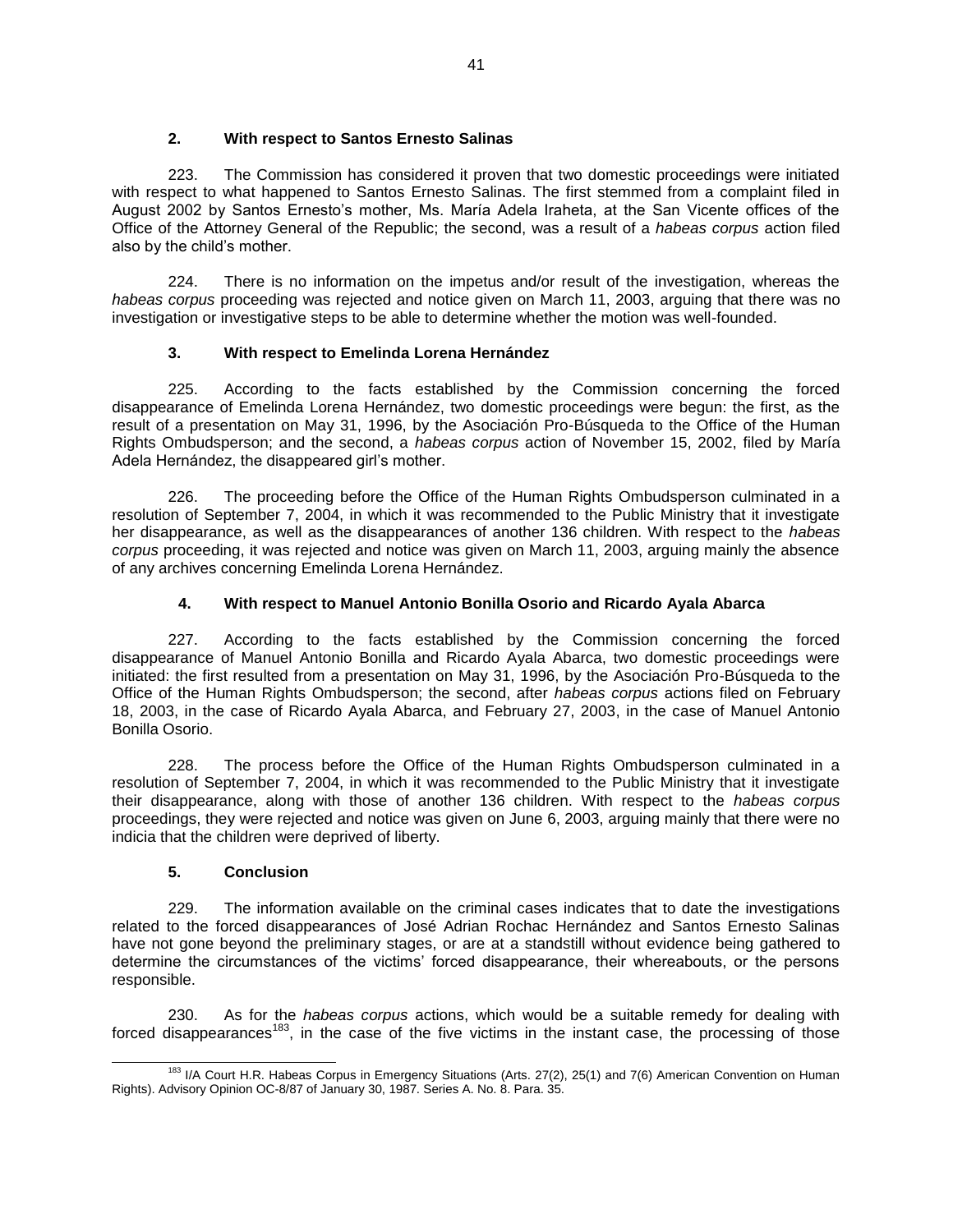actions lacked any diligence and was limited to normal treatment, as if it were a deprivation of liberty in normal circumstances. The measures ordered to search for the children through the *habeas corpus* actions did not take into consideration that the facts alleged unfolded in a context in which a systematic pattern of disappearance of children was shown, such that the search measures would answer to the particularities of such contexts. In the five cases, the motivation of the dismissals of the *habeas corpus*  actions is so laconic that one can infer from it the ineffectiveness of this remedy in practice.

231. In addition, the Commission considers extremely serious the time that has elapsed since the State learned of the facts – no later than May 1996 – without having ordered an adequate and diligent investigation of the facts. Moreover, the Commission does not have any information indicating the reasons why the State has not ordered the reactivation of the investigations after its recognition of international responsibility before the IACHR. The passage of time helps perpetuate impunity, for it has the inevitable effect of reducing the prospects of locating truthful witnesses and evidence useful for establishing what happened and punishing those responsible. The Commission understands that the forced disappearance of persons is a phenomenon whose complexity may entail a delay in the investigations. Nonetheless, in the instant case the Commission observes that the delays in the processes have not been the result of the nature of the matter or of especially complex investigative measures. To the contrary, the information available indicates that the lack of results in the process has been due to the generalized inactivity on the part of the authorities in charge of the investigation.

232. In view of the foregoing considerations, the Commission concludes that the Salvadoran State violated the rights to judicial guarantees and judicial protection, enshrined in Articles 8(1) and 25(1) of the American Convention in relation to the obligations established at Article 1(1) of the same instrument, to the detriment of José Adrián Rochac Hernández, Santos Ernesto Salinas, Emelinda Lorena Hernández, Manuel Antonio Bonilla, and Ricardo Ayala Abarca, as well as the next-of-kin identified to date, Alfonso Hernández, Sebastián Rochac Hernández, Estanislao Rochac Hernández, Maria Juliana Rochac Hernández, María del Tránsito Rochac Hernández, Ana Margarita Rochac Hernández, Nicolas Alfonso Rochac Hernández, María Adela Iraheta (deceased in 2005), Amparo Salinas, Estela Salinas, Josefina Salinas, Julio Iraheta, Felipe Flores Iraheta, María Adela Hernández, Juan de la Cruz Sánchez (deceased), Joel Alcides Hernández, Valentina Hernández, Santiago Perez, Juan Evangelista, José Cristino Hernández, Eligorio Hernández, Rosa Ofelia Hernández, José de la Paz Bonilla, María de los Ángeles Osorio, Petrolina Abarca Alvarado, José Arístides Bonilla, María Inés Bonilla, María Josefa Rosales, María Esperanza Alvarado, Luis Alberto Alvarado, Ester Ayala Abarca, Paula Alvarado, Daniel Abarca, José Humberto Abarca,Osmín Abarca y Manuel Eugenio Salinas..

### **E. The right to humane treatment with respect to the next-of-kin (Article 5 of the Convention)**

233. As the Court has indicated on repeated occasions, the next-of-kin of the victims of human rights violations may, in turn, be victims.<sup>184</sup> In several cases, the Inter-American Court has considered the mental and moral integrity of victims' next-of-kin to be violated "in light of the additional suffering experienced as a result of the specific circumstances surrounding the violations committed against their loved ones and of the subsequent acts or omissions by State authorities with respect to the incidents at issue."<sup>185</sup>

234. Specifically, in cases of forced disappearance, the Court has indicated that it is possible to understand that the violation of the right to mental and moral integrity of the victim's next-of-kin is a direct consequence precisely of that phenomenon, which causes them severe suffering because of the act itself, which is compounded, among other factors, by the constant refusal of the state authorities to

l <sup>184</sup> I/A Court H.R., *Case of Goiburú et al*. Judgment of September 22, 2006. Series C No. 153. Para. 96; I/A Court H.R., *Case of Ximenes Lopes*. Judgment of July 4, 2006. Series C No. 149. Para. 156; and I/A Court H.R., *Case* of *López Álvarez*. Judgment of February 1, 2006. Series C No. 141. Para. 119.

<sup>185</sup> I/A Court H.R., *Case of Gómez Palomino*. Judgment of November 22, 2005. Series C No. 136. Para. 60; I/A Court H.R., *Case of the Mapiripán Massacre*. Judgment of September 15, 2005. Series C No. 134. Paras. 144 and 146.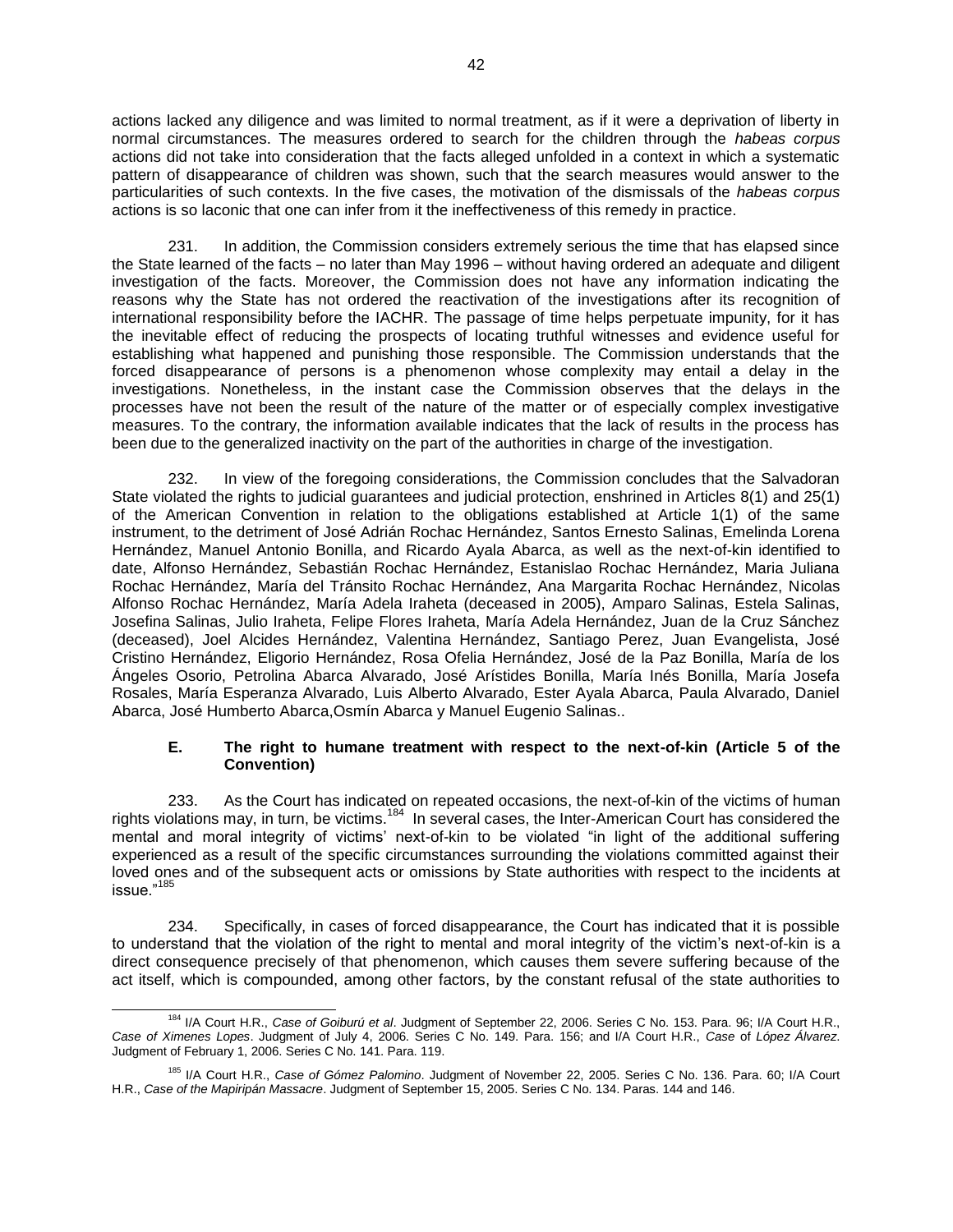provide information on the whereabouts of the victim or to initiate an effective investigation to clarify what happened.<sup>186</sup>

235. The Commission considers that this presumption is even more evident in a case such as the instant case, in which the victims are all children who, given their condition, were in a situation of greater defenselessness and vulnerability. This allows one to infer that their parents and/or family members felt profound fear and impotence in the face of the victims' fate. Mindful of the circumstances already described of each of the disappearances, the separation from the family, the failed attempts to clarify what had happened, and the consequent uncertainty as to the fate or whereabouts of their children, the Commission considers that the State violated the right to mental and moral integrity of the family members Alfonso Hernández, Sebastián Rochac Hernández, Estanislao Rochac Hernández, Maria Juliana Rochac Hernández, María del Tránsito Rochac Hernández, Ana Margarita Rochac Hernández, Nicolas Alfonso Rochac Hernández, María Adela Iraheta (deceased in 2005), Amparo Salinas, Estela Salinas, Josefina Salinas, Julio Iraheta, Felipe Flores Iraheta, María Adela Hernández, Juan de la Cruz Sánchez (deceased), Joel Alcides Hernández, Valentina Hernández, Santiago Perez, Juan Evangelista, José Cristino Hernández, Eligorio Hernández, Rosa Ofelia Hernández, José de la Paz Bonilla, María de los Ángeles Osorio, Petrolina Abarca Alvarado, José Arístides Bonilla, María Inés Bonilla, María Josefa Rosales, María Esperanza Alvarado, Luis Alberto Alvarado, Ester Ayala Abarca, Paula Alvarado, Daniel Abarca, José Humberto Abarca,Osmín Abarca y Manuel Eugenio Salinas..

## **VI. CONCLUSIONS**

236. In keeping with the considerations set forth throughout this report, the Inter-American Commission on Human Rights concludes that the State of El Salvador violated the rights enshrined in Articles 3, 4, 5, 7, 8, 17, 19, and 25 of the American Convention on Human Rights, in relation to the obligations established at Article 1(1) of the same instrument, to the detriment of the disappeared children José Adrián Rochac Hernández, Santos Ernesto Salinas, Emelinda Lorena Hernández, Manuel Antonio Bonilla, and Ricardo Ayala Abarca. In addition, the Commission concludes that the State of El Salvador violated the rights enshrined in Articles 5, 17, 8, and 25 of the American Convention in relation to the obligations established at Article 1(1) of the same instrument, to the detriment of family members Alfonso Hernández, Sebastián Rochac Hernández, Estanislao Rochac Hernández, Maria Juliana Rochac Hernández, María del Tránsito Rochac Hernández, Ana Margarita Rochac Hernández, Nicolas Alfonso Rochac Hernández, María Adela Iraheta (deceased in 2005), Amparo Salinas, Estela Salinas, Josefina Salinas, Julio Iraheta, Felipe Flores Iraheta, María Adela Hernández, Juan de la Cruz Sánchez (deceased), Joel Alcides Hernández, Valentina Hernández, Santiago Perez, Juan Evangelista, José Cristino Hernández, Eligorio Hernández, Rosa Ofelia Hernández, José de la Paz Bonilla, María de los Ángeles Osorio, Petrolina Abarca Alvarado, José Arístides Bonilla, María Inés Bonilla, María Josefa Rosales, María Esperanza Alvarado, Luis Alberto Alvarado, Ester Ayala Abarca, Paula Alvarado, Daniel Abarca, José Humberto Abarca, Osmín Abarca y Manuel Eugenio Salinas..

### **VII. RECOMMENDATIONS**

237. In keeping with the conclusions of this report on the merits, the Inter-American Commission recommends to the Salvadoran State:

1. Conduct a thorough, impartial, and effective investigation into the fate or whereabouts of José Adrián Rochac Hernández, Santos Ernesto Salinas, Emelinda Lorena Hernández, Manuel Antonio Bonilla, and Ricardo Ayala Abarca and, if they are found, make the necessary efforts to ensure family reunification. If it is established that any of them is not alive, take the measures necessary to deliver their remains to their next-of-kin.

 $\overline{a}$ <sup>186</sup> I/A Court H.R., *Case of La Cantuta*. Judgment of November 29, 2006 Series C No. 162. Para. 132; I/A Court H.R., *Case of Goiburú et al.* Judgment of September 22, 2006. Series C No. 153. Para. 97; I/A Court H.R., *Case of Gómez Palomino*. Judgment of November 22, 2005. Series C No. 136. Para. 61.